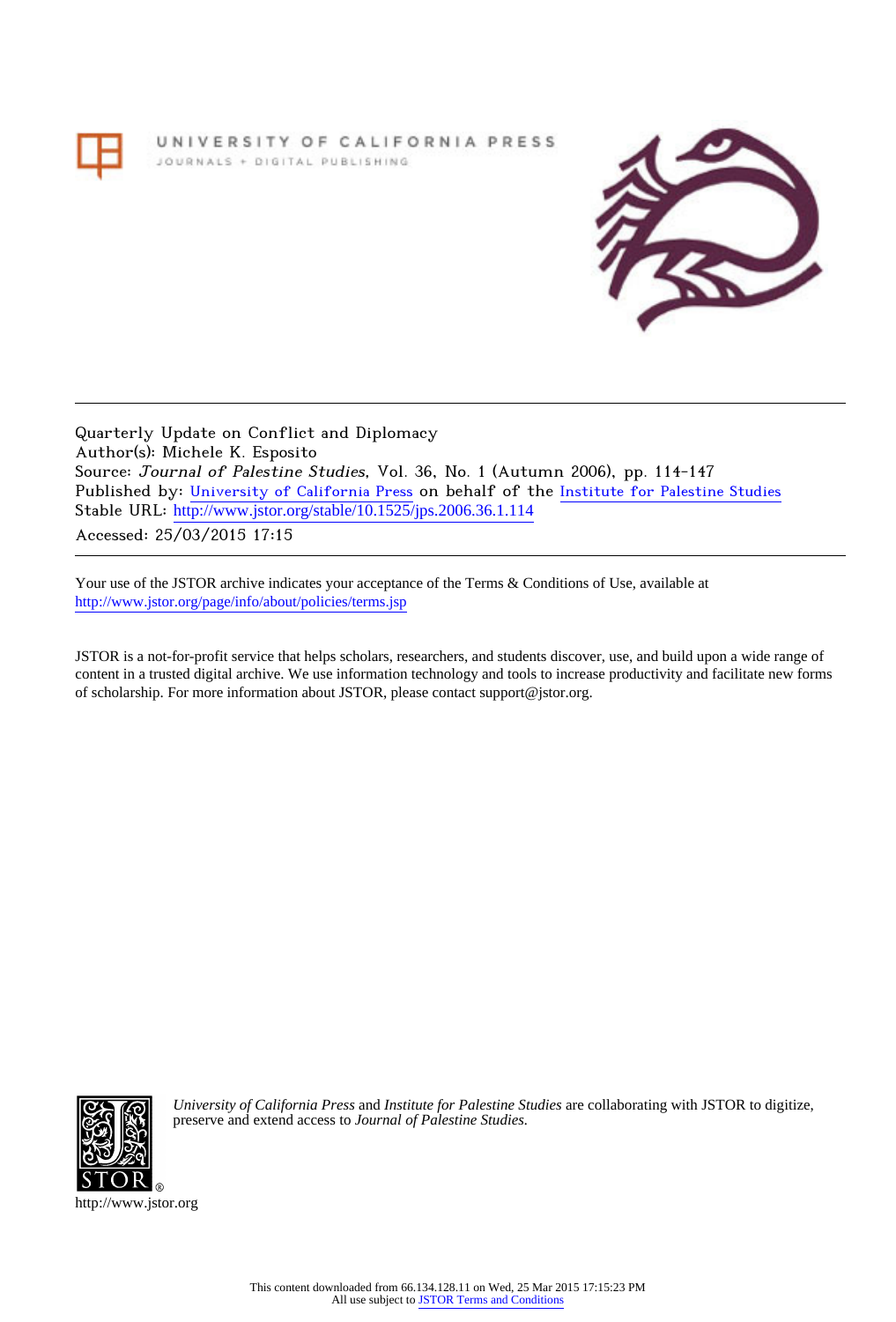16 MAY–15 AUGUST 2006

COMPILED BY MICHELE K. ESPOSITO

*The Quarterly Update is a summary of bilateral, multilateral, regional, and international events affecting the Palestinians and the future of the peace process.*

# **THE PALESTINIAN-ISRAELI CONFLICT**

This quarter was marked by Israel's reinsertion of ground troops into Gaza with Operation Summer Rains (launched on 6/28, 9 mos. after its unilateral disengagement), followed by its war on Lebanon with Operation Change of Direction (launched on 7/13). The two operations inflicted a heavy toll on Gaza and widespread devastation on Lebanon, but by the end of the quarter both operations were seen as having failed to achieve Israel's military objectives, even while undermining the government of newly elected Israeli PM Ehud Olmert, forcing him to shelve (most likely permanently) his convergence plan for unilateral declaration of Israel's borders by 2010 (see Quarterly Update in *JPS* 140). At the end of the quarter, Gaza's Operation Summer Rains continued, while a shaky truce was in place in Lebanon, where some 10,000 regular Israeli forces remained in the south, cheek-to-jowl with Hizballah fighters.

As the quarter opened, Israel and the U.S. continued their suspension of all contacts with the Hamas-controlled Palestinian Authority (PA) and to block all but humanitarian aid to the territories until Hamas met their demands (endorsed by the Quartet on 1/30/06) to recognize Israel, renounce violence, and adhere to previous agreements. (Israel also demanded that Hamas annul its charter and that the new PA government dismantle all Palestinian militant groups before contacts could resume.) Palestinians in the West Bank and Gaza continued to suffer severe economic hardship due to the U.S. and Israeli-led economic sanctions resulting inter alia in nonpayment of government workers' salaries for 2 mos. (see Quarterly Update in *JPS* 140). An Israeli blockade of Gaza remained in place, with all crossings

for goods and persons almost entirely closed even as the Israel Defense Forces (IDF) continued the air strikes and shelling of Gaza under Operation Southern Arrow (begun on 4/4; see Quarterly Update in *JPS* 140) to halt Palestinian rocket fire (in a ratio of 10 IDF strikes to 1 rocket attack). The IDF also continued to separate the n. and s. West Bank by closing (since 4/12) the Zatara checkpoint s. of Nablus and severely to restrict movement into and out of the n. Jordan Valley. As of 5/15, at least 4,386 Palestinians (including 46 Israeli Arabs and 17 unidentified Arab cross-border infiltrators), 1,017 Israelis (including 311 IDF soldiers and security personnel, 206 settlers, 500 civilians), and 57 foreign nationals (including 2 British suicide bombers) had been killed since the start of the al-Aqsa intifada on 9/28/00.

# *Ongoing Positioning after Elections* On the diplomatic front, Israel's new Olmert government continued to pursue its unilateral convergence plan for a limited removal of isolated settlements in the West Bank, reinforcement of settlements around Jerusalem and along the Green Line, construction of the separation wall, and declaration of Israel's borders by 2010, while PA Pres. Mahmud Abbas and PM Ismail Haniyeh both pushed for an immediate resumption of final status negotiations with Israel.

As noted in last quarter's update, Abbas and elements of Fatah were willing to work with Israel and the U.S. to strengthen Abbas's roles as elected PA pres. and head of the PLO Executive Committee (PLOEC) to enable him to bypass the Hamas-controlled PA structures under Haniyeh's authority. By 5/19, Abbas and Israel reportedly were in active consultations through Abbas's negotiations adviser Saeb Erakat and Israel's Justice M Haim Ramon, as well as unofficial envoys

*Journal of Palestine Studies* Vol. XXXVI, No. 1 (Autumn 2006), pp. 114–147, ISSN 0377-919X, electronic ISSN 1533-8614.<br>© 2006 by the Institute for Palestine Studies. All rights reserved. Please direct all requests for pe to photocopy or reproduce article content through the University of California Press's Rights and Permissions website, at http://www.ucpress.edu/journals/rights.htm.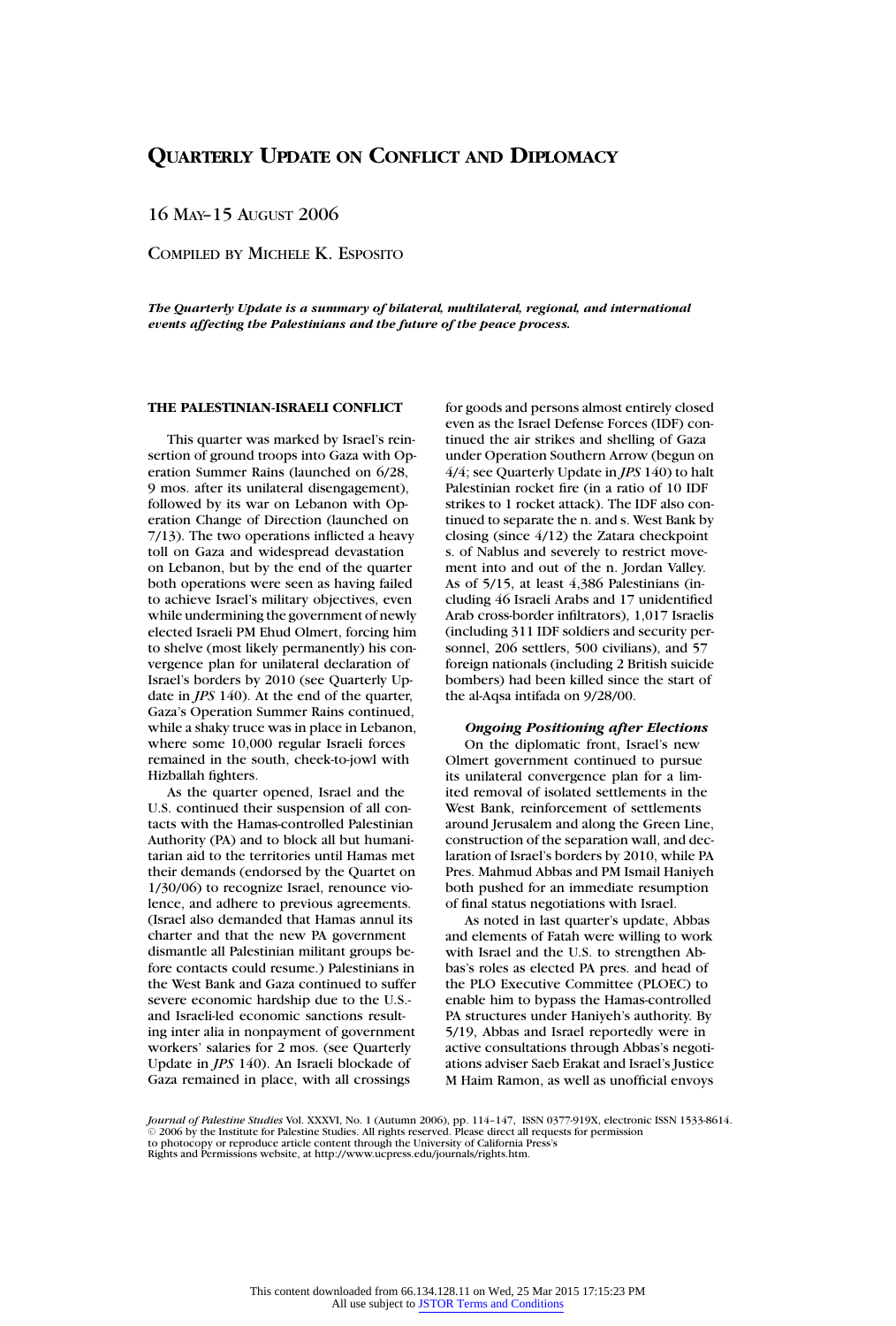in Europe, on how to achieve this. In his speech to the World Economic Forum (WEF) in Cairo on 5/21, Abbas reiterated his call for Israel to resume talks directly with him as head of the PLOEC, arguing that negotiations were under the PLO purview and stressing that Haniyeh (who had not been invited to the WEF) had agreed to this (see Quarterly Update in *JPS* 140). On the sidelines of the WEF, Abbas met with Israeli Vice PM and FM Tzipi Livni and Dep. PM Shimon Peres in the first senior-level Israeli-Palestinian meeting since 6/05. The Israelis repeated their demands for changes by Hamas and spoke of a possible Abbas-Olmert meeting in the near future, but Olmert stated (5/21) that he would meet with Abbas only if he made efforts to disarm militant groups and force the Hamas-led government to recognize past deals with Israel, which Olmert doubted was possible. ("[Abbas] is helpless. He's unable to even stop the minimal terrorist activities amongst the Palestinians.") Also on the WEF sidelines, Livni met with Egyptian FM Ahmad Abu al-Ghayt and rejected his proposal of immediate resumption of final status talks, stating Israel's interpretation (not accepted by the international community) that the road map required that Palestinians dismantle all militant groups and halt all violence (including incitement) before negotiations could be considered. (Of note: Israel's long-standing position on the road map is that it is "dead" and "no longer relevant.")

Meanwhile, Haniyeh endeavored to present his government as a rational interlocutor that could deliver significant progress toward peace, security, and internal reform if given a chance to act without undue political constraints. In a high-profile interview to the Israeli daily *Ha'Aretz* (published 5/23), he reiterated that if Israel were to withdraw to 1967 borders, peace would prevail and the issue of Palestinian recognition of Israel could be opened. He also restated readiness to deal with Israel immediately on day-to-day matters, though he refused to discuss amending Hamas's charter on the grounds that he was speaking as the leader of "the government of all the Palestinians, and not as the leader of a movement (i.e., Hamas)." Haniyeh's Dep. PM Nasr al-Sha'ir also stated (5/24) that the PA was setting up a national task force for negotiations with Israel charged with finding a way to accept "international realities" without caving in to foreign pressures to recognize Israel formally before parallel recognition by Israel of Palestine and the rights of Palestinians.

# *Olmert Meets with Bush*

The main item on the agenda of Olmert's upcoming first meeting (as prime minister) with U.S. Pres. George W. Bush was his convergence plan (renamed by advisers on the eve of the visit the "realignment plan," believed to sound more benign in English) for which he was to seek U.S. endorsement. Well in advance of the 5/23 meeting, the U.S., whose unquestioning support of Tel Aviv was incurring criticism from the international community in light of the worsening conditions in the territories caused by U.S.-Israeli sanctions, made it known that it could not back further Israeli unilateral action, particularly defining borders, without compromising other foreign policy priorities, especially with regard to Iran's nuclear program (see Iran section below). The U.S. pressed Israel to at least make a show of engaging Abbas in discussion on the convergence plan, also reportedly fearing that bypassing Abbas altogether would undermine his standing with the Palestinians and strengthen Hamas's position further. Washington also wanted Jordan to be consulted on the plan. (Of note: The U.S. and Israel also took steps just before the Bush-Olmert meeting to soften their public image toward the Palestinians: USAID began distributing \$800,000 worth of medicine in the West Bank and Gaza on 5/17; the Israeli cabinet approved on 5/21 the release of \$11 m. in VAT taxes withheld from the PA to NGOs in the territories unconnected to Hamas for medical aid to Gaza hospitals.)

Given U.S. constraints, the 5/23 meeting largely became what former U.S. consul gen. Edward Abington characterized as the opening of Olmert-Bush administration negotiations on the convergence plan. According to U.S. officials, Bush privately pressed Olmert to clarify the IDF status in the West Bank after implementation, Israeli plans for the Jordan Valley, whether the separation wall would become the legal border, and the compatibility of convergence with a 2-state solution. Olmert reportedly presented the rough outlines of the plan without a timetable for implementation, noting that 6–9 mos. would be required to finalize details (in consultation with the U.S.) and hinting that this would give Abbas time to crack down on Palestinian militant groups and transform the PA into a "viable" negotiating partner.

Publicly, Bush praised Olmert's "bold ideas" but stressed that "any final status agreement will be only achieved on the basis of mutually agreed changes, and no party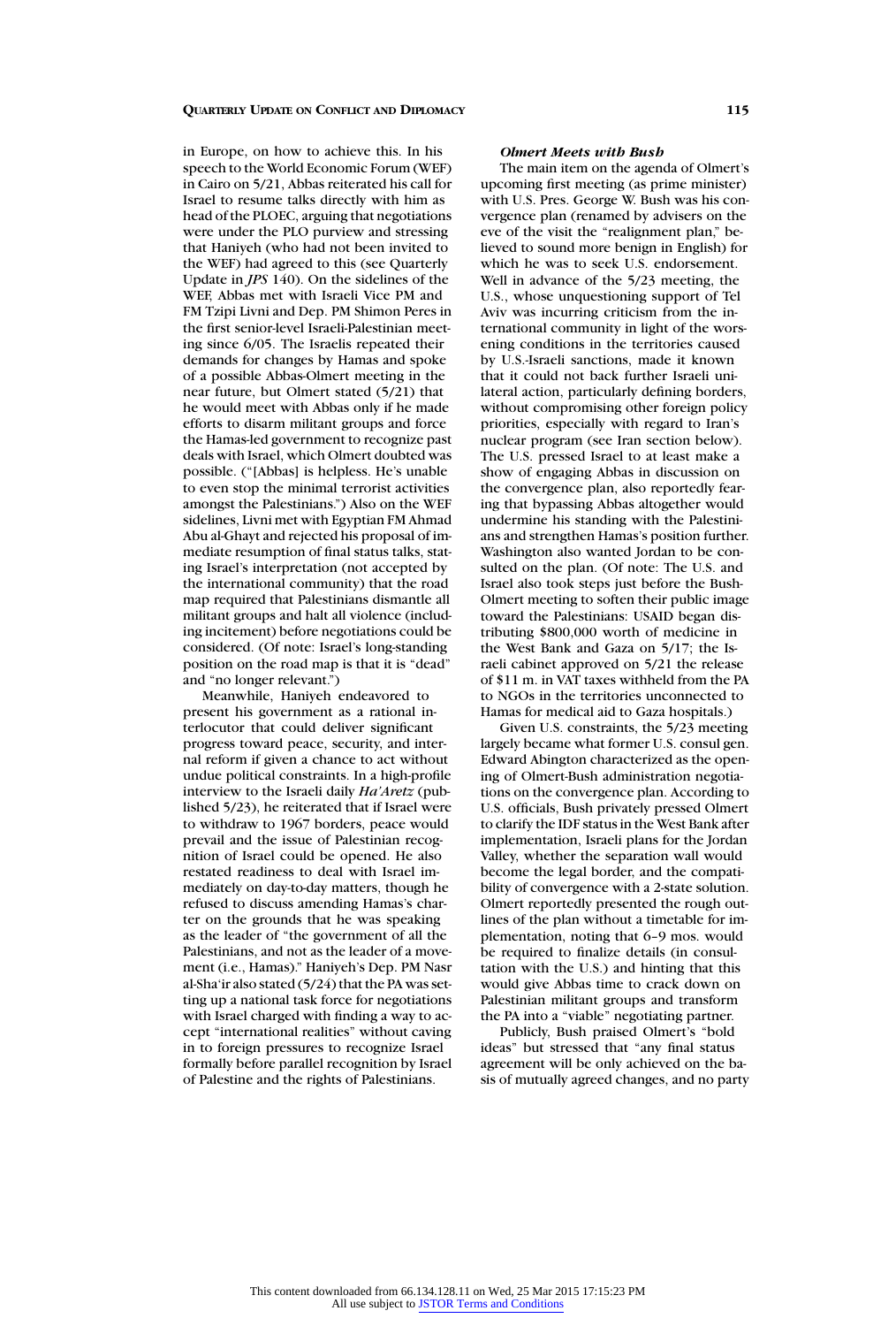should prejudice the outcome of negotiations on a final status agreement." Bush welcomed Olmert's pledge to make a "serious attempt" to work with Abbas, though both men openly expressed doubts that Abbas could deliver an acceptable deal.

Keeping his pledge to Bush, Olmert met with Abbas for the first time in over a year on 6/22, at an informal breakfast hosted by King Abdallah of Jordan on the sidelines of a conference of Nobel laureates in Petra. Nothing of substance was discussed, but the men agreed in principle to hold a summit in the next few weeks. In statements afterward, the PA stressed (6/22) that it would only agree to the summit with a well-planned substantive agenda aimed at reaching some kind of agreement, while Olmert told (6/22) the press that Israel had 3 "nonnegotiable conditions" for resumption of substantive talks: the PA's "total disarmament of terrorist organizations and total cessation of violence; full implementation of agreements; and recognition of Israel's right to exist as a Jewish state."

# *The PA Cash Crisis and the EU's Temporary International Mechanism*

Meanwhile, the PA faced a deepening cash crisis, with no money coming into the territories. EU plans launched last quarter to create a donor financing mechanism, the Temporary International Mechanism (TIM), to bypass the Hamas-led PA were not yet finalized, and emergency funds approved by international donors could not reach the PA because almost all international banks, Arab banks included, had suspended operations with public and personal accounts in the territories under threat of severe U.S. sanctions (see Quarterly Update in *JPS* 140). On 5/17, the Israeli Discount Bank, the last Israeli bank doing business with Palestinian banks, announced that it would suspend its operations in the territories in 3–6 mos.)

By mid-5/06, the PA had little option but to try to smuggle cash across the Rafah border, where Israel had no direct presence. From mid-5/06 to mid-6/06, at least \$26,815,000 (a fraction of the PA's \$125 m. monthly salary budget) was seized at the Rafah crossing by PA customs officials alerted by EU monitors and was released to the PA Treasury. The confiscations include \$815,000 on 5/19 from Hamas spokesman Sami Abu Zuhri; \$4 m. several days later by an unidentified Hamas official; \$20 m. on 6/14 by PA FM Mahmud Zahhar returning

from a well-publicized PA fundraising tour of Brunei, China, Egypt, Indonesia, Iran, Malaysia, Pakistan, and Sri Lanka; and \$2 m. on 6/14 from PA Information M Yusuf Rizqa. On 6/4, the PA began using the funds to pay the 3/06 salaries of PA employees making under \$330/mo. (around a quarter of the 165,000 civil servants), while arranging interest-free loans from banks equivalent to 1-mo. of pay for others. On 6/19, the PA began distributing back payments of \$300 to civil servants earning over \$330/mo., partially paying their 3/06 salaries; the payments were made through special postal accounts since banks would not handle the transactions.

On 6/8, the EU sent Quartet members a draft proposal for the TIM. With the PA able to generate only \$35 m. of its \$165 m. monthly budget needs as a result of the siege and sanctions, the plan envisioned 3 "windows" of support: window 1 would disburse upward of \$6 m./mo. to cover health and social service expenditures; window 2, up to \$15 m./mo. for utilities to ensure continued fuel supplies; and window 3, up to \$30 m./mo. in "social allowances" and "subsidies," still leaving the PA with a significant monthly deficit. The U.S. responded that window 3 could violate its sanction laws as it clearly entailed contributions to PA employee salaries and warned that even the World Bank could face penalties. On 6/17, after window 3 was modified to create a "social safety net" for poor Palestinians (some of whom may have received PA salaries previously) and to pay "emergency allowances" to some healthcare workers normally paid by the PA, the full Quartet endorsed the plan, with provisions for the U.S. to review implementation after 3 mos. to judge if the process should continue. The EU agreed to fund the TIM with an initial donation of \$125 m., pending a donor conference, and hoped to begin making disbursements in 7/06. EU special envoy Benita Ferrero-Waldner met separately with Abbas and Livni on 6/19 to secure their backing of the TIM and to press Israel to use the mechanism to channel tens of millions of dollars in VAT taxes owed to the PA. Both sides expressed reservations but hoped to see the plan implemented; Israel did not respond regarding the VAT funds.

The TIM disbursed its first funds to pay for fuel for Palestinian hospitals on 7/11 and began paying salaries of doctors and nurses on 7/27. By the end of the quarter, the EU had allocated \$12.7 m. to window 1, \$50.8 m.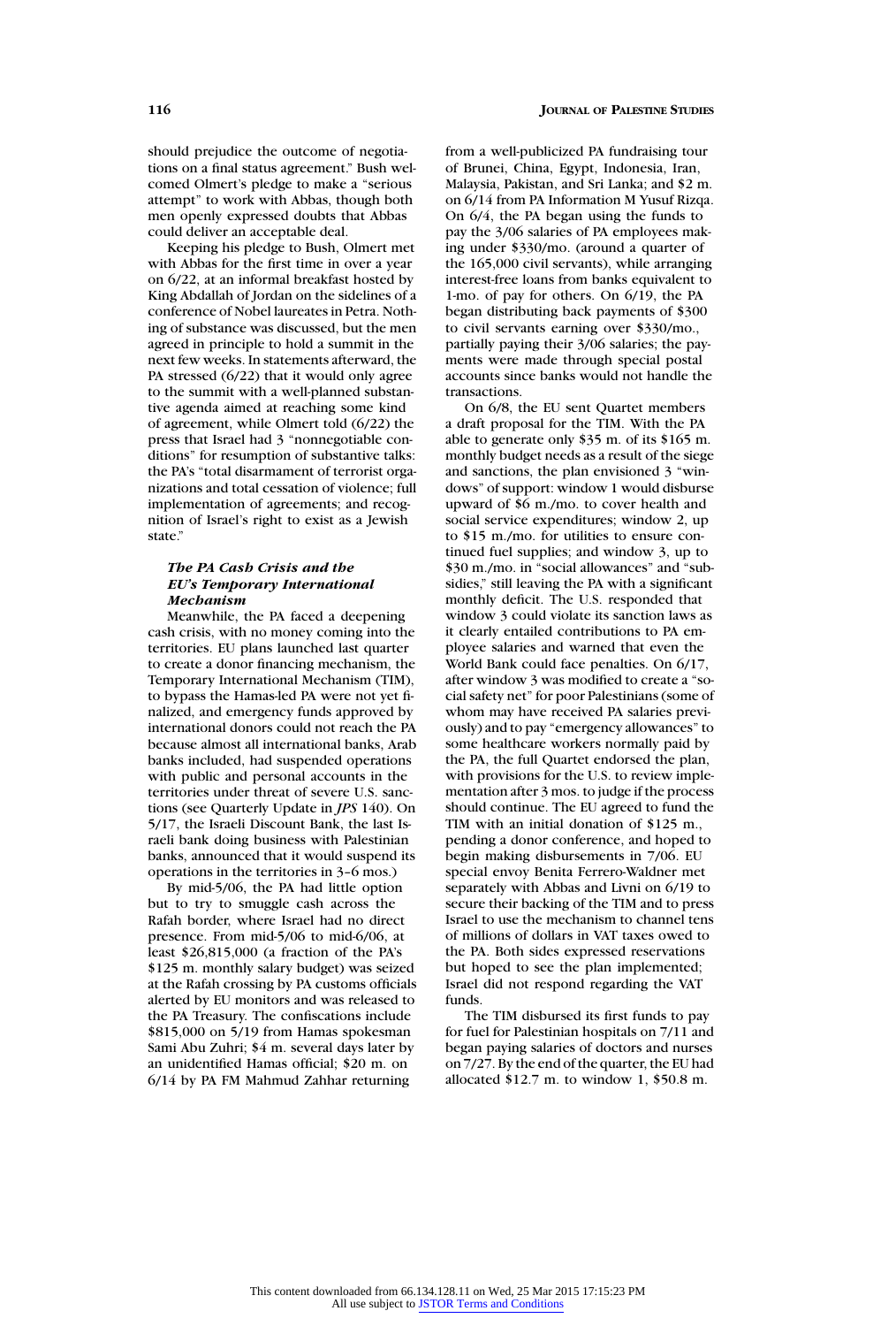to window 2, and \$12.7 m. to window 3, plus an additional \$15 m. outside TIM for technical assistance and capacity building to the PA Office of the President. By 8/15, the PA was also receiving some Arab donor aid through accounts controlled by Abbas, allowing the PA to pay civil servants back salaries for 3/06. The Palestinian Monetary Authority reportedly held (ca. 7/27) talks with Israel's Hapoalim and Discount banks, convincing them to continue fund transfers and defrayal services through the end of 2006.

# *Hamas-Fatah Tensions Escalate*

On the ground, the internal security situation in Gaza was deteriorating rapidly as elements within Fatah (suspected to be led by units of the PA Preventive Security Force [PSF] linked to Fatah strongman and U.S. ally Muhammad Dahlan) continued to challenge Haniyeh's authority over the PA security services. Last quarter, Haniyeh, frustrated over the unwillingness of the various PA security branches to deploy on his orders to provide public security in Gaza and Abbas's unwillingness to intervene, had authorized his Interior M Said Siyam to create a volunteer Executive Support Force (ESF) to patrol Gaza's streets. While all factions had been invited to participate, Fatah members had balked, and the majority of the 3,000-member ESF was made up of Hamas members, with around 500 Popular Resistance Comm. (PRC) members comprising the remainder (see Quarterly Update in *JPS* 140).

On 5/17, the Interior Min. began deploying the ESF for the first time, prompting Abbas to order (5/17) 1,000s of PA police into the streets in a show of force. Fatah-Hamas violence quickly escalated, with reports of Hamas members in Gaza being killed in drive-by shootings and kidnappings by suspected Fatah gunmen (e.g., 5/16, 5/17, 5/24); exchanges of fire between Fatah-linked PA security forces and ESF members (e.g., 5/18, 5/19, 5/20, 5/22, 5/24, 5/25), often with fatal results; and show-of-force parades by armed Fatah members (e.g., 5/18, 5/21). Unidentified gunmen (suspected Fatah) fired (5/20) on the Gaza home of Hamas-affiliated Interior Min. spokesman Khalid Abu Hilal. Bombs planted by unknown individuals (suspected Hamas) exploded in the PA General Intelligence Service (GIS) offices in Gaza City in an apparent assassination attempt on Fatah's GIS Gaza head Tariq Abu Rajab (5/20) and un-

der the car of PSF central Gaza chief Nabil Hudud, killing him (5/24); a massive roadside bomb was also found (5/20) along the motorcade route of Internal Security Service dir. gen. Rashid Abu Shibak (appointed by Abbas to wrest control of the security forces away from Siyam; see Quarterly Update in *JPS* 140).

After an offer (5/22–23) by Egyptian security advisers (resident in Gaza) to broker emergency talks between Fatah and Hamas and following further talks, Siyam agreed (5/25) to limit the ESF's patrol areas to make the units less visible, and the senior leadership of Fatah and Hamas pressured their cadres to hold their fire, temporarily curbing the violence that as of 5/25 had left 4 Fatah members, 3 Hamas members, and a Jordanian embassy employee dead and at least two dozen people wounded.

Concerned over the escalation and seeking to reinforce Abbas, Israel agreed (5/25) to allow Jordan and Egypt to supply Abbas's presidential guard (Force 17) with weapons and ammunition, backing a U.S.-led initiative to expand Force 17 into a 3,500-member force to counterbalance the ESF (see Quarterly Update in *JPS* 140). Force 17 began receiving 3,000 M-16 rifles and 3 m. rounds of ammunition from Jordan on 6/14–15, and Abbas swore in the first group of 300 new recruits (of an anticipated 1,000) around the end of the quarter.

# *Abbas Threatens a Referendum*

With deteriorating conditions in the territories and a dangerous diplomatic stalemate, Abbas unexpectedly seized the political initiative. At the opening (5/25) of video-linked national unity talks in Gaza and Ramallah aimed at reaching consensus on how to move forward, Abbas told the 500 or so reps. of Fatah, Hamas, smaller Palestinian factions, and civil society groups that unless Hamas endorsed a 2-state solution based on 1967 borders within 10 days, he would put this proposal to the Palestinian people in a nonbinding referendum within 2 mos. The referendum would be based on the 18-point prisoners' initiative issued on 5/11 by jailed senior Hamas and Fatah officials (see Doc. B8 in *JPS* 140). The initiative, which had the support of the majority of Palestinians according to polls (see the Palestinian Opinion section in Quarterly Update, *JPS* 140), called for a Palestinian state within 1967 borders, urged Palestinians to "focus their resistance on lands occupied in 1967," and used wording that could be the starting point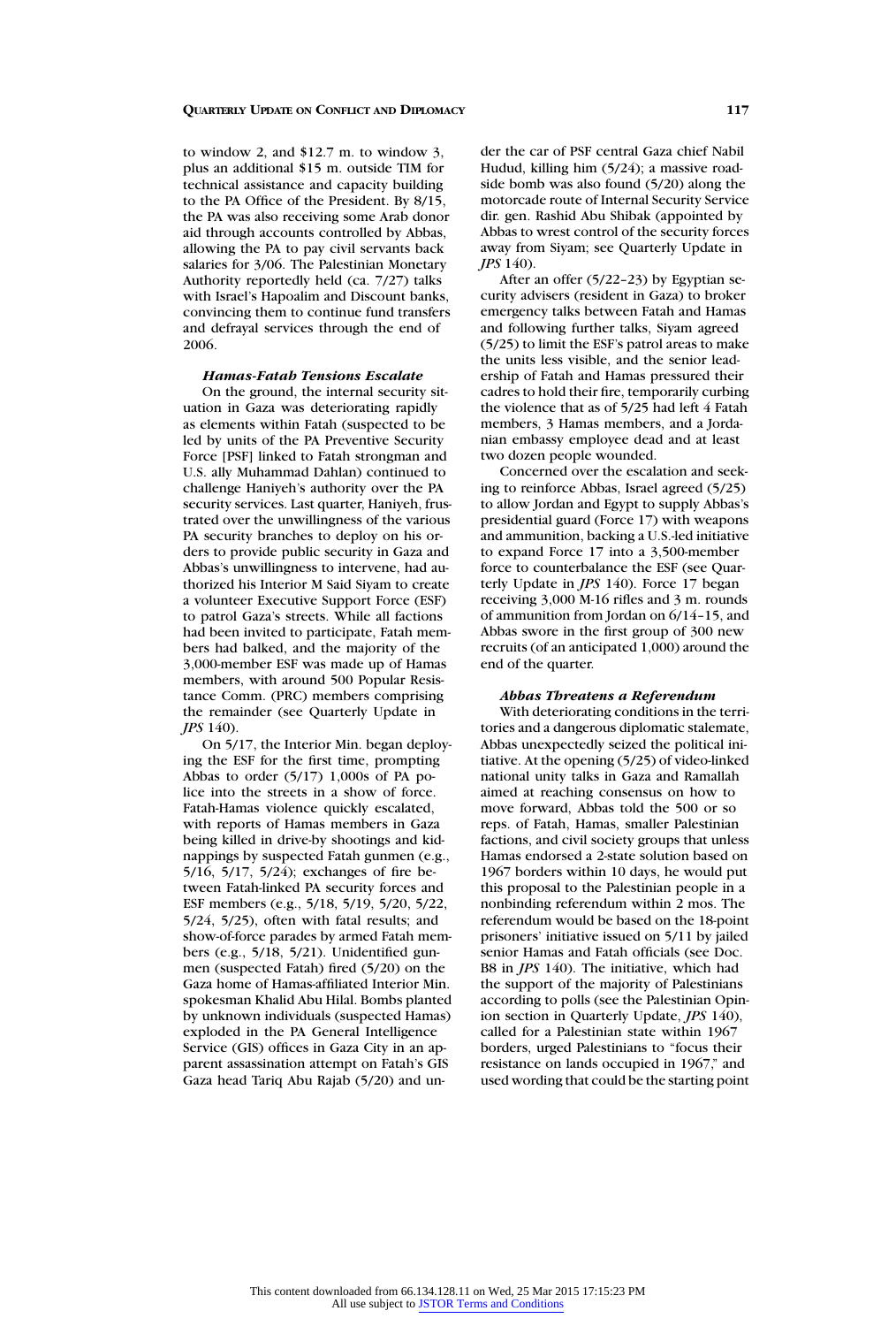for a compromise on Hamas's recognition of Israel and renunciation of violence. Haniyeh had already called the initiative worthy of discussion, and Israel had not rejected this "internal" Palestinian document.

The move tested Change and Reform party claims that as the elected representatives of the Palestinian people as a whole, they would work within the democratic PA system and not as Hamas representatives. (An Abbas aide admitted on 5/25 that "We're escalating the tension a little bit to try to corner them [Hamas] and show them as rejectionist.") Even if Haniyeh politically could not endorse outright a 2-state solution (considering it recognition of Israel without a parallel Israeli recognition of Palestinian rights), he could not legitimately oppose a referendum, especially after having threatened Fatah with a referendum on Hamas's national unity platform during coalition talks and promised that any viable peace agreement with Israel would be put to a referendum (see Quarterly Update in *JPS* 140).

With the Hamas external leadership stating (5/30) opposition to a referendum, Haniyeh moved to negotiate with Abbas on the prisoners' initiative as the basis of a national unity platform. By Abbas's 6/4 deadline, the sides had narrowed their differences enough so that Abbas could extend his deadline until 6/6. Differences centered on (1) explicit recognition of Israel (Hamas refused to do this without parallel recognition from Israel) and (2) the details of implementing the initiative's call to restructure the PLO to include Hamas. (Of note: Haniyeh reportedly demanded that the talks with Abbas be held in Gaza, concerned that a Ramallah venue could enable elements of Hamas's West Bank leadership closely tied to the hard-line external leadership to scuttle the negotiations.)

With differences still outstanding on 6/6, Abbas met with the PLOEC, which endorsed moving forward with setting a date for a referendum. In response, jailed Hamas members involved in the drafting of the prisoners' initiative issued (6/6) a statement urging Abbas to continue the talks, arguing that forcing a vote would cause more division, that a referendum would be costly, that the details of participation (territories only or diaspora as well) needed to be worked out, and that in any case, the U.S. and Israel would undoubtedly reject the initiative as falling short of the 1/30 Quartet demands. (Indeed, Olmert on 6/11 criticized the initiative as "meaningless in terms of [creating the conditions for]

some kind of dialogue between us and the Palestinians" and, noting its failure to refer to Israel's right to exist as a Jewish state and its insistence on the right of return, stated that he could not "accept something that challenges the very fundamental principles of Israel's existence.") Abbas nonetheless declared (6/10) that a referendum would be held on 7/26, but added that talks with Hamas would continue up until the vote and that if a joint position was agreed before then, the referendum could be canceled. On 6/11, the Hamas and Islamic Jihad prison leaders withdrew their support for the prisoner's initiative, accusing Abbas of "playing politics" with the document. As a result, popular support for a referendum dropped to 47%, though the majority of Palestinians (75% as of 6/19) continued to support the initiative itself.

Meanwhile, Fatah-Hamas violence in Gaza had picked up again as of about 6/1, possibly in response to the referendum issue. Exchanges of gunfire occurred between Fatah/PSF and Hamas/ESF members (e.g., 6/1, 6/4, 6/14, 6/18, 6/21, 6/23, 6/24), causing casualties. Suspected Hamas members fired a mortar at the PSF headquarters in Gaza City on 6/6, wounding 4 officers and 2 janitors; Hamas members fired grenades at a PSF office in Khan Yunis; Fatah-affiliated PA security forces (6/1) and ESF members (6/8) paraded in shows of force; and Hamas members raided a pro-Fatah TV station (6/5). On 6/12, a massive clash took place outside the PSF headquarters in Rafah involving more than 100 Fatah and Hamas gunmen firing antitank weapons and rocket-propelled grenades (RPGs), leaving 1 Hamas member and a bystander dead and 15 Palestinians wounded; each side claimed the other provoked the incident by attempting to kidnap members of the other group. Hours later, 100s of pro-Fatah PA security forces and al-Aqsa Martyrs Brigade (AMB; a hard-line Fatah offshoot) members rampaged through Ramallah, raiding, firing on, vandalizing, and setting fire to the Palestinian Council (PC) building; kidnapping Change and Reform PC member Khalil Rabei and setting fire to his offices (he was released hours later after Abbas's intervention); and prompting 7 other Change and Reform PC members to seek refuge in the Muqata'a under Abbas's protection. The following day (6/13), 10,000s of Hamas supporters rallied outside the damaged PC building in solidarity with the Hamas-led government. There were also car bombings in Gaza, killing a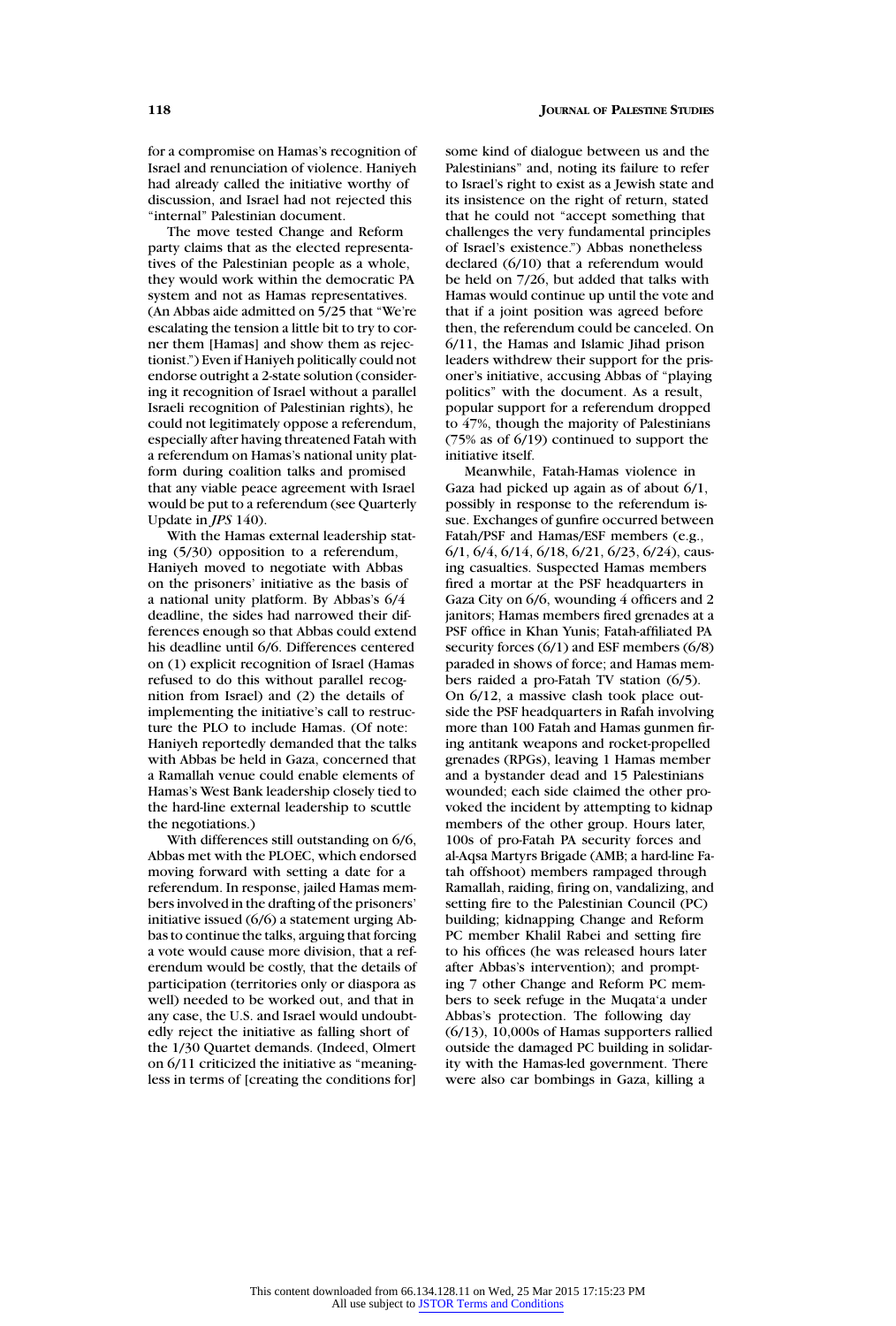senior Hamas military commander on 6/5 and targeting a PSF member on 6/21 that may have been products of Hamas-Fatah tensions. The intra-Palestinian clashes left 7 Palestinians dead (including 2 Hamas members and 2 civilians) and more than 2 dozen (mostly gunmen) wounded between 5/26 and 6/24.

*Israel Changes the Dynamic in Gaza* On 5/29, days after Olmert's return from Washington and Abbas's ultimatum to Hamas on a 2-state solution, the IDF stepped up military actions in Gaza. The IDF had routinely crossed the Gaza border since disengagement was completed in 9/05 to search for tunnels and to level land, especially for construction of a wall along the n. Gaza border, but this time the IDF made its first ground offensive into Gaza targeting Palestinian militants since disengagement; though brief, it marked a precedent-setting escalation. Undercover troops entered the former settlement area of Dugit to ambush and kill 3 Islamic Jihad members preparing to fire rockets into Israel, withdrawing back into Israel immediately after. After troops cleared the area, helicopters crossed the border to fire missiles at the site, wounding 4 Palestinian medics and 2 journalists. Hours later, helicopters returned, firing on a PA security detail investigating the scene, killing 1 PA officer and wounding a bystander.

Incidents soon spiraled: On 6/8, the IDF assassinated ESF commander and charismatic PRC leader Jamal Abu Samhadana in an air strike on Rafah, also killing 3 PRC members and wounding 10. On 6/9, IDF artillery shelled the Bayt Lahiya beach, killing at least 8 Palestinian civilians and wounding 32. (Though Israel immediately denied involvement and claimed that the explosion had been caused by a Hamas rocket or planted bomb, a senior military analyst with Human Rights Watch concluded with certainty that an Israeli shell had caused the fatalities.) Responding to the 6/9 IDF attack on the Bayt Lahiya beach, Hamas suspended (6/9) its 16-mo. cease-fire and began, along with Islamic Jihad, to lob 10s of rockets/day into Israel, wounding 4 Israelis and damaging a school and a house, before reimposing its unilateral cease-fire on 6/15. Although the IDF acknowledged (6/20) that Hamas was again observing a cease-fire, it announced (6/19) a new policy of attacking Hamas targets for each Palestinian rocket strike, regardless of what group was responsible for the fire. The IDF also increasingly targeted

Gaza militants with air strikes, blurring the lines between outright assassinations (2 Islamic Jihad members in n. Gaza on 6/5; another 2 in Gaza City on 6/13, also killing 9 and wounding 32 bystanders; an attempted assassination on 6/21) and more questionable attacks that the IDF claimed targeted Palestinian militants on their way to or from firing rockets into Israel (e.g., 6/9, 6/11, 6/16, 6/20). On 6/23, the IDF made its first major arrest sweep into Gaza since disengagement, temporarily sealing off the Rafah crossing and sending troops into Rafah to detain 2 wanted Palestinians (allegedly Hamas members, which Hamas denied).

Adding to tensions, a group of Egyptian border police patrolling at Rafah accidentally strayed (6/2) into the Negev and were fired on by IDF troops, who killed 2. Though Israel initially claimed the Egyptians intentionally crossed the border and attacked an IDF post, Olmert later (6/4) admitted that the incident had been an accident and apologized to Egyptian pres. Husni Mubarak.

Meanwhile, in the West Bank, the IDF continued to impose tight restrictions on Palestinian movement, expand the separation wall, conduct arrest raids and house searches, demolish Palestinian homes, confiscate and bulldoze agricultural land, raid and close Palestinian institutions, and fire on residential areas (see Chronology for details). The IDF also assassinated an Islamic Jihad member in Qabatiyya on 5/29 and 2 AMB members in Jenin on 6/13 and Ramallah on 6/22. Major clashes during an IDF arrest raid into Ramallah on 5/24 left 4 Palestinians dead and at least 35 Palestinians and 1 IDF officer wounded. Between 5/16 and 6/24, 75 Palestinians were killed in Israeli-Palestinian clashes—no Israelis were killed during that period—bringing the comprehensive intifada death toll to 4,461 Palestinians and 1,017 Israelis.

# *Capture of an IDF Soldier Triggers a Crisis*

Against this background, 8 Palestinian militants representing Hamas's Izzeddin al-Qassam Brigades, the PRCs, and the previously unknown Army of Islam staged a predawn cross-border raid from s. Gaza on 6/25, sneaking through a sophisticated underground tunnel to attack an IDF border post near Israel's Kerem Shalom crossing. The militants, dressed in IDF uniforms, attacking with grenades, rifles, and antitank rockets, killed 2 IDF soldiers, wounded 4, and captured the lightly wounded Cpl.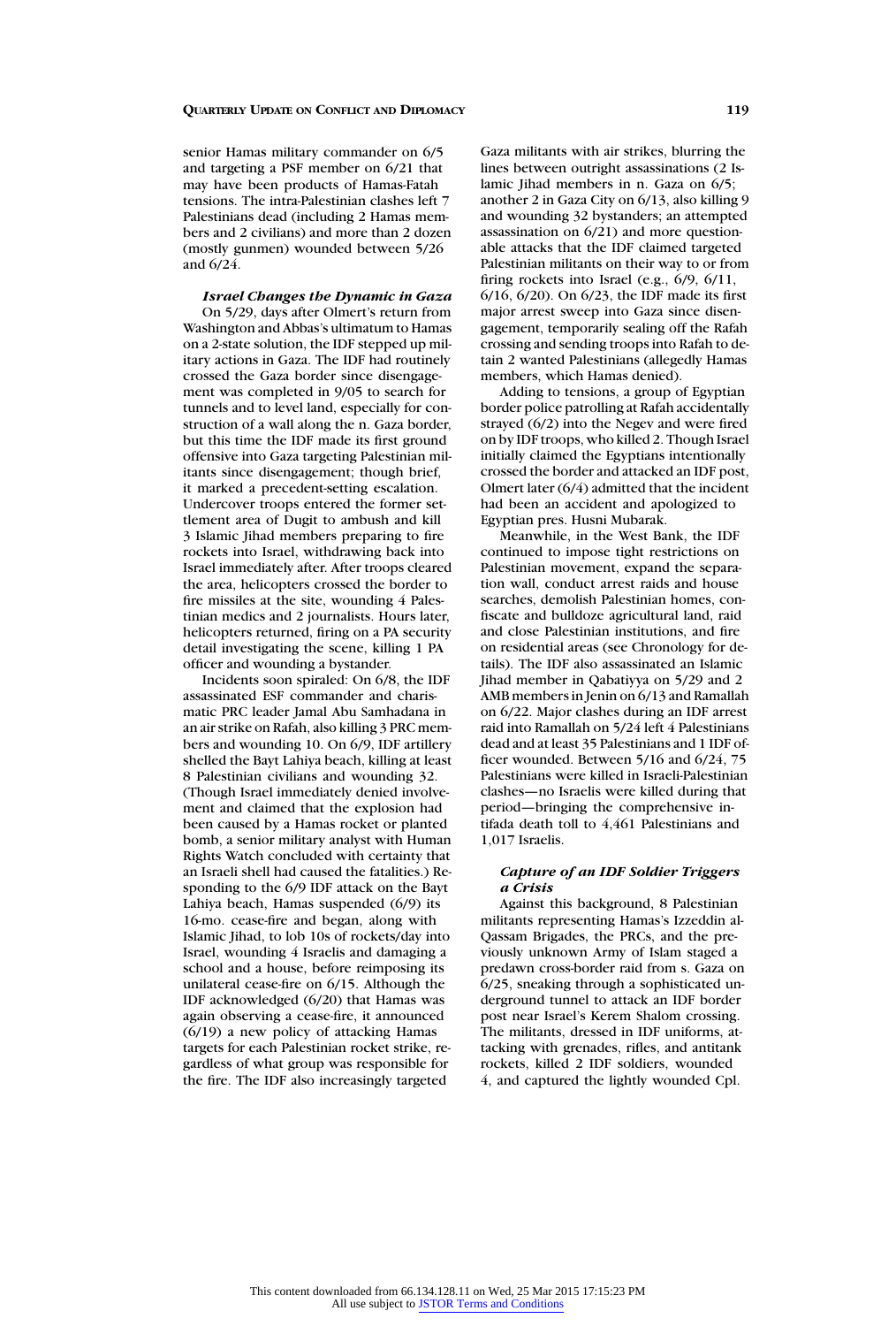Gilad Shalit, spiriting him back into Gaza; 2 of the gunmen were killed by IDF return fire. The attackers dubbed the assault Operation Dispel Illusion and said it was in retaliation for Israel's 6/8 assassination of ESF head and PRC leader Abu Samhadana, though many analysts suspected that it was staged to scuttle the Fatah-Hamas talks on the referendum and national unity platform (see *Mideast Mirror* 6/26, 6/27, 6/29).

Israel immediately sent tanks and bulldozers half a mile into s. Gaza to search for Shalit; sealed all crossings into Gaza, including the Rafah crossing (3,000–4,000 Palestinians were stranded on the Egyptian side of the border and 400 urgent medical cases seeking treatment abroad on the Gaza side) by barring the entry of EU monitors through Kerem Shalom; shut off fuel supplies; barred Palestinian fisherman from going out to sea; and tightened movement restrictions throughout the West Bank. Israeli Dep. PM and FM Tzipi Livni called on Abbas to order his security forces to secure Shalit's release, and Shin Bet head Yuval Diskin warned that Israel would ensure the collapse of the Hamas-led government unless the soldier was released alive.

Abbas immediately called for Shalit's release, but Haniyeh remained silent amid evident confusion within Hamas over the incident. Hamas's political echelon quickly denied (6/25) foreknowledge of the attack, with some figures urging that Shalit be freed immediately, and reports soon surfaced that a rogue cell from Khan Yunis was suspected. (Analysts noted that Hamas members who joined the PA cabinet and PC lost their positions in the Hamas leadership and were replaced, speculating that the resulting promotions within Hamas might have empowered more militant factions; see *New York Times* 7/21.) On 6/26, Haniyeh issued a statement urging the gunmen not to harm Shalit and to "respect him as a prisoner," but did not call for his release. He also urged all factions to maintain a cease-fire so as to avoid a massive IDF retaliation and, in coordination with Abbas, deployed security forces to conduct house-to-house searches for Shalit.

Egyptian intelligence officials resident in Gaza as mediators among the Palestinian factions and between Israel and the PA quickly stepped in to try to negotiate a release. Their judgment, first stated on 6/26, was that the soldier's capture had been spontaneous rather than preplanned, that he was not being held by the Hamas cadres, and that differences among the three factions on how

to deal with the situation would complicate negotiations for his release.

On 6/26, the gunmen issued their first demands, calling for the release of all 113 Palestinian women and 318 children held in Israeli jails in return for information on Shalit's medical condition. Israel refused and sent 2–3 armored battalions (around 3,000 troops) to the s. Gaza border, ignoring U.S. appeals (6/26) to give diplomacy time to work before launching a military operation. Egypt simultaneously deployed an additional 2,500 border guards along the Rafah border to prevent Shalit from being smuggled into Egypt. IDF preparations for a ground incursion into s. Gaza continued into 6/27, with the deployment of another 2 infantry regiments, bringing the estimated force strength on the border to 5,000 troops, backed by Merkava tanks and D9 bulldozers. Inside Gaza, Palestinian militants began building sand berms and setting explosive devices along likely invasion routes, fearing an assault on the level of the 2002 Operation Defensive Shield.

#### *A Sidebar on the Referendum*

In the midst of the confusion and disarray following the soldier's capture, the ongoing national unity talks between Abbas and Haniyeh were reaching their climax; by 6/25, Haniyeh was reportedly discussing with his leadership and Abbas the idea of dissolving his government to avoid a referendum and of appointing a government of technocrats in its place. The Hamas leadership reportedly was seriously considering the option but wanted guarantees that the siege on Gaza and sanctions on the PA would be lifted as a result and that the technocrats appointed would have no party affiliations. Meanwhile, at least 2 high-level meetings by West Bank Hamas leaders had reportedly been held on ways to foil the referendum, with Hamas's Damascus-based leader Khalid Mishal ordering cadres during a conference call in Nablus to ramp up tensions with Fatah to prevent any compromise deals.

On 6/27, hours before the IDF launched an all-out assault on Gaza,Abbas and Haniyeh, possibly eager to demonstrate movement toward meeting Quartet demands in order to preclude a harsh Israel retaliation, announced that they, in consultation with other factions, had agreed on a national unity platform and to work toward formation of a national unity government, thereby suspending plans for a referendum on a 2 state solution. The platform, based on but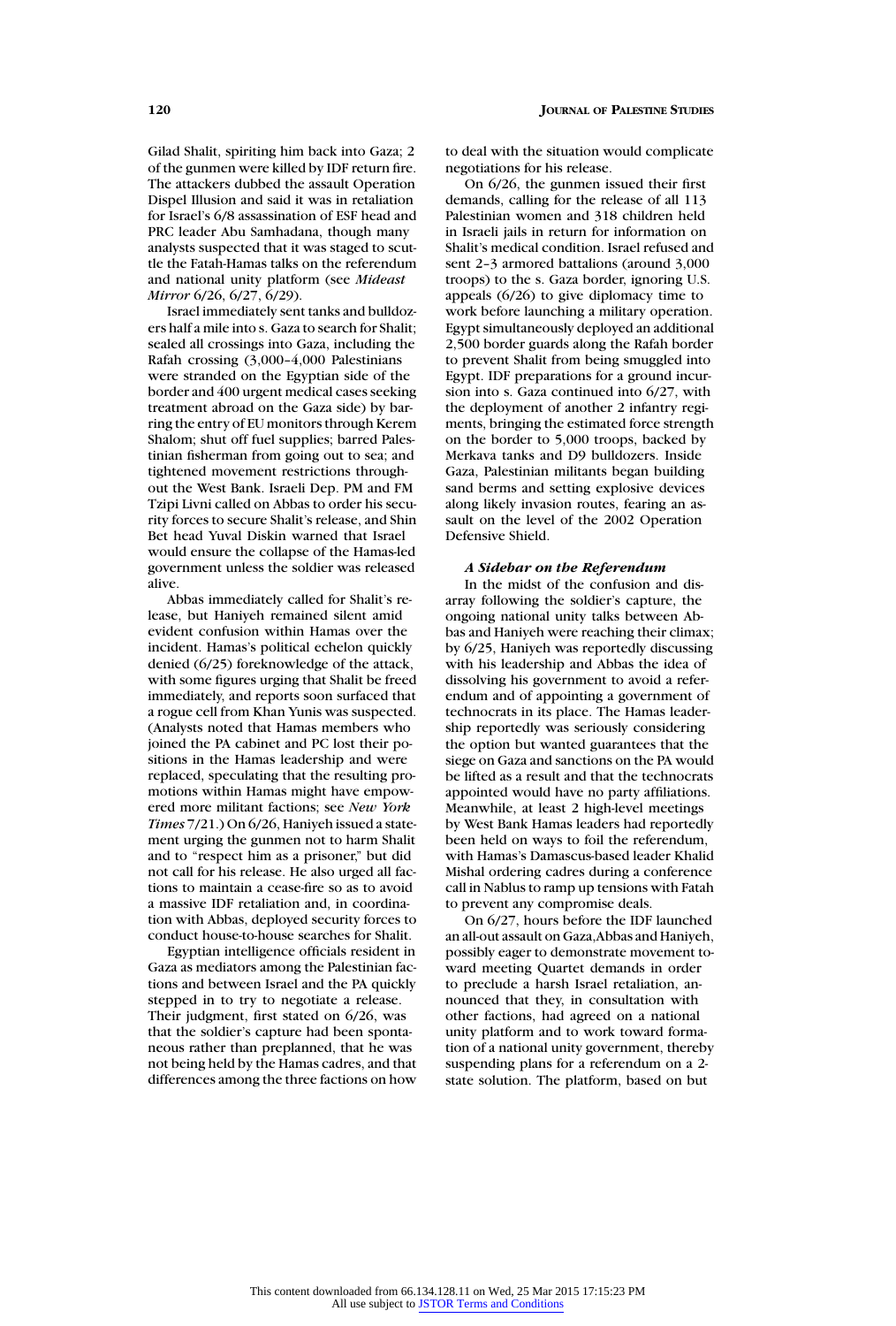not identical to the prisoners' initiative, added new emphasis on the inviolability of international law, especially the Palestinian right of return and to resist occupation, and the illegality of Israel's occupation and creation of settlements. Like the original, the text did not explicitly recognize Israel but implied endorsement of previously signed agreements recognizing Israel and the 2002 Arab League initiative calling for recognition of Israel in exchange for Israeli withdrawal from all territories occupied in 1967; called for formation of a Palestinian state on territories occupied by Israel in 1967; recommended "concentrating" armed operations in the occupied territories under a unified command; and prioritized the release of all Palestinian prisoners. It also called for the reorganization of the PLO by the end of 2006, so that Hamas and Islamic Jihad might join. Provided that a new, fully representative Palestine National Council (PNC) were formed and the principles of democracy upheld, the PLO would be reaffirmed as the Palestinians' sole legitimate rep., the PNC authorized to ratify any peace agreement, and the PA supported (as a substructure of the PLO) as the core of the future Palestinian state. The text was initialed (6/28) by all factions that participated in the national unity talks except Islamic Jihad and was passed to Abbas for implementation. At the end of the quarter, Abbas had not formally adopted the program, leaving open the possibility of further negotiations and changes. Israel dismissed (6/27) the agreement, stating, "There is an immediate crisis. . . . That the Palestinian leadership was putting energy into this document that has no bearing on the most pressing issue [freeing Shalit] is disappointing." Notwithstanding, Abbas and Haniyeh continued talks through the end of the quarter on implementation of the understandings.

# *Operation Summer Rains*

The military onslaught that had become inevitable with the capture of Shalit on 6/25 began in earnest during the night of 6/27–28, when the IDF launched **Operation Summer Rains**. Initially, the operation seemed to have a dual aim of freeing Shalit and punishing the Palestinians to reduce their support for the resistance and the Hamas-led PA. Ground troops crossed into s. Gaza, taking the Dahaniyya airport area as a base of operations, demolishing 5 Palestinian homes and bulldozing wide swaths of land to clear sight lines, and blowing up 3 bridges linking southern and central Gaza. The IDF's clear assumption, though not officially confirmed, was that Shalit was being held in the Khan Yunis/Rafah area, and Dahaniyya was well situated as a jump-off point for a raid to free him. Later that day (6/28), the IDF conducted 7 air strikes on Gaza's only electricity plant near Gaza City (insured by the U.S. government's Overseas Private Investment Corp., which was liable for up to \$48 m. in damages) and 6 transformer stations, blacking out 45% of the Strip and leaving it fully dependent on electricity from Israel; shelled open areas of s. and n. Gaza; and repeatedly broke the sound barrier over the Strip. The IDF also moved its elite Givati Brigade to the n. Gaza border, warning residents to evacuate the border area, and threatened to send in troops if Palestinian rocket fire intensified in response to Summer Rains. (Rocket fire continued at a rate of around half a dozen per day, causing no damage or injuries.)

Publicly, Olmert warned that IDF operations would continue to escalate until Shalit was released, placing "the full responsibility" for the current situation on "the Palestinian-Hamas government and elements that are connected to it in Syria." In a warning to Syrian pres. Bashar al-Asad and Hamas's Damascus-based leadership, the Israeli air force made (6/28–29) overflights of Asad's residence in Latakia (where he was staying) and along the Syrian coast, which Syria denounced as "an aggressive act and provocation." The U.S. (6/28) and UN  $(6/29)$  stated that Israel was within its rights to self-defense in launching Summer Rains but warned against actions that unnecessarily harmed Palestinian infrastructure and civilians.

Instead of making a quick assault to free Shalit, however, Olmert staged a major arrest raid across the West Bank the night of 6/28–29, detaining 64 senior Hamas political officials, including 8 PA cabinet members (Finance M Omar 'Abd al-Raziq, Planning M Samir Abu 'Aysha, Jerusalem Affairs M Khalid Abu 'Arafa, Labor M Muhammad Barghouthi, Local Government M Issa al-Jabari, Prisoners Affairs M Wasfi Kabaha, Religious Affairs M Nayif Rajub, Social Affairs M Fakhri Turkman) and 26 Change and Reform PC members, plus an additional 23 senior Izzeddin al-Qassam Brigades members. The plan had been prepared far in advance (some Israeli analysts said since the 1/06 elections; *Ha'Aretz* 6/29): the arrest warrants delivered by IDF soldiers had been ordered weeks earlier by Israeli Atty. Gen. Menachem Mazuz,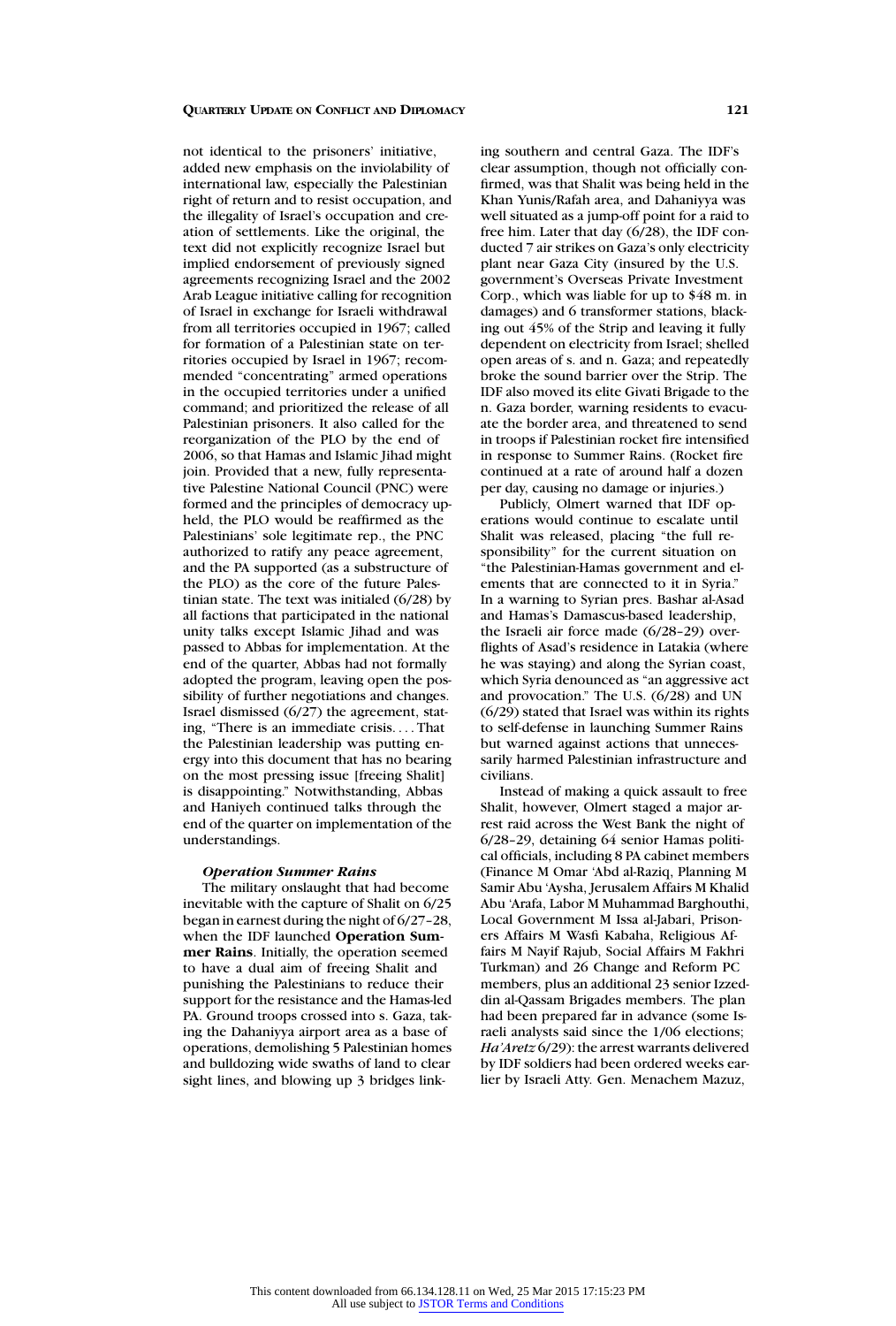who had denied Shin Bet requests that the officials be held in administrative detention under the Unlawful Combatants Law, insisting that the arrests be made on criminal charges (participation in a terrorist organization) valid in a court of law. During the day, IDF air strikes, shelling, and overflights continued in Gaza, cutting all electricity to n. Gaza. Palestinians in s. Gaza (thought to be Hamas members) blew a hole in the Gaza-Egypt border wall, but PA and Egyptian security forces prevented all but a handful of Palestinians from crossing.

While heavy aerial assaults on Palestinian infrastructure and militant targets in Gaza continued over the next few days, it soon became clear that the IDF did not know Shalit's whereabouts: soldiers at Dahaniyya did not move off site except to bulldoze land, and DM Amir Peretz ordered (6/29) the Givati Brigade to suspend preparations to move into n. Gaza. Without a clear rescue plan, Summer Rains came to focus more obviously on punishing and destabilizing the Hamas-led government.

The direction the operation was taking was viewed with concern by large segments of the international community: the heavy damage to Gaza's civilian infrastructure, the arrests of elected PA officials, and the toll on civilians of cuts to electricity, fuel, and water delivery and sewage treatment (dependent in urban areas on electricity or gas) was seen as a disproportionate response to a raid on a military target that caused only limited casualties. The UN's emergency relief coordinator Jan Egeland warned (6/29) that a humanitarian crisis was imminent if electricity and fuel were not restored, particularly to hospitals and clinics.

The U.S., though cautioning (6/29) that Israel's actions could build popular support for Hamas, generally fully supported its ally. On 6/30, as IDF air strikes on Gaza heavily damaged PA Interior Min. offices and destroyed several PA intelligence and ESF posts, U.S. Amb. to the UN John Bolton blocked discussion of a UN Security Council (UNSC) res. calling for an immediate halt to Operation Summer Rains, stating that the U.S. "is of the firm view that a prerequisite for ending this conflict is that the governments of Syria and Iran end their role as state sponsors of terror and unequivocally condemn the actions of Hamas."

# *Olmert Adjusts His Aims*

Having secured tacit U.S. approval for Israel's use of military means to achieve its wider aim of neutralizing Hamas, Israeli PM Olmert convened (7/1) his security cabinet and won approval to escalate attacks, personally keeping U.S. Secy. of State Condoleezza Rice briefed by phone. Although the full parameters of the IDF's new directives were not spelled out, the cabinet authorization permitted the IDF to supplement air and artillery strikes with more aggressive ground operations and to temporarily reoccupy former settlement sites as needed to eradicate Gaza's "terrorist infrastructure" and halt rocket fire into Israel. Thereafter, little mention was made of securing Shalit's release in the context of IDF operations.

At the same time, the groups holding Shalit issued (7/1) a second statement demanding the release of 1,000 Palestinian prisoners, including all women and children, in exchange for his freedom. Israel ignored the offer, prompting Egyptian security envoy Omar Sulayman to cancel (7/2) plans to go to Gaza to mediate Shalit's release, stating that his efforts were unlikely to result in a deal and that negotiations could be left to lower-level officials. (Low-level mediation continued through the end of the quarter.)

Beginning on the night of 7/3 and lasting until 7/8, the Givati Brigade moved tanks and troops into n. Gaza, occupying the outskirts of Bayt Hanun, the Erez industrial zone, and the former Nisanit settlement site; ordered PA security forces to withdraw and demolished a PA security building; seized Palestinian homes as operational bases; leveled land in search of roadside bombs and tunnels; and conducted air strikes. After Hamas responded by firing (7/4, 7/5) 2 2-stage Qassam rockets at Ashkelon (damaging a school), the Israeli security cabinet ordered (7/5) the army to expand n. Gaza operations. Over the next 3 days, additional IDF troops and tanks entered n. Gaza, pushed south to Jabaliya refugee camp (r.c.), and reoccupied former settlement sites along the coast as bases for launching incursions into n. Gaza population centers (especially Bayt Lahiya). Palestinian militants engaged the troops using RPGs, rifles, and roadside bombs. Israel responded with air and artillery strikes, tank and gunfire, as well as by bulldozing houses, fields, and roads to widen the n. Gaza buffer zone and clear areas in and around villages that could provide cover for rocket fire and room for troops to maneuver. Palestinians fired some 25 rockets toward Israel, lightly injuring 3 Israelis. The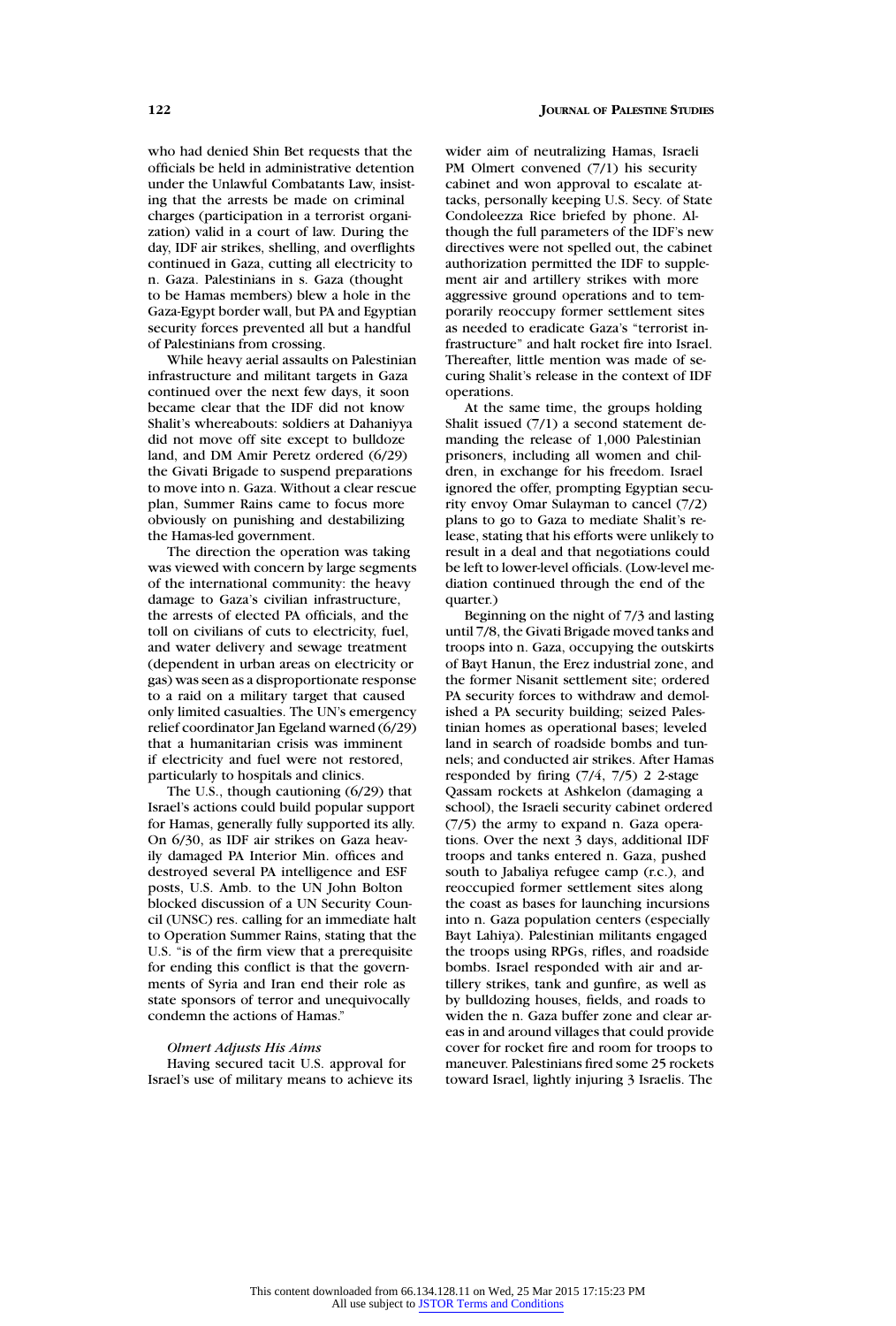IDF withdrew to Israel overnight on 7/7–8, declaring their military objectives achieved, though Palestinian rocket fire continued at the same pace. During the 5-day campaign, at least 36 Palestinians (mostly gunmen) and 1 IDF soldier were killed, more than 100 Palestinians (a third of them children) and 1 IDF soldier were injured, and some 100 Palestinian homes were destroyed or heavily damaged.

On 7/8, the same day it moved troops out of n. Gaza, the IDF sent forces into eastern Gaza near Qarni crossing, shelled areas around Gaza City, and expanded shelling and bulldozing around Rafah and Dahaniyya, ordering residents near the airport to evacuate the area. (UNRWA opened two schools in Rafah to house some 1,000 Dahaniyya residents displaced by heavy shelling.) Although initially it seemed that the operation would mirror the 7/3–8 n. Gaza offensive, the IDF withdrew troops from the Gaza City environs into the Qarni industrial zone late in the day, leaving only the Dahaniyya airport contingent. From the launch of ground operations on 7/3 until 7/8, 48 Gazans were killed and more than 100 were injured. Combined with ongoing violence in the West Bank (including 3 assassinations and an attempted assassination; see Chronology for details), the comprehensive death toll as of 7/8 was 4,530 Palestinians and 1,021 Israelis.

Meanwhile, on 7/7, Shalit's captors had issued a 3d statement, this one calling for negotiations to end the fighting and free Shalit, confirming that he was in good health. Hoping to build on these apparently scaleddown demands and the relative lull in Gaza fighting, Haniyeh also called (7/9) for a mutual cease-fire. Olmert, however, rejected bargaining, stressing (7/9) that Operation Summer Rains was not over and clarifying IDF intentions to "operate, enter, and pull out [of Gaza] as needed," perhaps for several months.

# *A New Pattern of Battering Gaza*

After 2 days of air and artillery strikes only, the Israeli security cabinet met again on 7/11 to discuss how to move forward and authorized the IDF to expand the Gaza offensive, without giving details. Through the end of the quarter, Operation Summer Rains fell into a more discernable pattern, as laid out by Olmert on 7/9: Once troops encamped at Dahaniyya and Qarni industrial estate were withdrawn on 7/12, IDF forces were stationed outside Gaza and were sent in for one or more days at a time to conduct

ground offensives (some sources suggested that the IDF had unofficially named this new phase of Summer Rains "Operation Grasshopper," playing on how troops would hop in and out of Gaza), clearly stating there was no intention permanently to reoccupy any part of the Strip. The IDF's actions during the incursion were more aggressive and characteristic of IDF operations in the West Bank in recent years than those in Gaza prior to disengagement, where the IDF rarely entered Gazan towns and villages, more often firing on them from a distance. The major ground incursions through the end of the quarter included the following:

- Central and s. Gaza (7/12–15): the IDF sent 10s of tanks and armored vehicles through the Kissufim crossing under helicopter and drone escort, and moved north from positions near Abasan to attack al-Qarara and Dayr al-Balah, cutting the Strip in half; ordered PA security forces to leave the area; bulldozed more than 183 dunams  $(d)$ : 4 d. = 1 acre) of land; engaged in heavy air and artillery strikes and major gun battles in Dayr al-Balah; made heavy air strikes on Khan Yunis; killed 23 Palestinians; wounded at least 18.
- Bayt Hanun (7/16–18): troops conducted arrest raids and house searches, bulldozed land and homes (leaving 60– 130 homes and an UNRWA clinic destroyed or uninhabitable), occupied homes as observation posts, killed at least 7 Palestinians, wounded 30.
- Al-Shuka near Rafah (7/18): troops forced 97 families (703 Palestinians) to flee (UNRWA set up housing for them in Jabaliya r.c.), cut electricity, bulldozed land.
- Al-Maghazi r.c. and areas of central Gaza (7/19–21): troops occupied homes as sniper posts, engaged in heavy clashes with Palestinian gunmen, bulldozed 207 d. of land, demolished 4 homes, heavily damaged 9 homes, killed 18 Palestinians, wounded 125.
- N. Gaza and Gaza City environs (7/26– 28; code named **Operation Samson's Pillars**): troops engaged in intense clashes with and conducted air strikes on Palestinian gunmen, leveled wide tracts of land, demolished 9 houses, heavily damaged 16 houses, bulldozed at least 80 d. of land, killed at least 14 militants and 13 civilians, wounded at least 66.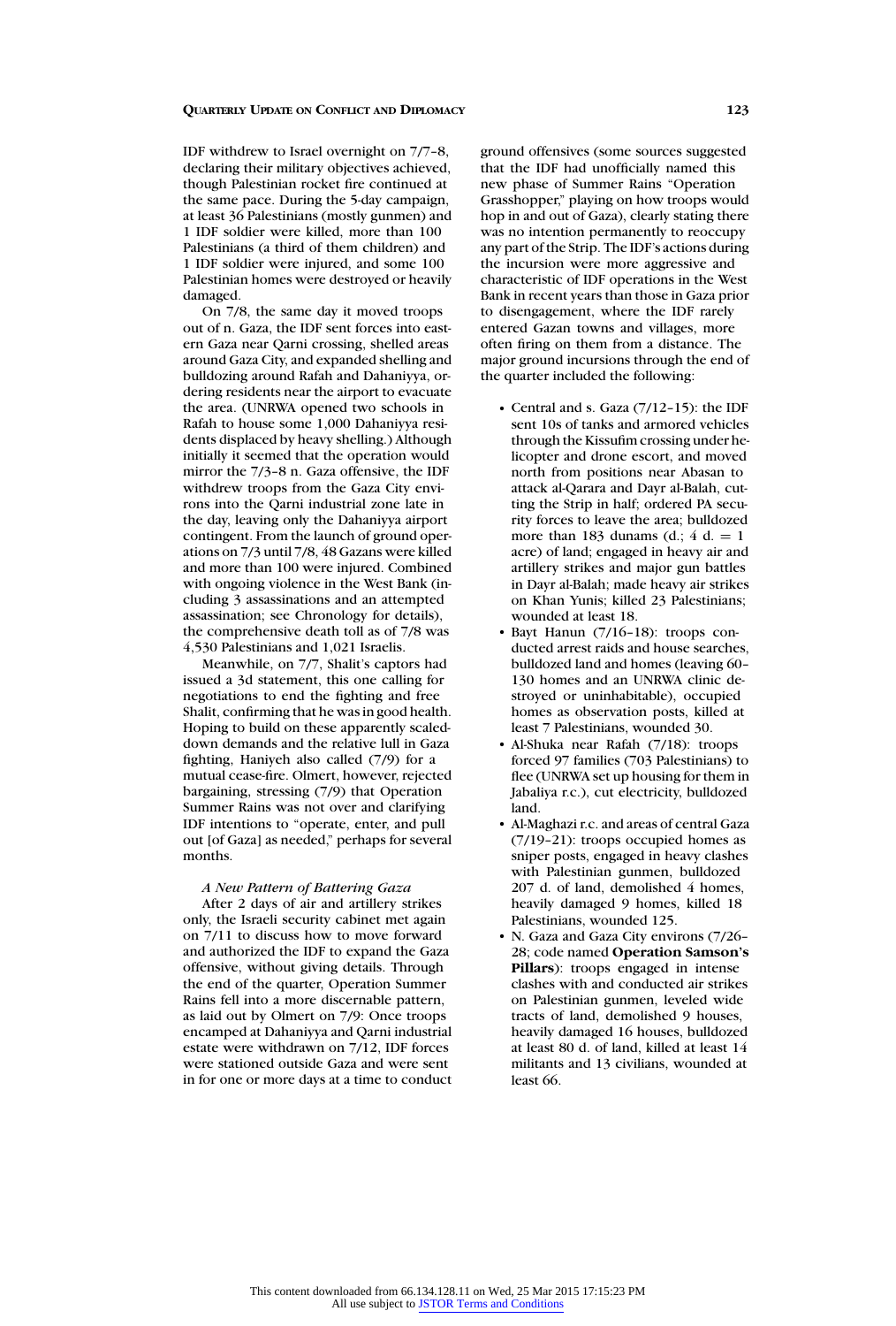- Al-Shuka and Rafah (8/1–6): troops reoccupied the Dahaniyya airport; repeatedly shelled al-Shuka; sent in 50 tanks, armored vehicles, and bulldozers; conducted air and artillery strikes; searched houses; exchanged fire with armed Palestinians; destroyed a PA security office; bulldozed at least 20 d. of land; forced 100s of families to flee; killed 8 militants, 1 PA security officer, and 11 civilians; wounded more than 46.

In addition, the IDF continued throughout Summer Rains to conduct daily IDF air and artillery strikes, especially on n. Gaza, and frequently crossed briefly into Gaza to bulldoze land or search for tunnels along the border (see Chronology for details). Among the air strike targets were government offices, including the PA PM's office (7/2), PA FMin. offices (7/13, 7/16, 8/5), PA Interior Min. offices (7/2, 7/5), PA Economics Min. offices (7/15), and numerous ESF posts and training sites; Change and Reform offices in Bayt Lahiya were also hit on 7/14. The IDF also made an assassination attempt (7/12) on chief Hamas bomb-maker Muhammad Dayif (the target of 4 previous Israeli assassination attempts since 2000) in which the IDF dropped 2 quarter-ton bombs on a 3-story building in Gaza City, wounding Dayif; killing a senior Hamas member, his wife, and 7 children; and wounding Hamas's n. Gaza military commander and at least 33 bystanders, also damaging 15 surrounding homes.

By 8/15, at least 213 Palestinians (mostly civilians) had been killed and 650 had been wounded in Gaza since Operation Summer Rains began on 6/28. By the end of the quarter, UN agencies in the territories reported that the IDF was firing an average of 200–250 artillery shells/day into Gaza (compared to an average of 9 Palestinian rockets/day into Israel); that the IDF had made 221 air strikes on Gaza in 7/06 alone; and that the IDF had bulldozed 3,666 d. of Gaza land between the start of Summer Rains and 7/31. The poverty rate in Gaza had reached 79% and the cost of basic goods was up 10%. Palestinians in urban areas were receiving 6–8 hours/day of electricity and 2–3 hours/day of water. UN estimates of overall damages to Gaza's civilian infrastructure since operations began on 6/28 were \$15.5 m.

In the West Bank, incidents of arrest raids and house searches tapered in late 7/06 and early 8/06, but restrictions on movement remained very tight, with the northern and southern West Bank virtually cut off from each other. The one major military operation in the West Bank was in Nablus (7/19–21), where the IDF sent in 50 armored vehicles and troops allegedly to search for Palestinians "activated by Hizballah" to stage attacks on Israel. The Nablus governorate building, the PA compound (mostly destroyed during Operation Defensive Shield in 2002), 3 security force buildings, and the central prison were put under siege and all Palestinians inside ordered to surrender: some 165 Palestinians (many of them PA security officers) were forced out and detained, but about 10 remained inside, prompting the IDF to shell and bulldoze the buildings over 2 days, exchanging fire with Palestinian gunmen and stone-throwing Palestinians; 7 Palestinians (including 3 armed AMB members, 3 bystanders) were killed and 67 wounded (including 27 children and 3 journalists covering the raid). The IDF completely demolished at least 6 other PA buildings before withdrawing. An IDF soldier was killed in a separate arrest raid in Nablus on 7/17. The IDF also assassinated 4 Islamic Jihad members in Nablus (7/29) and Jenin (8/6, 2 on 8/9). On the Palestinian side, AMB members kidnapped and killed (7/27) a Jewish settler from Yakir. Unidentified Palestinians took (8/14) 2 Fox News journalists hostage.

Meanwhile, at the G8 summit in St. Petersburg on 7/16, the U.S. effectively secured backing for Israel's military escalation. Under U.S. pressure, the final statement declared that the release of Israeli soldiers unharmed and an end to the shelling of Israeli territory were the "most urgent priorities," followed by a halt to Israeli operations and the release of Palestinian parliamentarians. Requirements to be met for a return to Israeli-Palestinian negotiations were, in order: a halt to "terrorist attacks" on Israel, Abbas's assurance that the Hamas-led government fulfill the 1/30 Quartet demands, expansion of the TIM (only the EU had contributed to date), Israeli compliance with the Rafah arrangements for freedom of movement into and out of Gaza, resumption of Israeli-Palestinian security cooperation, unification and reform of the PA security forces, and resumption of diplomatic contacts. The U.S.  $(7/16)$  and Britain  $(7/18)$ interpreted this to mean that Israel need not end Operation Summer Rains until the PA released Shalit and halted rocket fire, though other nations' stances were more nuanced.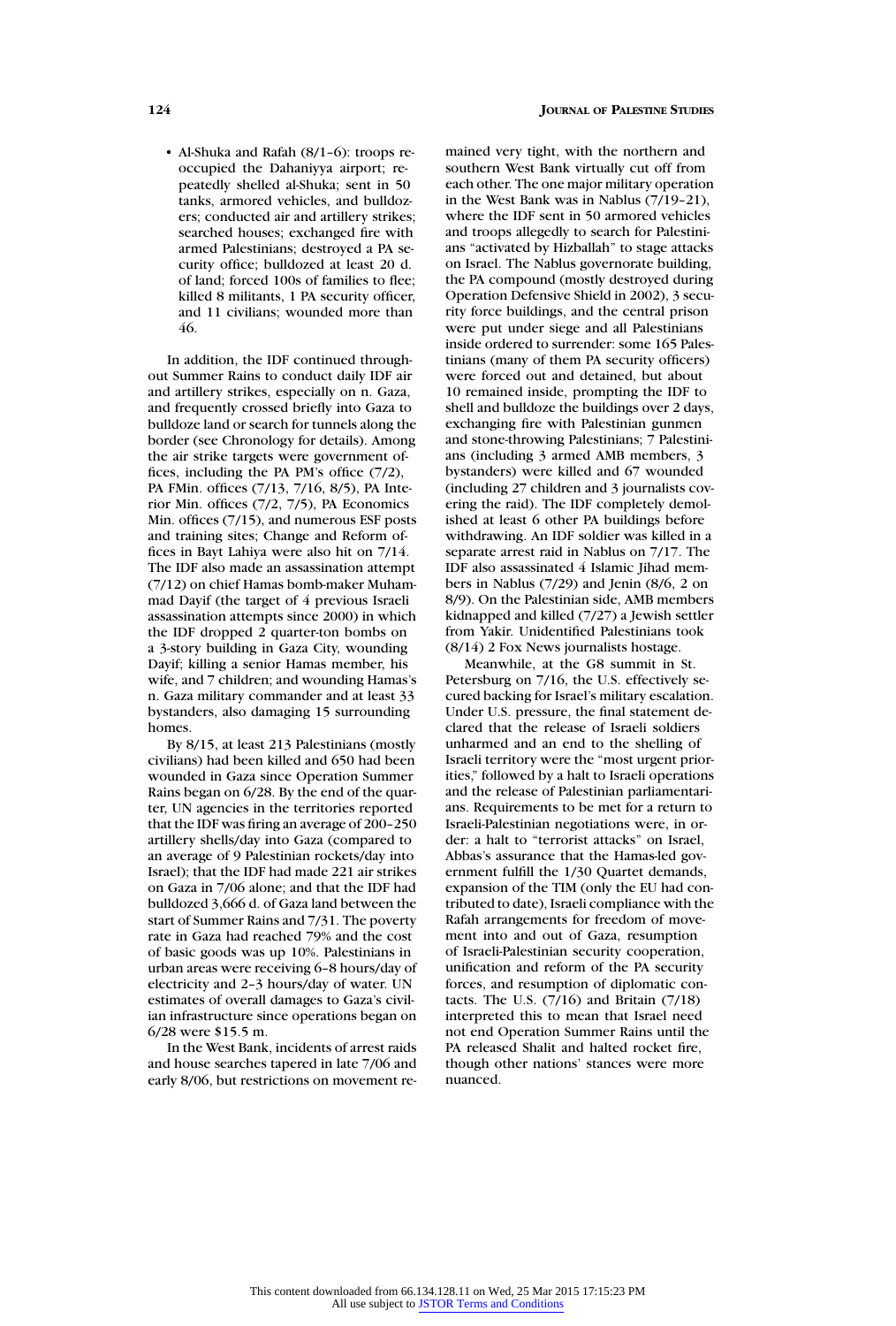# *The Convergence Plan Undermined*

On the diplomatic and political level, Operation Summer Rains was a serious setback for Olmert. The offensive did not meet its initial stated goal to free captured IDF Cpl. Shalit (indeed, Israel's 7/11 decision to escalate scuttled whatever progress might have resulted from a secret meeting that day in Amman between Abbas and Shin Bet head Diskin to discuss a possible prisoner exchange) and did not discernibly advance its secondary aims of collapsing Haniyeh's government, undermining support for the Palestinian resistance, halting Palestinian rocket fire, and improving security inside Israel. Combined with Israel's deteriorating security situation in the north due to the war on Lebanon, which was also falling short of goals (see Lebanon section below), public criticism of Olmert's government was on the rise, precluding further discussion of his convergence plan as of late 7/06 through the end of the quarter.

# *Intifada Data and Trends*

During the quarter, at least 314 Palestinians and 6 Israelis were killed (compared to 101 Palestinians and 15 Israelis last quarter), bringing the toll at 8/15 to at least 4,700 Palestinians (including 46 Israeli Arabs and 17 unidentified Arab cross-border infiltrators), 1,023 Israelis (including 315 IDF soldiers and security personnel, 208 settlers, 500 civilians), and 59 foreign nationals (including 2 British suicide bombers). Of note: 7/06, during which 191 Palestinians were killed, was the deadliest month since Operation Defensive Shield in 4/02. According to the Israeli human rights group B'Tselem, 48% of those killed in 7/06 were innocent bystanders.

At the end of the quarter, all crossings into Gaza were closed except Erez, which was open to a limited number of VIPs and medical cases. Limited fuel imports were allowed through Nahal Oz. According to the *New York Times* (7/4), as of 7/06, 48 of 60 factories in the Qarni industrial zone had closed because of Israeli restrictions on movement, and at least half had permanently relocated to other Arab countries. More than 20 other companies in Gaza were considering or in the process of making similar moves.

This quarter, as Israel stepped up air strikes on Gaza and media coverage became spottier because of the focus on the war on Lebanon, determining which IDF killings in the Strip were targeted assassinations and which resulted from more generalized bombing missions became more difficult.

With this caveat, 16 deaths were clear assassinations (down from 20 last quarter), accompanied by the killing of 16 bystanders and the wounding of 66. The following individuals were assassinated this quarter: the **AMB**'s Muhammad Wahish (6/13), Ayman Jabarin (6/22), Fida'i Qandil (7/4), Mahmud Haymur (7/5), and Tamir Kandil (7/7); **Islamic Jihad**'s Muhammad Dadu (5/20), Tariq Zakarna (5/29), Imad Asaliyya (6/5), Majdi Hammad (6/5), Shawqi al-Saiqali (6/13), Hamad Wadiya (6/13), Hani Uwayjan (7/29), Sami al-'Imar (8/6), Amjad al-'Ajami (8/9), and Muhammad Atik (8/9); and **PRC** head and PA security chief Jamal Abu Samhadana (6/8). The IDF also attempted to assassinate 1 AMB member (7/6), 1 Hamas member (7/12), and 3 Islamic Jihad members (6/21, 6/29, 7/6), killing a total of 14 bystanders and wounding 51. Incidents on 6/21 and 7/12 may have been assassination attempts targeting an Islamic Jihad and a PRC member. In addition, a senior Hamas military commander (6/5) and a senior Hamas political leader (7/5) were fatally shot by unidentified gunmen, and another senior Hamas military commander was killed in a car bombing (6/27) in incidents that could have been either orchestrated by Israel and carried out by collaborators or products of intra-Palestinian rivalries; 3 such incidents have occurred previously (see Quarterly Update in *JPS* 140).

There were no Palestinian suicide bombings this quarter, compared to 2 last quarter. On 7/26, an unidentified Palestinian gunman fired on Israeli police in Jerusalem, wounding 2 before being shot dead; the incident could be considered a suicide attack in that it was almost certain the gunman would die.

Palestinian use of mortars and rockets remained high this quarter, averaging around 25–40/week at the opening of the quarter, increasing significantly to around 75/week in the 2 weeks following the start of Operation Change of Direction against Lebanon, and falling back to 11–35/week in the first half of 8/06. At least 25 Israelis were reported injured and damage occurred in 12 instances (see Chronology for details). Of note: Hamas for the first time fired 2 2-engine Qassam rockets (the largest to date) into Israel on 7/4 and 7/5, striking near Ashqelon, causing damage but no injuries.

Israeli house demolitions were up significantly this quarter, especially in Gaza, where more than 120 homes were destroyed or heavily damaged in the northern district (mostly in Bayt Lahiya), 13 in the central district, and at least 15 in the south. In the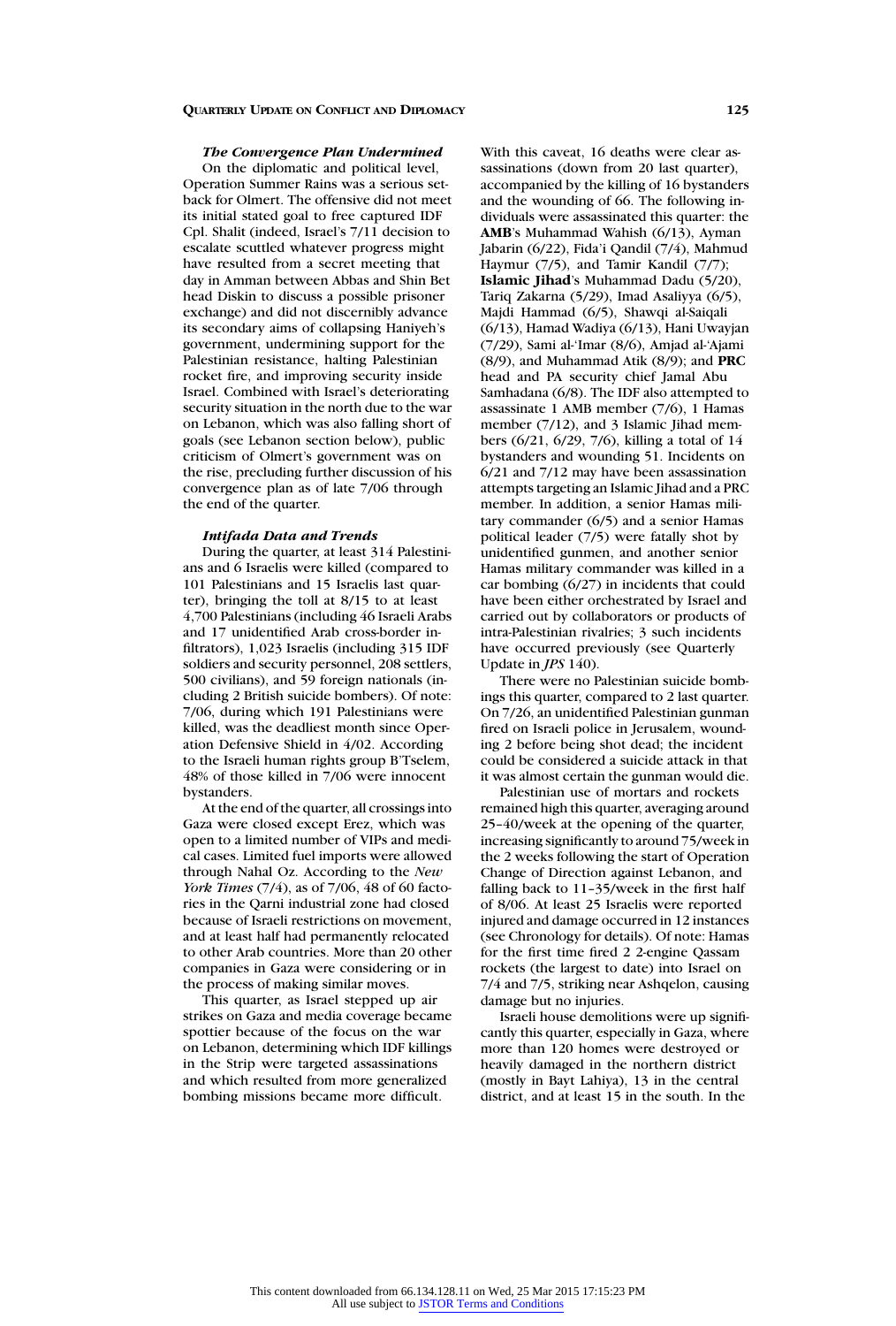West Bank, 7 homes were demolished in Nablus, 3 in Jenin, 2 in East Jerusalem, and 1 each in Hebron, Jericho, Qalqilya, Ramallah, and Tulkarm. Of note: By 7/20, IDF troops in Gaza were using new tactics introduced in Lebanon, such as phoning Palestinians to warn them to evacuate their homes in advance of air strikes destroying them (at least 18 incidents reported beginning on 7/23 through the end of the quarter) and sending (beginning 7/24) automated phone messages to residents of broad areas warning them to evacuate in advance of air or artillery strikes.

Jewish settler violence against Palestinians seemed significantly lower this quarter, but this might be a result of spottier media focus on the West Bank. Incidents included settlers occupying or raiding Palestinian homes and stores (6/4, 7/23), bulldozing land for expansion of settlements or creation of new settler-only bypass roads (7/5, 8/14), beating or otherwise attacking Palestinians (5/21, 6/1, 6/4, 6/7, 6/8, 6/13, 6/17, 6/19, 6/22, 7/4, 7/16), vandalizing property (6/1, 6/7, 6/13, 6/17, 6/19, 6/22, 8/12, 8/13), setting fire to property or pouring toxic liquid on land (6/4, 6/13, 6/26, 7/6), and stealing or killing livestock (6/17, 6/25). Settlers also stoned a Palestinian to death (6/20); tossed grenades at shepherds, wounding 1 (7/25); and opened fire on Palestinians (7/25, 8/6), killing 1 and wounding 2. Of 26 reported incidents (down from 49 last quarter), most continued to occur in Hebron (21), with a handful of incidents in Bethlehem (2), Nablus (1), Tubas (1), and Salfit (1).

By mid-6/06, it became apparent that Israel had launched a concerted campaign to expel from or bar entry to the territories individuals in the following categories: Palestinians holding foreign passports (including spouses of Palestinian ID holders); Arab nationals; international peace activists; foreign academics working or studying at Palestinian universities; and international NGO employees. With long-term visas and residency permits almost impossible to obtain from Israel, many such individuals who had been working and living in the West Bank for years on 90-day entry visas, renewing them on quarterly trips abroad, suddenly were denied visas when attempting to return. While Israel had not infrequently denied renewals in the past, Palestinian human rights groups and the Israeli press stated that the policy had been building since 4/06, and by 6/11 had reached the point at which the U.S. emb. had acknowledged that Israeli officials had "conceded that 90-day visa entry cards, which were once routinely granted in the past, especially to U.S. citizens, are now more difficult to obtain, specifically for Palestinian American citizens traveling to the West Bank and for U.S. nationals affiliated with humanitarian organizations. Both the U.S. Embassy and the Consulate in Jerusalem are pursuing the issue."

In addition to the 6/28–29 arrest of Hamas-affiliated PA legislators and cabinet ministers (at least 2 more, including PC speaker 'Aziz Dwayk, were arrested on 8/5 and 8/6), Israel revoked the Jerusalem residency rights of 3 Hamas-affiliated PA cabinet and PC members arrested on 6/28–29 (giving them 30 days to appeal or renounce their positions within the PA, or ultimately face deportation to the West Bank when released from custody). The IDF also continued routine harassment of Change and Reform PC members during the quarter (see Quarterly Update in *JPS* 140), searching their homes and offices (e.g., 5/29, 7/31) and detaining them for participating in public demonstrations or other political activities in Jerusalem (e.g., 5/22, 7/6).

The IDF deported (6/20) Tulkarm resident Rasmi Subayh, held in administrative detention since 9/05, to Gaza for 2 years. Israel deported several West Bank administrative detainees to Gaza in 2002 and 2003 for periods up to 5 years, but has not done so recently (see Quarterly Update in *JPS* 133).

#### *Separation Wall*

This quarter, construction of the West Bank separation wall was concentrated on segments s. of Bethlehem, northwest of Nablus, s. of Hebron, and near Qalqilya.

The High Court of Israel approved (5/22) a new segment through Ramallah that would cut off Palestinian access to at least 3,900 d. of agricultural land and uproot 1,100 olive trees. Another new segment around Shavei Shomron settlement northwest of Nablus, approved on 5/30, requires confiscation of 53 d. of Palestinian land and the uprooting of 350 olive trees. The High Court rejected (5/23) an appeal by East Jerusalemites challenging the wall's route around Ma'ale Adumim settlement on grounds that the Israeli DMin. had given "adequate consideration of the barrier's impact on residents while balancing the security needs of Israeli citizens."

# **INTRA-PALESTINIAN DYNAMICS**

The ongoing struggle between Fatah and Hamas for political dominance that has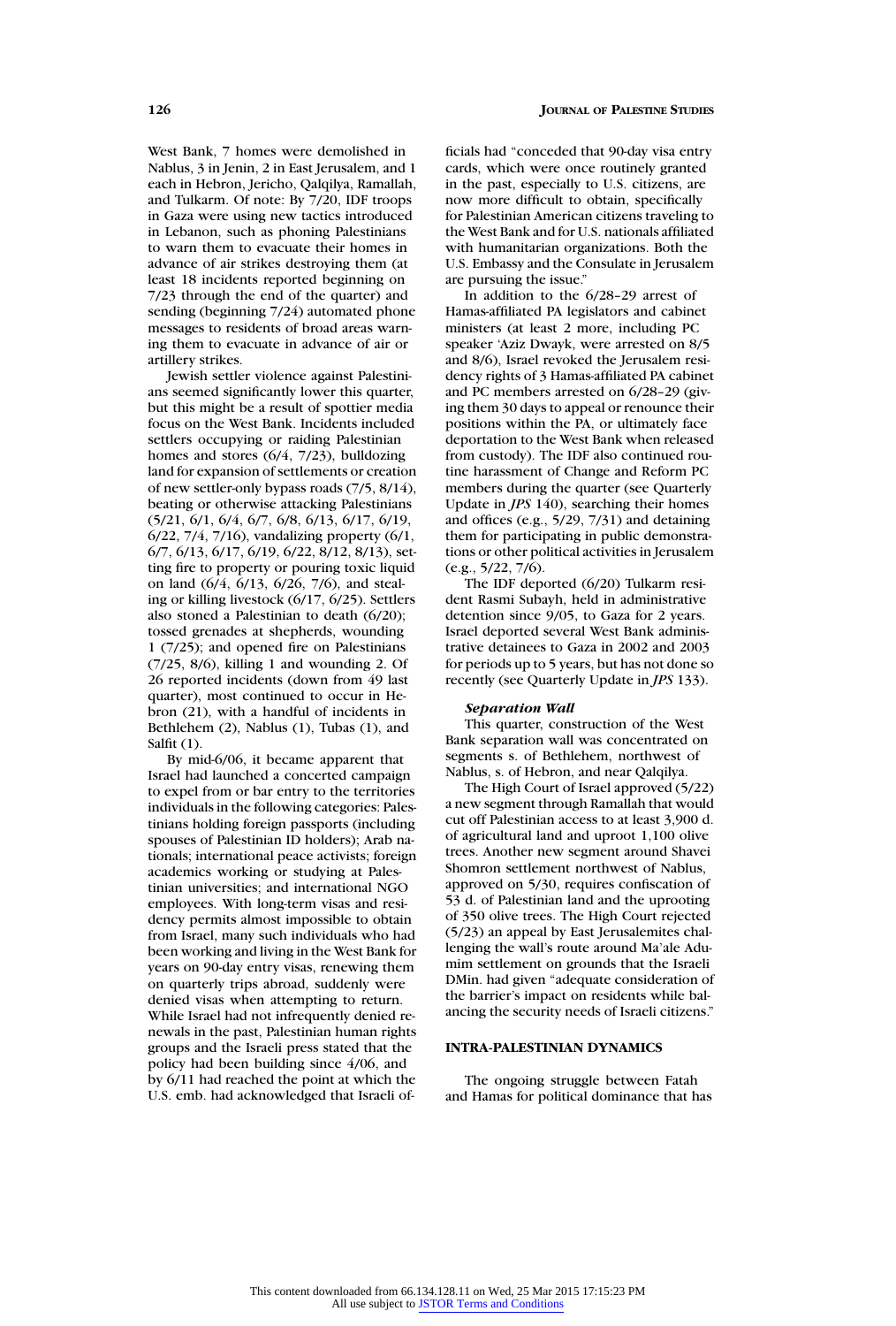followed the 1/06 elections (see Quarterly Update in *JPS* 140), and particularly the power struggles for control of security, was most evident on the ground this quarter in the above-mentioned clashes between Hamas and Fatah over the ESF. But it also played out within the PA between Abbas and Haniyeh. Tensions on both levels were especially high during the first part of the quarter but moderated significantly after Abbas and Haniyeh agreed (6/27) to work toward a national unity government.

As the quarter opened, Abbas was still insisting that the Fatah-dominated security forces answer only to him and trying to have authority over the security forces formally transferred from the Interior Min. to the office of the president (see Quarterly Update in *JPS* 140). To this end, on 6/24, he unilaterally deployed members of Force 17 (under his command) to Qarni crossing to take over PA security responsibility from forces under Interior M Siyam's purview. (Abbas had done the same thing at the Rafah crossing last quarter.) Haniyeh rejected Abbas's decision but did not challenge the deployments on the ground.

After the 6/27 agreement, Abbas apparently scaled back his efforts to monopolize security and agreed to work with Haniyeh to preserve the lines of security command mandated by law. By 7/7, commanders of the Fatah-dominated security branches (except Force 17, traditionally under presidential control) had reportedly been informed that they would henceforth take orders from Interior M Siyam, with only the radically anti-Hamas PSF challenging the new arrangements on the ground. Soon after, Siyam, reportedly in coordination with Abbas, dismissed (ca. 7/13) hard-line Fatah Gaza PSF head Sulayman Abu Mutliq and replaced him with West Bank PSF head Ziad Habarih, a Fatah member reputed to lack political ambitions and not aligned with any particular Fatah faction.

Also on the security front, by 8/3, Siyam reportedly was creating a version of the ESF for the West Bank, called the "mobile forces," expected to number 4,000 members. This volunteer force was not permanently armed, though members armed themselves when escorting Change and Reform officials. The mobile forces reportedly started operating in Nablus (with Nablus's municipal guard forming the core of the force) and expanded to Hebron and Qalqilya. Siyam reportedly hoped to integrate them into the PA police by 2007.

Fatah was less accommodating to Hamas with respect to the PLO. Most notably, PLO Political Dept. head Faruq Qaddumi (Fatah), charged with the PLO's external relations, continued to challenge PA FM Zahhar (Change and Reform) for the right to represent the Palestinians abroad. On 5/29, Zahhar walked out of a meeting of the Non-Aligned Movement (NAM) in Malaysia when Qaddumi publicly challenged his participation in the forum, declaring "I am the minister of foreign affairs of the State of Palestine; he is only from the local government." Zahhar continued, holding bilateral meetings on the sidelines of the conference, but the row nearly undid Malaysian efforts to pass a NAM motion declaring support for Palestinian unity; the motion was passed on 5/29. Zahhar also refused to attend an Organization of the Islamic Conference (OIC) meeting in Azerbaijan on 6/20 to protest the OIC's decision to invite Qaddumi as well. By 7/11, Abbas had informed PLO envoys abroad to take direction from Qaddumi, not Zahhar.

Meanwhile, at the operational level Haniyeh tried to keep the PA functioning and moving forward. Between mid-6/06 and mid-8/06, the Change and Reform bloc reportedly made some 200 key appointments in the PA Foreign, Waqf, Education, Health, Prisoner Affairs, and Agricultural Mins. and established internal disciplinary committees for dealing with corruption complaints. Although some saw the appointments as aimed at minimizing Fatah's influence, Haniyeh reportedly consulted with Abbas on the changes and Fatah did not actively oppose them.

In addition, PA cabinet secy. Muhammad Awad announced (7/2) that the portfolios of the 8 cabinet ministers abducted by Israel on 6/28–29 had been temporarily transferred to ministers in the Gaza Strip, with dirs. gen. of the West Bank offices overseeing day-to-day affairs. Transportation M Ziad Zaza took over local government and labor, Refugee Affairs M Atif Adwan took over prisoners affairs and Jerusalem affairs, Health M Bassam Na'im took over social affairs, Information M Yusuf Rizqa took over finance and religious affairs, and Economics M Ala' al-Din al-'Araj took over planning.

In late 5/06, Haniyeh made the highly controversial decision to suspend authorization of new Palestinian NGOs pending a review of the registration process and the criteria required for PA accreditation. No explanation was given, but the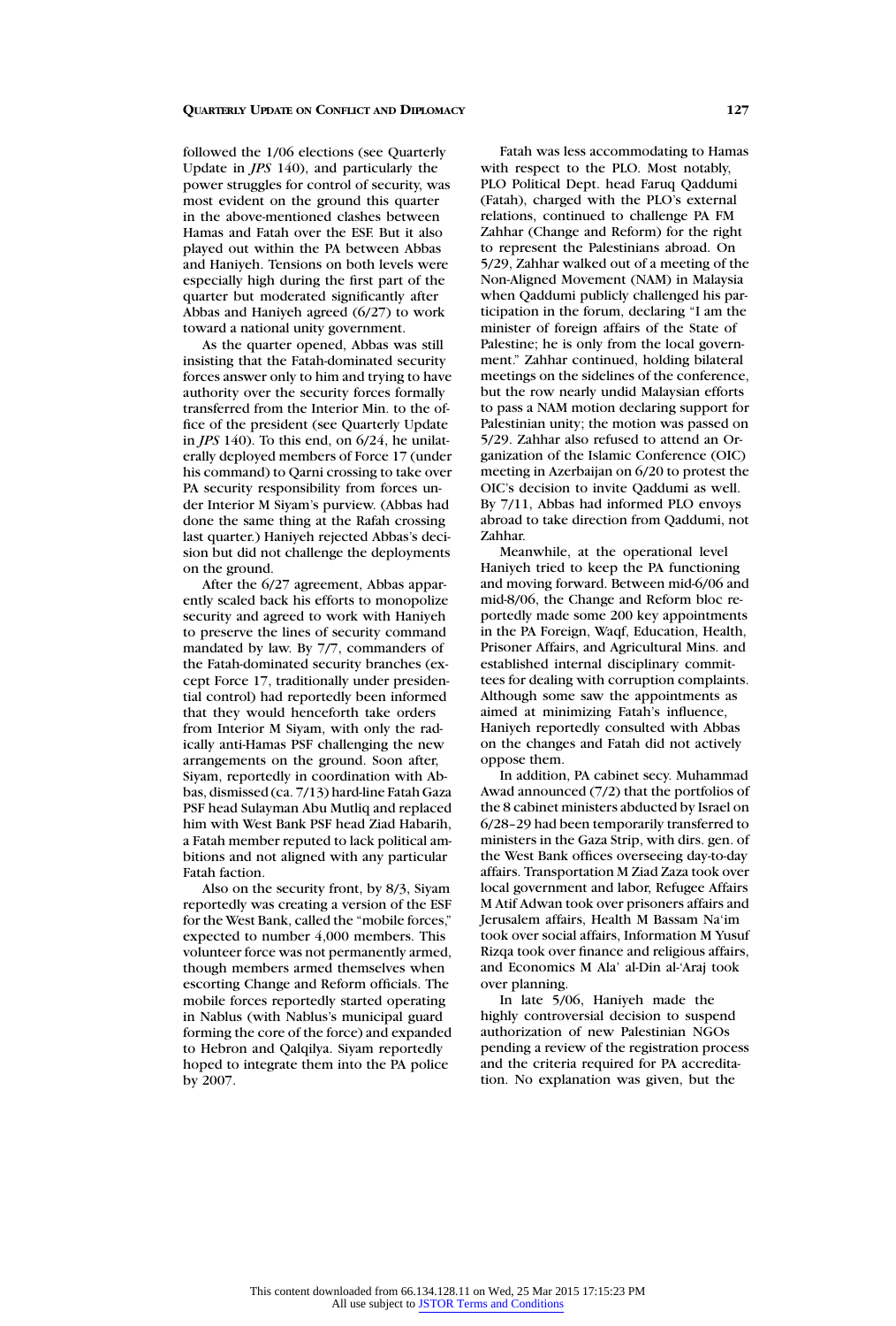move was reportedly aimed at ensuring that donor aid would not be wasted on lowimpact projects in the event that donor aid is shifted from the PA and run through NGOs. Critics condemned the move as an attempt to control NGO operations and curtail their freedom of speech and action. Supporters argued that NGO authorizations under previous governments were often based more on personal connections than on sound business practice, noting that only a fraction of the more than 800 Palestinian NGOs was sufficiently organized to have a serious impact on development and civil society.

By late-5/06, critics of Haniyeh's government noted that records of PC meetings had not been put online for transparency, that the PM's Office Web site had not been updated, and that some 100,000 Palestinians had been added to the already strapped PA health insurance rolls (hinting at nepotism). Ministry officials countered (6/5) that outgoing Fatah officials had refused to turn over Web site passwords to their incoming Change and Reform counterparts, that Web site hosting agreements had expired without funds to renew them, and that the increase in health insurance rolls was necessitated by the rapidly declining humanitarian conditions in the territories.

# **PALESTINIAN OPINION**

*The following data are excerpted from a poll conducted by the Jerusalem Media and Communication Center (JMCC) on 6 and 7 July 2006. Results are based on a survey of 1,197 men and women from the West Bank and Gaza. The results of the poll, the 59th in a series, were taken from the JMCC's Web site at www.jmcc.org.*

**1. Do you support the resumption of the military operations that aim to abduct Israeli soldiers as a suitable response within the current political conditions, or do you reject them and find them harmful to the Palestinian national interests?**

|                  | West Bank Gaza Total |           |
|------------------|----------------------|-----------|
| a. Suitable      |                      |           |
| response         | 65.0% 70.0% 66.8%    |           |
| b. I reject them |                      |           |
| and find them    |                      |           |
| harmful          | 32.5% 27.5% 30.7%    |           |
| c. No answer/    |                      |           |
| Don't know       | 2.5%                 | 2.5% 2.5% |
|                  |                      |           |

**2. In light of the current crisis resulting from the abduction of the Israeli soldier [Shalit], in your opinion what is the most suitable option for dealing with the crisis?**

|  |                    | West Bank Gaza |             | Total       |
|--|--------------------|----------------|-------------|-------------|
|  | a. Release the     |                |             |             |
|  | abducted           |                |             |             |
|  | soldier to avoid   |                |             |             |
|  | an incursion       |                |             |             |
|  | into Gaza          | 16.4%          |             | 19.8% 17.6% |
|  | b. No release of   |                |             |             |
|  | the abducted       |                |             |             |
|  | soldier until the  |                |             |             |
|  | release of         |                |             |             |
|  | Palestinian        |                |             |             |
|  | prisoners          | 67.6%          | 70.7% 68.8% |             |
|  | c. Try the Israeli |                |             |             |
|  | soldier and put    |                |             |             |
|  | him in a           |                |             |             |
|  | Palestinian        |                |             |             |
|  | prison             | 12.7%          | 8.0%        | 10.9%       |
|  | d. No answer/      |                |             |             |
|  | Don't know         | 3.3%           |             | 1.5% 2.7%   |

**3. If the elections were held today, which list would you vote for?** (\* *JPS* has combined 9 smaller parties and blocs under "other" below, including independents, Democratic Front for the Liberation of Palestine [DFLP], Popular Front for the Liberation of Palestine [PFLP], and Islamic Jihad; see the JMCC Web site for details—*Ed.*)

|                       | West Bank Gaza Total |             |              |
|-----------------------|----------------------|-------------|--------------|
| a. Change and         | 29.6% 39.1% 33.1%    |             |              |
| Reform                |                      |             |              |
| b. Fatah              | 30.3%                | 35.7% 32.2% |              |
| c. Other <sup>*</sup> | 20.3%                | 13.9% 17.9% |              |
| d. Would not vote     | 15.5%                | 10.9% 13.8% |              |
| e. No answer          | 4.3%                 |             | $0.4\%$ 3.0% |

# **FRONTLINE STATES**

# **JORDAN**

This quarter was marked by quiet diplomatic activity by the Jordanian government as it sought to weigh in on developments that risked unleashing significant popular backlash.

Before the Olmert-Bush meeting on 5/23, King Abdallah sent (5/19) a letter to Bush stating that the convergence plan would undermine Jordanian security and asking him to press Israel to restart negotiations with the PA through Abbas. When Olmert visited Amman on 6/8—the first public trip to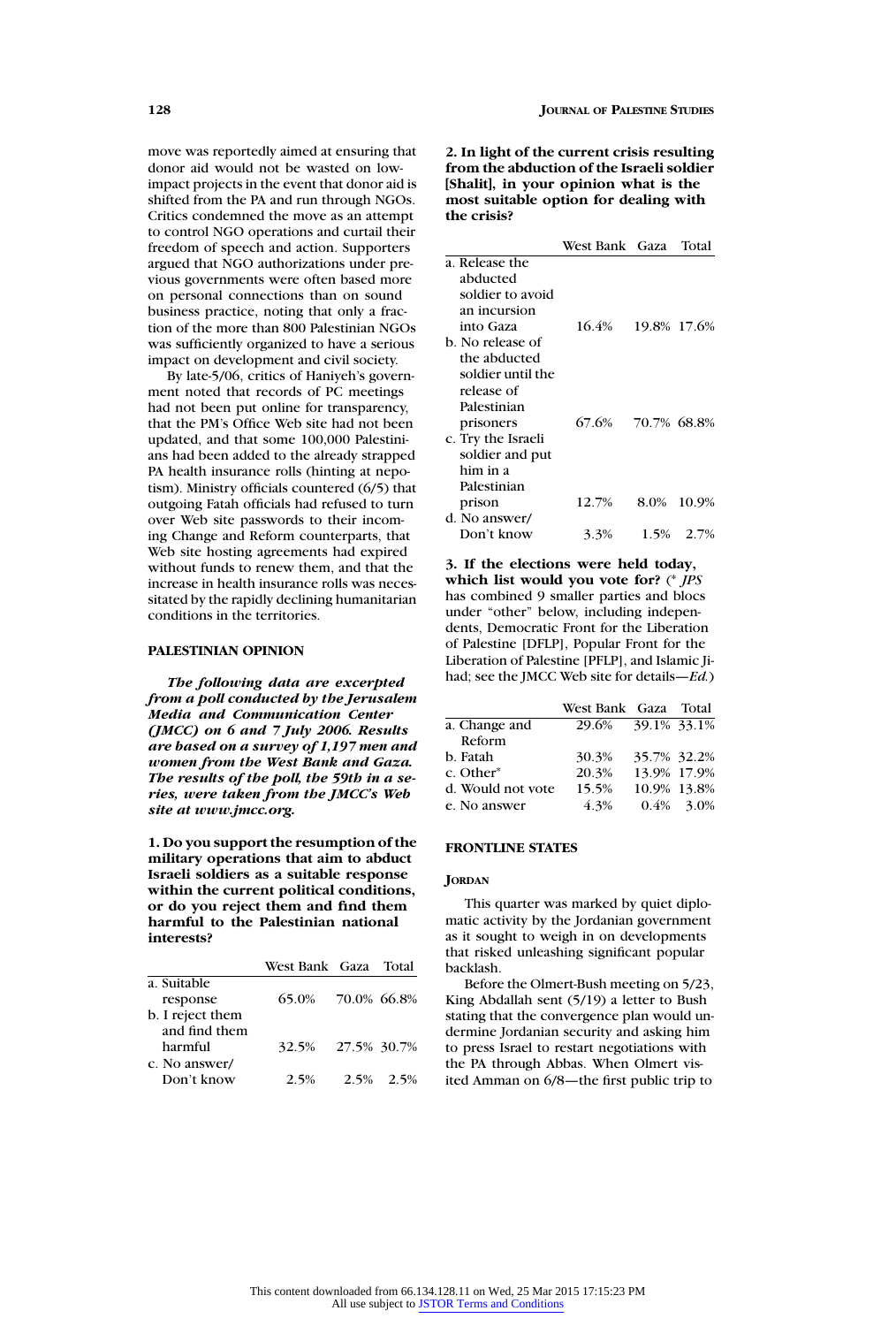Jordan by an Israeli PM since 2003—Abdallah expressed concerns that further Israeli unilateral actions could undermine Palestinian rights, and Olmert pledged to make every effort for progress on a negotiated settlement before moving ahead unilaterally. As mentioned above, Abdallah also facilitated the informal meeting (6/22) between Abbas and Olmert on the sidelines of a conference in Petra honoring Nobel prize laureates, as well as a meeting (7/11) between Abbas and Shin Bet head Diskin regarding a possible prisoner exchange for the release of captured IDF soldier Shalit.

With Israeli's military operations in Lebanon stoking popular outrage already high over operations in Gaza, Abdallah declined to receive Rice on her regional visit (7/24–26), reportedly fearing that the U.S.'s overt support for Israel's actions was undermining Jordanian popular support for the U.S. and himself.

Also of note: On the sidelines of the Petra meeting, Israeli Dep. PM Peres and King Abdallah agreed ( $6/21$ ) to move forward with long-stagnant plans to expand Israel's Elat airport into an international "peace airport" straddling the Israeli-Jordanian border (see Quarterly Update in *JPS* 130). They also discussed expanding Qualified Industrial Zones to create more jobs for Palestinians, Jordanians, and Israelis.

# **LEBANON**

The event shaping the quarter was Hizballah's 7/12 cross-border attack on Israel, dubbed Operation True Promise, and Israel's immediate decision to launch a massive military response, Operation Change of Direction (initially called Operation Just Reward), on 7/13 that quickly escalated into a full-scale war that continued with ferocity until a tense UN-brokered "cessation of hostilities" went into effect on 8/14.

# *The Launch of War*

Before dawn on 7/12, Hizballah fired several rockets across the Blue Line into n. Israel as a diversion and then sent fighters across the Blue Line to attack 2 IDF jeeps patrolling the border between Zarit and Shetula, capturing 2 IDF soldiers, killing 3, and wounding 2. Soon after, it fired several shells at IDF positions in the disputed Shaba' Farms area, causing no damage or injuries. The IDF, in its first ground incursion into Lebanon since its 5/00 withdrawal, immediately sent a platoon across the border to search for the missing 2 soldiers, losing 4 more when an

IDF tank hit a mine 4 mi inside Lebanese territory. (An eighth IDF soldier was killed and 2 others were wounded in Lebanon late that evening as they tried to recover the 4 bodies from the tank.) Simultaneously with the ground attack, the IDF launched air and artillery strikes on some 40 Hizballah positions, roads, bridges, and power stations in s. Lebanon, with the stated purpose of preventing the captured soldiers from being moved northward; at least 2 Lebanese civilians and 1 Lebanese soldier were killed and at least 10 wounded. Air strikes on a Palestinian guerrilla base s. of Beirut caused no reported injuries. Meanwhile, IDF Chief of Staff Dan Halutz called up a reserve infantry division for deployment to the n. Israel border and sent the navy into Lebanese waters, threatening an invasion.

The Lebanese government immediately requested that the UN Interim Forces in Lebanon (UNIFIL) broker a cease-fire, but Israel stated that its offensive would continue until the captured soldiers were freed. Hizballah leader Shaykh Hasan Nasrallah declared that the group planned to hold the 2 soldiers to exchange for the 3–4 Lebanese held by Israel: **Samir Quntar**, jailed since 1979 for his participation in a Palestine Liberation Front cross-border attack that killed 4 Israelis (see Quarterly Update in *JPS* 137 for earlier Israeli-Hizballah talks on his release); **Yahya Skaff**, a Lebanese Christian detained in Lebanon in 1978 for participating in a military operation against the IDF; **Nissim Nasser**, a Jewish Lebanese who moved to Israel and took Israeli citizenship but was arrested in 2002 for spying for Hizballah; and **Muhammad Farran**, a teenage fisherman who went missing off the Lebanese coast in 10/05. (Israel had acknowledged holding all but Farran.) Olmert held (7/12) the Lebanese government, which includes 2 Hizballah cabinet members, responsible for the attack, which he declared an act of war by a sovereign state and not an act of terror. Though Israeli officials said (7/12) that Syria was not, for now, a target, Israel's Amb. to the UN Dan Gillerman stated (7/12) that the Iran-Syria-Hizballah "axis of terror must be stopped," while the U.S. called (7/12) the incident an "unprovoked act of terrorism" and held Syria and Iran responsible for the ensuing violence.

Before dawn on 7/13, Israel officially launched what it initially called Operation Just Reward, staging massive air strikes on s. Lebanon that killed at least 44 civilians and wounded around 100. It was at this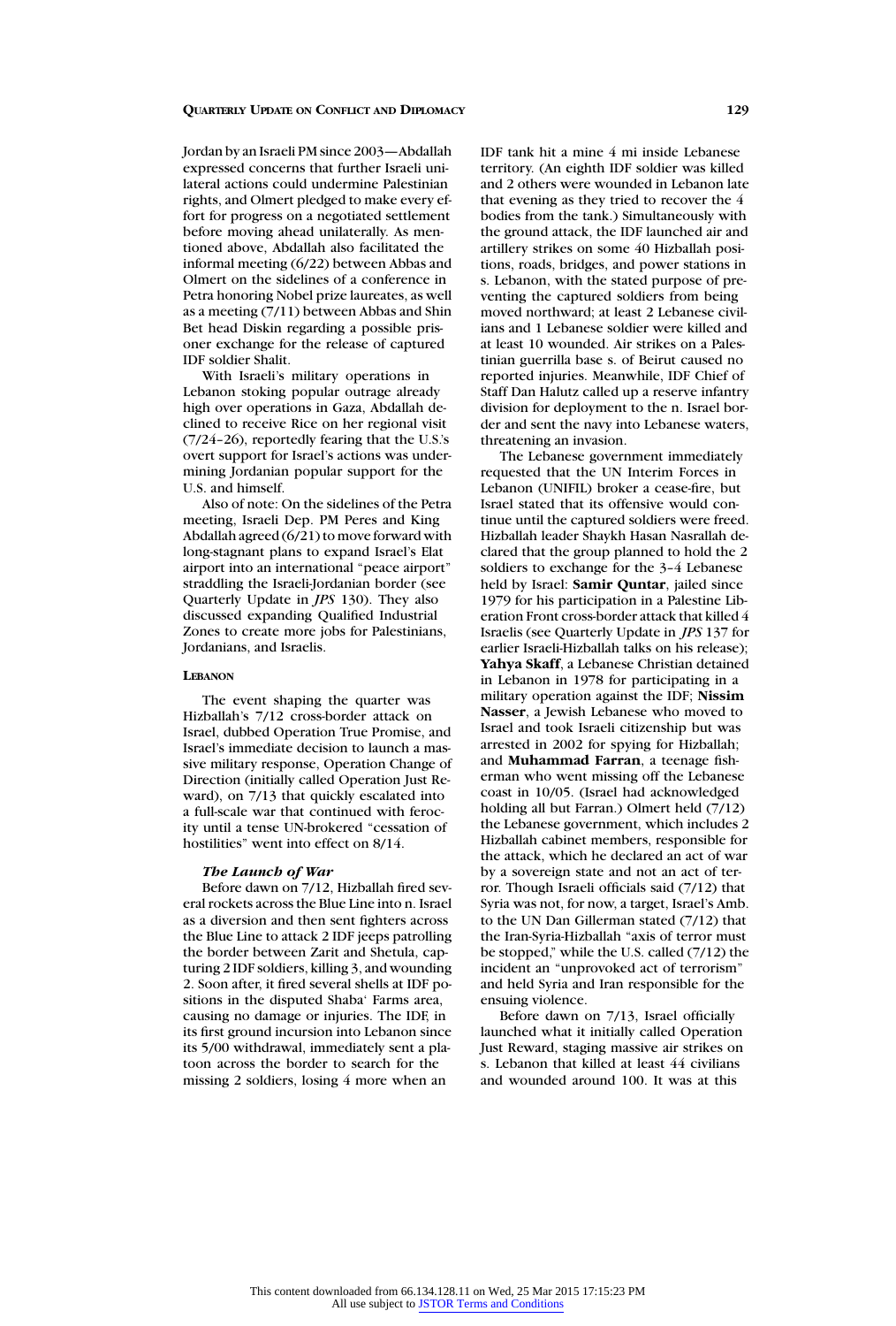point that Hizballah began its rocket attacks on Israeli towns, firing some 60 Katyushas into n. Israel, hitting Carmiel, Majdal Qrum, Nahariya, Safad, and Zarit, killing 1 Israeli and wounding 29. During the day, the IDF imposed a naval blockade on Lebanese ports n. of Beirut and made air strikes on Beirut International Airport and a smaller military airport in n. Lebanon, a major oil depot in Jiyeh, numerous roads and bridges, and Hizballah's TV station in Beirut and relay towers in Baalbek. After Israel warned Lebanese to evacuate Hizballah-dominated areas of s. Beirut, Hizballah warned that it would strike Haifa if the capital were attacked. When the IDF conducted overflights of Beirut soon after, Hizballah fired 2 rockets at Haifa, damaging a hotel but causing no injuries. Heavy exchanges continued through the evening, with Hizballah firing another 90 rockets and mortars at some 20 towns in n. Israel, killing a second Israeli and injuring around 60, and the IDF attacking 100s of targets across Lebanon (mostly in the south), firing artillery at a rate of 1 shell/minute throughout the day, killing at least another 10 Lebanese. All but 1 of the day's 54 Lebanese fatalities and the overwhelming majority of those injured were civilians. Israel warned UNIFIL that it would target anyone moving near the Blue Line, including the UN observers, prompting UNIFIL to confine to barracks its 2,500 troops (who are either unarmed or lightly armed for personal defense only).

This first day of fighting set the pattern for the days to come (see Chronology for details on clashes). Overnight on 7/13–14, Olmert's security cabinet approved a list of "more significant" Hizballah targets and vowed to continue its offensive until Hizballah was disarmed. Over the next several days, the IDF steadily intensified attacks with three aims: first, to disrupt Hizballah's ability to move men and materiel; second, to prevent Hizballah's resupply by imposing to the extent possible a land, sea, and air blockade on Lebanon; and third, to eliminate Hizballah's command and control structure. Halting transportation and communications meant massive air strikes on Lebanon's civilian infrastructure. In the first few days alone, the IDF targeted the Beirut airport twice more, the Beirut–Damascus highway, numerous other roads and bridges, major power plants, gas stations, and fuel depots, while the Israeli navy blockaded the entire Lebanese coast. Efforts to eliminate the Hizballah leadership began with heavy attacks on s. Beirut, destroying Nasrallah's residence, his headquarters, and Hizballah's radio station. Hizballah replied with rocket fire on n. Israel (varying from 20–90 rounds per day) and also hit and disabled (7/14) an Israeli naval vessel off the coast with a radar-guided C802 antiship missile (similar to a Chinese Silkworm), launched with the aid of Lebanese army radar, prompting Israel to shell (7/15) every major Lebanese port to take out Lebanon's coastal radar system.

Diplomatically, the Israeli and U.S. view from the start was that the 7/12 attack created a "unique moment" and "moment of opportunity" to break the "axis of terror" comprising Hamas, Hizballah, Iran, and Syria and to change the regional dynamic in their favor. Some observers saw this as the prelude to a military strike on Iran, perceived as the preeminent regional threat, by preempting possible Hizballah retaliation against Israel from the north. In any case, the immediate goal was clear: Hizballah (with an estimated active fighting force of 2,000–3,000 men, including elite forces of around 700, with an estimated 8,000–20,000 reservists who could be mobilized) had to be eliminated as a viable military and political force in Lebanon. Israel reportedly thought it could do this quickly through air strikes alone, and the U.S., backed by Britain and Germany, was willing to stave off all attempts to impose a cease-fire to give Israel the time it needed.

On 7/14, the UNSC convened to debate Lebanon's appeal for an immediate cease-fire but was unable to issue a unified position on the crisis largely because of U.S. opposition to statements criticizing Israel. (Two other UNSC sessions before 7/18 ended similarly.) At the 7/14 session, Israeli amb. to the UN Dan Gillerman asserted that Israel was helping Lebanon achieve what it could not do itself—end the "terrorist occupation" of its country—and that Siniora's government "secretly backs" Israel's offensive. Meanwhile, the U.S. began blocking UN efforts to impose an immediate cease-fire and ended its earlier calls for Israeli restraint, though it did continue to caution against actions that could undermine Siniora's government, which it viewed as an ally and democratic model for the region.

By 7/15, there was widespread agreement that Israel was not merely responding with excessive force to a rare but not unprecedented Hizballah attack, but had taken existing battle plans off the shelf. Senior Israeli and U.S. officials were commenting privately that Israel planned to resist calls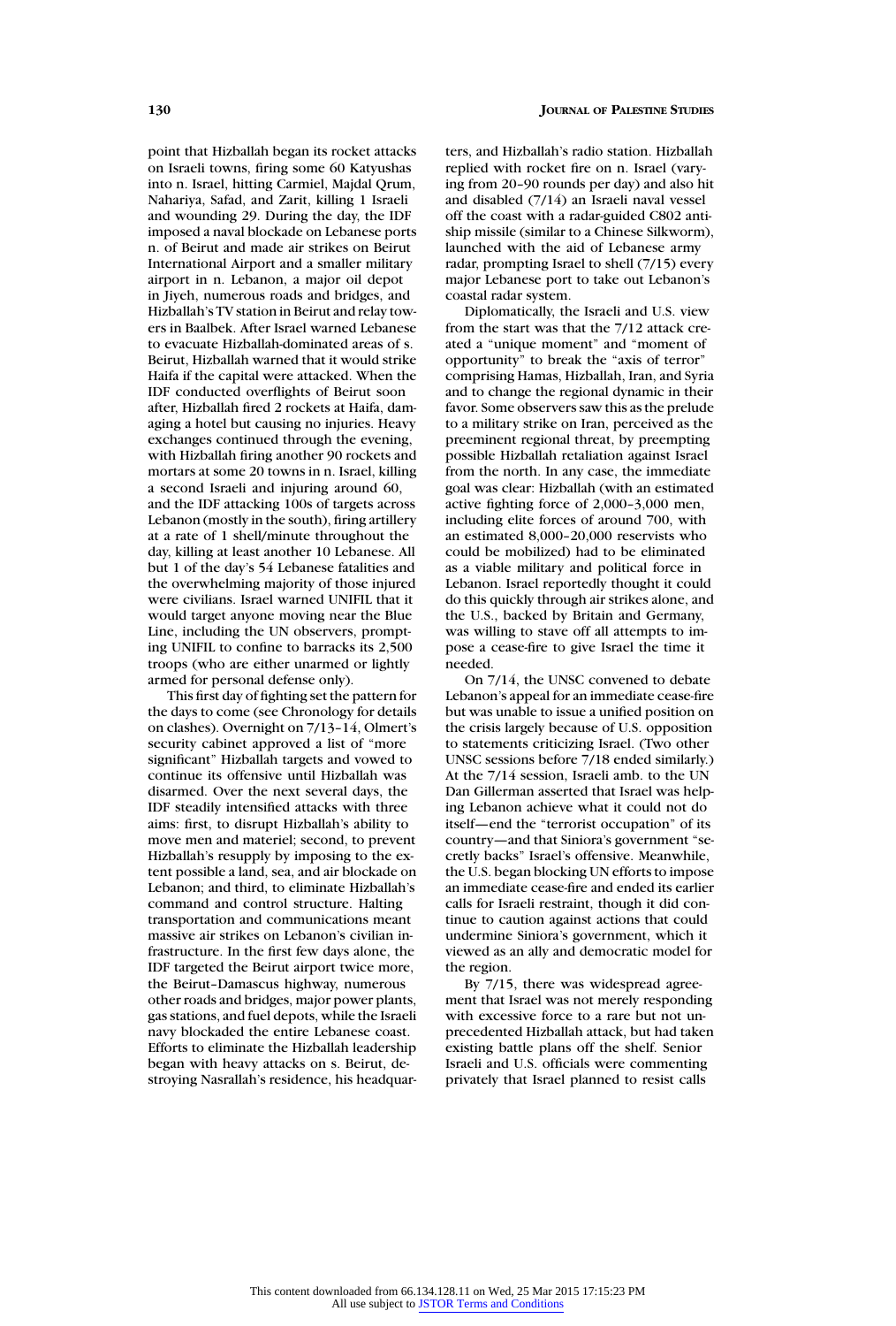for a cease-fire and to continue up to several weeks of precision bombing of Lebanon to incapacitate Hizballah permanently.

## *A Change of Direction*

By 7/18, the IDF was calling the offensive Operation Change of Direction and, with the major infrastructural targets knocked out in the first few days, seemed to move into a mode more akin to containment and clean-up. Increasingly, the homes of individual Hizballah members were targeted, the remaining bridges and primary roads were destroyed, and operations were launched against individual towns and villages in s. Lebanon that were Hizballah strongholds. On 7/16, the IDF issued its first warnings to the residents of 7 s. Lebanon villages to evacuate for their safety; by 7/19, Lebanese across the south were reporting receiving automated phone messages from the IDF warning of pending strikes. At the same time, however, the IDF warned that it would begin targeting all trucks, including pickups, moving s. of the Litani River on the assumption that they were used by Hizballah; the policy increasingly resulted in heavy casualties among civilians trying to flee to the north and hampered efforts to transport humanitarian aid. The IDF also stepped up strikes on Lebanese civil defense and military targets (notwithstanding Israeli claims to be "helping" Lebanon regain its rightful security control). During this period, the IDF also began sending small special forces teams across the border into s. Lebanon to conduct "pinpoint operations," searching for arms caches and tunnels and withdrawing quickly. (Hizballah began engaging these units on 7/19.) As of 7/18, the IDF reported having carried out 2,000 air combat sorties against 1,000 targets and fired more than 10,000 artillery shells, while Hizballah had fired as many as 850 rockets into Israel.

By 7/18, the UN estimated that 500,000 Lebanese (out of a population of  $4$  m.) had fled their homes, and the Lebanese had begun reporting shortages and rising costs of essential items, such as food and gas. Though Lebanese casualty statistics at this point had become unreliable because of the intensity of the fighting and difficult access to the dead and wounded, estimates of Lebanese dead by 7/19 stood at over 300 civilians, 10 soldiers, and an unknown number of Hizballah fighters. On the Israeli side, 15 civilians and at least 13 IDF troops (including the 8 on 7/12) had been killed.

In a speech to the Knesset on 7/17, Olmert spelled out Israel's 5 conditions for halting the offensive: "expulsion of Hizballah from the area"; release of the 2 soldiers abducted on 7/12; a "complete cease-fire"; deployment of the Lebanese army to the south; and full implementation of UN Res. 1559, including disarmament of Hizballah and all Palestinian factions. At the same time, Olmert vowed to "destroy every terrorist infrastructure everywhere." Lebanese PM Fuad Siniora countered (7/18) that any solution to the crisis must include not only the release of the 2 captured IDF soldiers but the release of Lebanese in Israeli custody, Israel's withdrawal from the disputed Shaba' Farms region, a return to the terms of the 1949 Israeli-Lebanese armistice, and provision of maps showing the location of Israeli land mines in Lebanon.

Meanwhile, the U.S. stepped up pressure on the international community at an emergency session of G8 leaders on 7/16 to draft a united position on the emerging crisis. With irreconcilable gaps between the U.S. hard line, supported by Britain, and the more moderate position of other states, the wording of the G8's final statement (see Doc. A1) was left deliberately ambiguous to accommodate differences. (Specifically, the U.S. refused to allow the word "disproportionate" to describe Israeli actions or to call for a "cease-fire," while France and Russia refused to name Iran or Syria as Hizballah supporters sharing responsibility for Hizballah's actions.) The statement declared that "the root cause of the problems in the region is the absence of a comprehensive Middle East peace," placing the war in a broader historical context, but it also emphasized that "the immediate crisis results from efforts by extremist forces to destabilize the region and to frustrate the aspirations of the Palestinian, Israeli and Lebanese people for democracy and peace," placing the blame on Hizballah. The "most urgent priorities" were the release of Israeli soldiers unharmed and the end to the shelling of Israeli territory. The tone of the document allowed the U.S. (7/16) and Britain (7/18) to claim an understanding that Israel need not end its offensive until Hizballah released the captured soldiers and halted fire; France, Japan, and Russia continued to call for an immediate ceasefire. Britain and France also raised (7/17) the possibility of sending an international peacekeeping force to s. Lebanon. UN Secy.-Gen Kofi Annan endorsed the idea, but the U.S.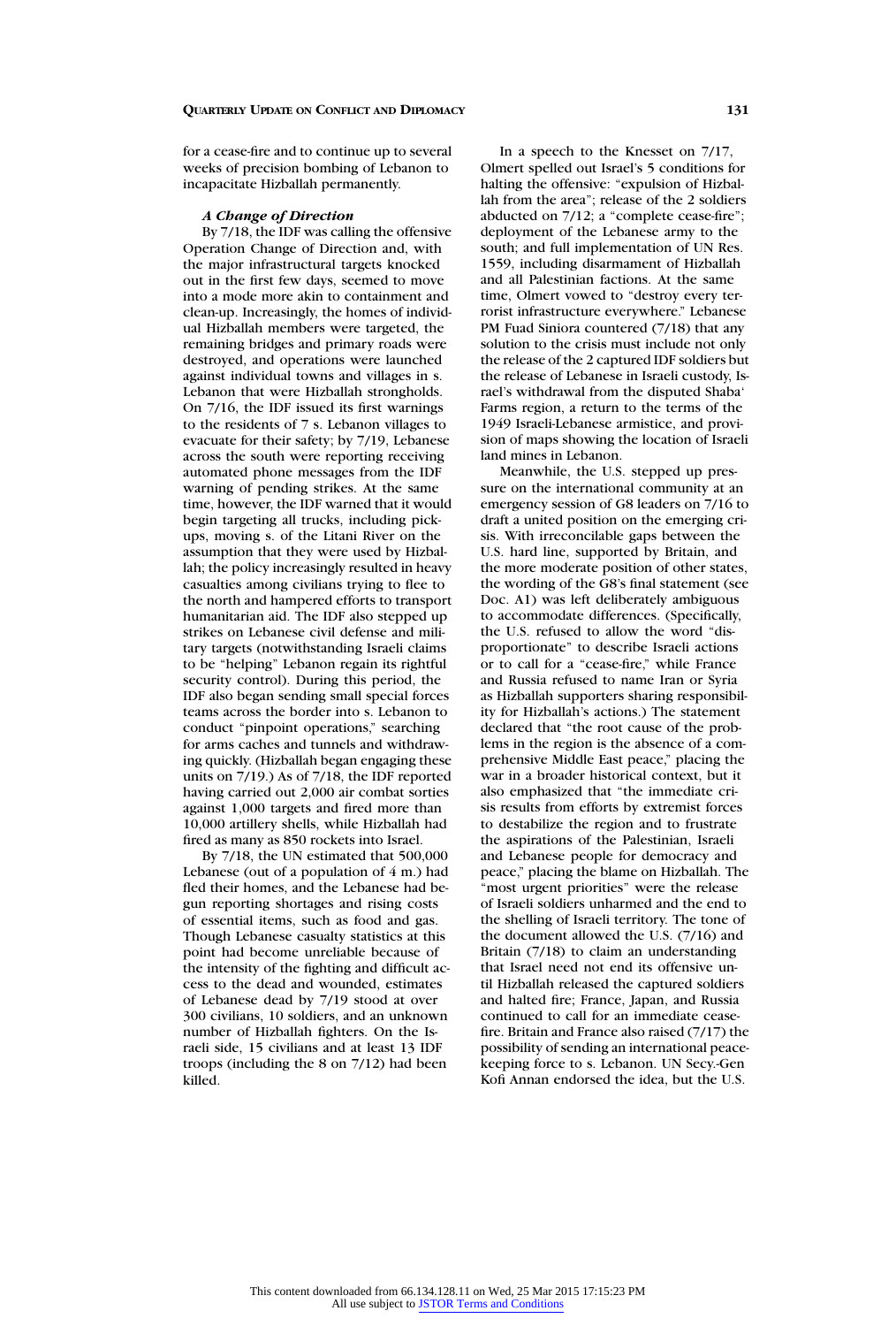called it premature, and Israel rejected it outright.

On returning from the G8 summit, Bush endorsed (7/18) Israel's military actions and stated that the "root cause" of the crisis was "terrorism and terrorist attacks on a democratic country. And part of those terrorist attacks are inspired by nation states, like Syria and Iran. And in order to be able to deal with this crisis, the world must deal with Hizballah, with Syria and to continue to work to isolate Iran." The same day, Rice stressed that the time was not yet appropriate for U.S. intervention.

Olmert welcomed the G8 statement, asserting (7/18) that "nobody in the international community is asking us to halt the operation." Separately, FM Livni spoke (7/18) of a new diplomatic process "alongside the military operation that will continue"; she specified that diplomacy was not meant to "shorten the window" of the army's operation but rather "to be an extension of it." She further stated (7/19), "Israel and the international community have a common goal: to promote a process that will bring about a long-term and fundamental change in the political reality of the region and that will eliminate the threat of terrorism facing both Israelis and Lebanese."

# *The Ground War Expands as Expectations Diminish*

By 7/20, Israeli operations began to show signs of disarray as it became clear that Hizballah was not collapsing under the assault. While Hizballah rocket fire had been reduced, 30–50 rockets/day were still hitting n. Israel, causing limited casualties and damage, prompting most of the northern population to take to bomb shelters or temporarily head south out of rocket range. While the IDF continued nonstop heavy air and artillery strikes as well as pinpoint ground operations, it also began evident preparations for the wider ground offensive it initially had ruled out as unnecessary. Multiple messages on the aim and extent of ground operations led some to speculate that Israel was adjusting its tactics and goals more or less on the fly.

On 7/20, the IDF warned the Lebanese who remained s. of the Litani River (25 mi n. of the Israeli border) to leave within 24 hours or be considered viable targets. It simultaneously sent tanks and bulldozers across the Blue Line for the first time to clear hazards, called up (7/21) 3 battalions of reserves (around 3,000 units), and began (7/21) moving more troops and armor to its n. border in preparation for what it said would be "limited" ground operations to "mop up" Hizballah strongholds and weapons sites. Meanwhile, the U.S. approved (7/21) an Israeli request to expedite delivery of precision-guided missiles (including at least 25, possibly 100, 5,000-lb GBU-28 bunker busters). Later reports by observers on the ground (see Amnesty International report in Doc. A3) described the IDF's pattern at this stage for clearing villages: warning civilians to leave, targeting a house with an air strike to frighten laggards, and then targeting sites controlled by Hizballah (including clinics, social centers, youth centers, and media offices) or necessary to civilians (gas stations, supermarkets, water installations). Main streets of towns and villages were strafed with cluster bombs, the first confirmed such use being in Blida on 7/19. (The first IDF acknowledgement of cluster bomb use was by IDF Maj. Gen. Benny Gantz on 7/26.) There were also rumors of the IDF using white phosphorus. By 7/21, local Lebanese officials estimated that 70% of s. Lebanon's population had fled north or to Syria. With refugees pouring into Sidon, Tyre, and Beirut, the UN estimated that 500,000 Lebanese were in urgent need of humanitarian assistance that could not be provided without Israeli-guaranteed safecorridors, while UNIFIL troops themselves were bunkered down and in need of food and water.

The actual ground assault began on 7/22, when Israel sent 2,000 troops, including a tank brigade and armored units, across the Blue Line into Maroun al-Ras in the central border region and moved into Bint Jubayl on 7/23, engaging in what it described as heavy, close combat with Hizballah fighters using mortars, antitank rounds, RPGs, and small arms fire. Although the ground offensive remained concentrated in the Maroun al-Ras and Bint Jubayl areas through 7/26, the fighting across Lebanon immediately became more intense and the humanitarian impact more severe. By 7/24, the IDF had demolished 95% of Lebanon's bridges and 80% of its primary roads while large swaths of the southern Beirut suburbs (and Hizballah strongholds) of Baabda, Chouaifat, Hadet, Haret Hraik, and Kfar Chima had been leveled by IDF air strikes. In response to the ground incursion, Hizballah stepped up rocket fire on n. Israel to 100–130 rounds/day, belying IDF claims that its capabilities had been degraded.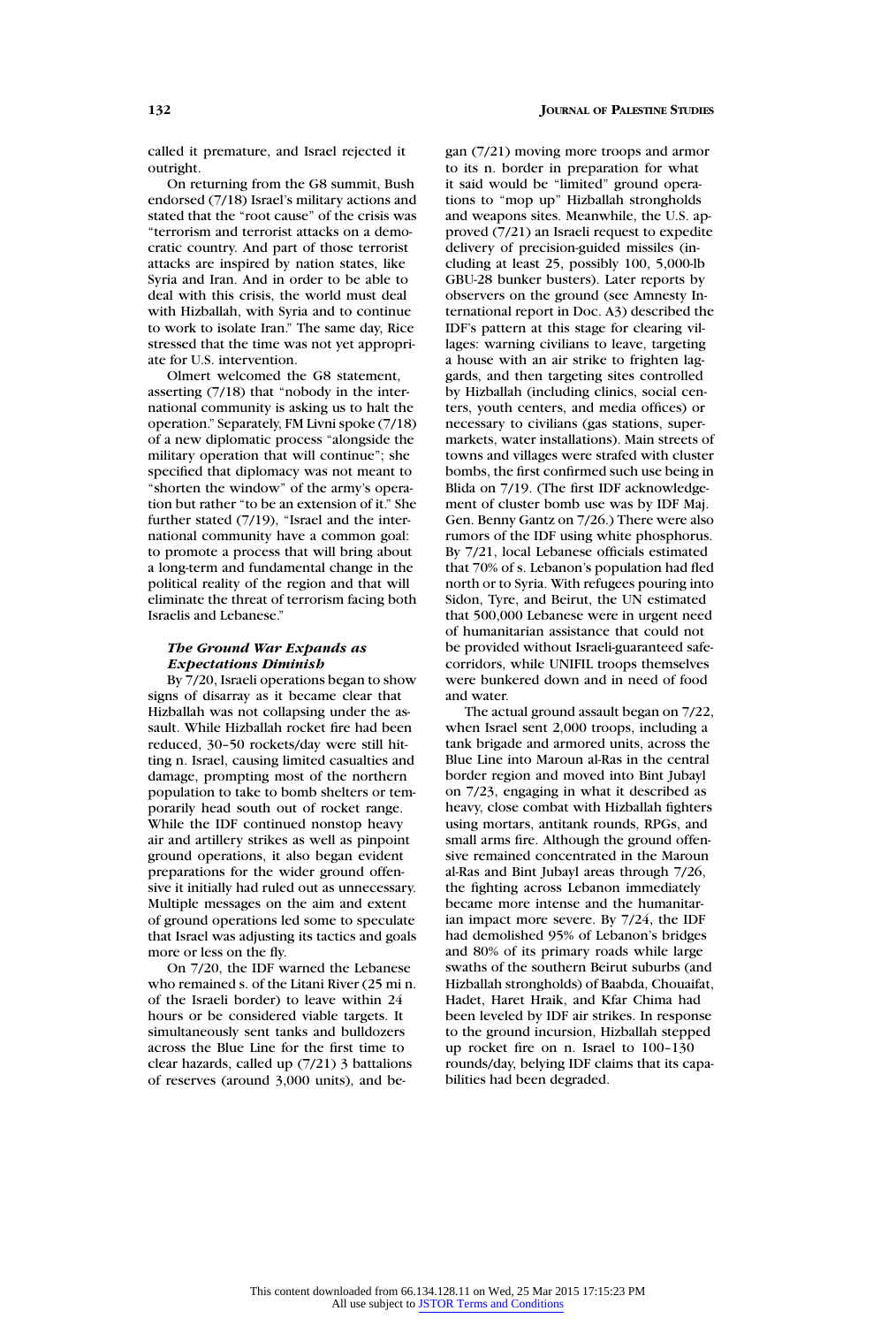By 7/25, returning IDF troops routinely reported that Hizballah's infrastructure of tunnels, bunkers, and armories was more sophisticated and better hidden and its fighters more determined and better organized, trained, and equipped than anticipated. In the most intensive clash, on 7/26, some 100 Hizballah fighters ambushed an elite Golani Brigade unit in Bint Jubayl (which the IDF had claimed to have secured on 7/25), killing 8 IDF soldiers and wounding at least 22; troops had been forced to enter the area on foot because the "roads into town were littered with antitank mines" and therefore had to carry casualties for 2 mi under heavy fire to tanks that could transport them to helicopters for evacuation. (The IDF claimed to have killed 20 Hizballah fighters; Hizballah would not confirm.)

In light of the increasingly difficult battle, Israel scaled back its war objectives: instead of pledging to eliminate Hizballah and alter the regional dynamic, Israel now stated (7/22, 7/23) that its overall aim was "to weaken Hezbollah sufficiently so that the international community can help the Lebanese government to carry out [UN Res. 1559] and exercise its sovereignty all over Lebanon, expelling any foreign fighters and disarming Hezbollah." On 7/25, the IDF stated plans to occupy a small strip inside s. Lebanon (possibly 2–6 mi deep) until an international force of up to 20,000 heavily armed troops, preferably from NATO, could be deployed to replace it. (NATO quickly stated that its forces were overcommitted.)

For his part, Hizballah's Nasrallah called (7/24) for an immediate cease-fire, saying Hizballah would accept the Lebanese government as its negotiator and would define victory as the survival of its militia and its continued determination to resist. Hizballah's dep. political chief Mahmud Komati acknowledged (7/25) that Hizballah had not at all expected Israel's response.

Meanwhile, diplomatic efforts increased as civilian casualties mounted in Lebanon. After consulting with special envoys dispatched to the region on 7/13, UN Secy.-Gen. Annan stepped up (7/20) efforts for UNSC endorsement of a package calling for an immediate cease-fire, the release of the 2 IDF soldiers, and insertion of an international peace-keeping force in s. Lebanon, followed by the full implementation of UN Res. 1559. (The U.S. immediately said it would not contribute troops to an international mission.) Rice announced (7/21) plans to head to the region on 7/24 to meet with Israeli,

Arab, and EU leaders, warning that the U.S. would not support a cease-fire that did not include a solid plan for disarming Hizballah and expanding Lebanese government control throughout the country, warning (7/21) that the parties should not settle for "quick fixes." "What we are seeing here," she said, "[are] the birth pangs of a new Middle East, and whatever we do, we have to be certain that we're pushing forward to the new Middle East, not going back to the old one."

Rice's tour began on 7/24 with an unannounced stop in Lebanon, where at a tense meeting with Siniora she presented plans (discussed by senior Saudi and Bush admin. officials on 7/23) for an international donor conference to raise funds for Lebanon's reconstruction and announced that the U.S. would contribute \$30 m. to a UN emergency appeal to aid Lebanon. While Siniora wanted an immediate cease-fire, Rice discussed the idea of putting a robust international peacekeeping force in s. Lebanon after a cease-fire but emphasized that the U.S. would not back a cease-fire until Hizballah released the captured IDF soldiers. Rice then met (7/25) with Olmert in Tel Aviv. Talks reportedly included discussion of Israel's plans for an exit strategy from Lebanon; senior Israeli officials later said they believed that they had until Rice's return to the region to press their military campaign. Indeed, from then on, the closer the international community came to reaching agreement on a cessation of violence, the more Israel intensified and expanded Operation Change of Direction.

# *An Immediate vs. a Sustainable Cease-Fire*

At a major meeting in Rome at the end of her tour on 7/26, Rice met with Annan, Siniora, EU diplomats, and reps. from Egypt, Jordan, and Saudi Arabia to discuss a resolution to the Lebanon crisis. Rice for the first time explicitly laid out the U.S.-Israeli demand for a "sustainable cease-fire," arguing that an immediate cease-fire (as desired by the other parties) would leave Hizballah capabilities diminished but not destroyed and the Lebanese government weak, allowing Hizballah to rearm and reassert itself quickly. She argued that what was needed was a "sustainable cease-fire" that would permanently disarm Hizballah, cut its ties to Iran and Syria, and enhance Lebanese sovereignty and security control; if assuring successful implementation required more time, it was worth allowing the war to continue. Thus, while EU and Arab participants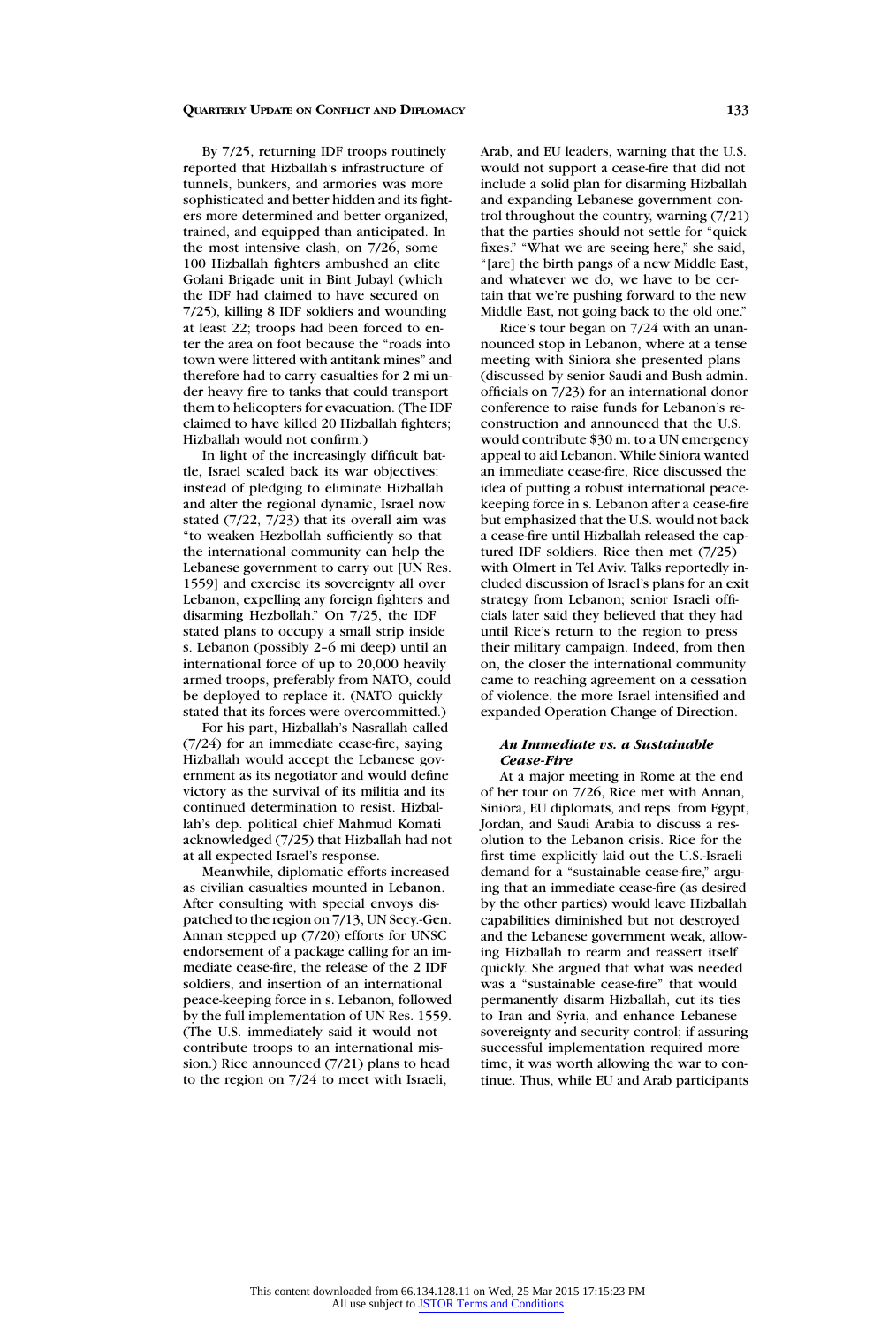called for "urgent work on an immediate cease-fire," Rice pushed for wording calling on the parties to "work immediately" toward a cease-fire that would be "lasting, permanent, and sustainable." As a compromise, Annan recommended a call for a temporary "pause" in fighting to allow humanitarian aid to be delivered by an international force that could remain to support the Lebanese army, but Rice rejected this as a half-measure. The meeting's final statement vaguely pledged to work toward a cease-fire while urging Israel "to exercise its utmost restraint" and promising to provide humanitarian relief to Lebanon. Annan urged that channels be opened to Iran and Syria to help end the violence, but Rice disagreed. Participants agreed that an international force operating under UN auspices was needed but failed to reach understandings on its size, make-up, mandate, or exit strategy. Further talks were planned for the coming weeks to flesh out details on the international force and on 1 or 2 UN resolutions to resolve the crisis.

As in the case of the G8 summit, Bush and Blair immediately pressed their interpretation of the meeting's understandings, announcing plans (7/28) to work toward a UN res. that would call for a halt of fighting conditioned on a broader political agreement involving disarming Hizballah, with the aim of ultimately shifting the balance of power in the region. Bush reiterated that the crisis posed a brief "moment of opportunity . . . for broader change in the region." The Lebanese cabinet countered (7/28) by issuing a statement, endorsed by Hizballah, calling for an immediate cease-fire followed by a prisoner exchange and reinforcement of UN troops along the Israel-Lebanon border. The same day, the UN called for an immediate 3-day truce to evacuate Lebanese civilians still trapped in s. Lebanon and to deliver food and medical aid. (The Lebanese government was warning that the country had only a few days of fuel supply remaining and that once it ran out, provision of normal health care and relief aid would cease.) Israel dismissed (7/29) the truce as "unnecessary" but began (7/29) allowing a handful of planes and ships carrying relief supplies to enter Lebanon. The IDF also allowed aid convoys to travel by land if they requested pre-approval on a case-by-case basis, but frequently denied them permission because of ongoing operations.

In a surprise move, Bush sent Rice back to the region almost immediately, where she was to visit first Israel and then Lebanon.

Her visit was cut short, however. She arrived in Israel late on 7/29, where Olmert told her he needed another 10–14 days to continue military operations in Lebanon. But later that very night, the IDF dropped 2 2,000-lb MK-84 guided missiles on a 3-story residential building in Qana, s. Lebanon, killing what was originally reported as 57 Lebanese civilians including 37 children (later, it transpired that the actual figures were at least 28 Lebanese dead, including 16 children, and 11 missing and presumed dead.) The incident, which Israel blamed on Qana residents who had failed to leave the area when warned to do so, sparked outrage across the region, with Siniora quickly informing Rice that she would not be welcome and that Lebanon would not participate in further diplomatic discussions that did not involve an immediate cease-fire. Rice, displeased that the Israelis had not informed her of the attack during their morning meetings on 7/30, leaving her to learn the news from an aide who interrupted her meeting with DM Peretz, immediately announced plans to return to Washington on 7/31.

Before leaving, however, Rice obtained (7/30) Israel's grudging agreement to a 48-hour partial suspension of air strikes on s. Lebanon, including a 24-hour window for relief agencies to transport humanitarian goods and help civilians to safety, though it warned that it would resume strikes if it detected an "imminent launch" of Hizballah rockets. It also declared that ground operations would continue in the south, as would air and artillery strikes n. of the Litani. Meanwhile, Annan called (7/30) a UNSC session in response to the Qana strike, and while the resulting statement expressed "extreme shock" over the incident, at U.S. insistence there was no call for an immediate cease-fire.

Several days earlier, on 7/27, already concerned about the possibility that international intervention could force an abrupt halt to its military campaign, Israel's security cabinet authorized the IDF to call up 3 divisions of reservists (15,000–30,000 units) to press a ground offensive in s. Lebanon. On 7/30, immediately after the Qana strike, the IDF began expanding ground operations near Taybeh and n. of the Israeli town of Metula. Hizballah had similarly stepped up its attacks, for the first time firing (7/28) 2 Khaybar-1 rockets, with a range of up to 50 mi and payload up to 200 lbs, striking Afula, 30 mi inside Israel, just n. of the West Bank, causing no damage or injuries.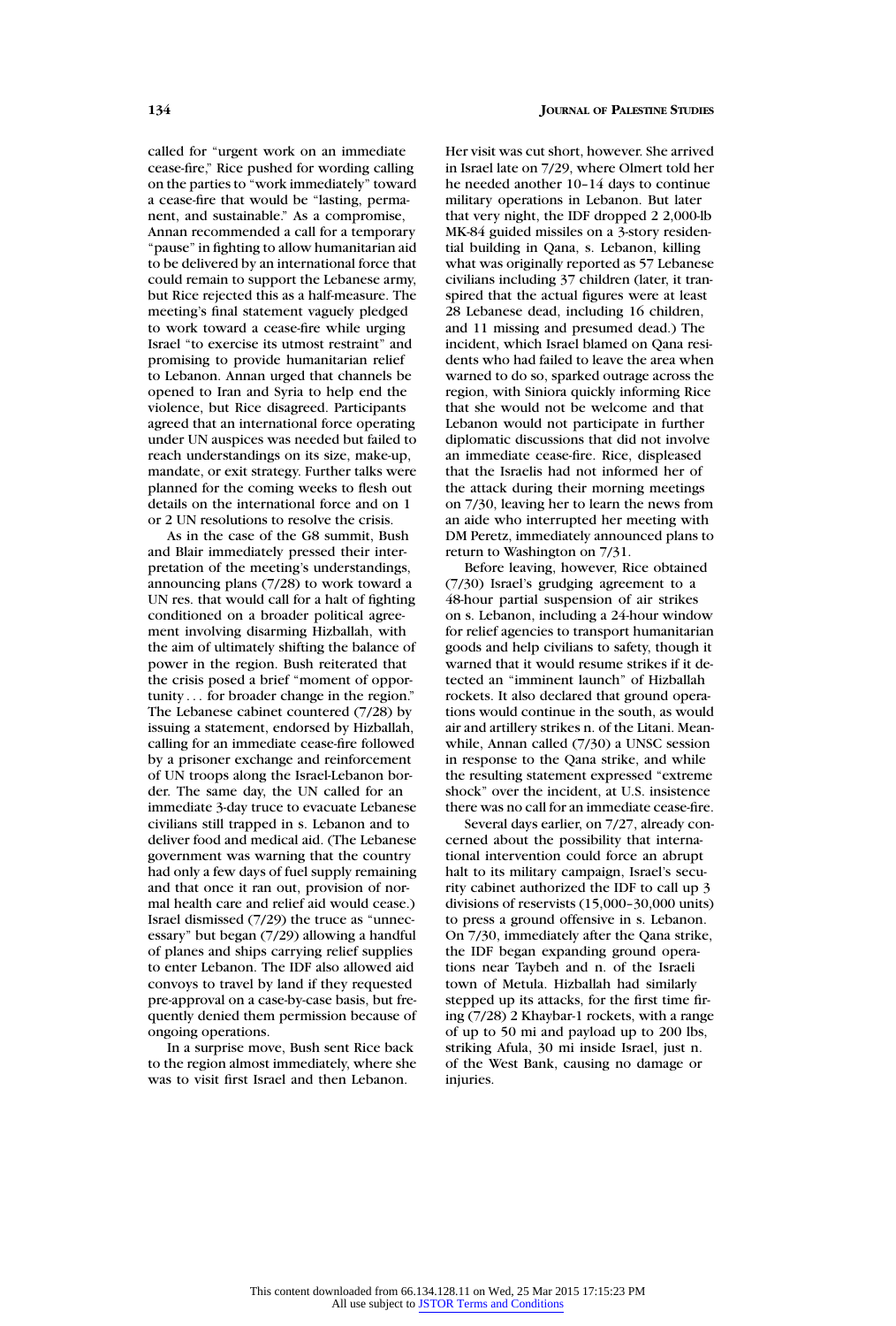The 48-hour partial suspension of air strikes took effect at 2:00 A.M. local time on 7/31. Hours later, the Israeli cabinet approved yet another major escalation, pledging that combat would not cease until an international force was deployed to disarm Hizballah and to monitor the Lebanon-Syria border to prevent its resupply. That same day (7/31) Olmert defiantly declared that "there is no cease-fire and there will be no cease-fire," while IDF Northern Command spokesman Maj. Siva Golan clarified that "on the ground, it's not a cease-fire at all, just a limitation of planes shooting toward buildings and villages." During the day, the IDF launched air strikes in support of ground troops in Taybeh, on targets in Bint Jubayl and near the Syrian border, and at a Lebanese army jeep near Tyre, killing 1 Lebanese soldier and wounding 3. Relief agencies reported that the IDF was still significantly hampering the transportation of aid despite the 24-hour relief window, though Lebanese rescue workers were able to begin combing bombed-out areas for dead and wounded. On 8/1, the IDF sent up to 7,000 troops (6 combat brigades) into villages stretching from Ayta al-Sha'b near the center of the border region, east to Bint Jubayl and Maroun al-Ras, and north to Taybeh and Kafr Kila, where the Litani approaches the Israeli border, bringing the estimated IDF force strength inside Lebanon to around 10,000 troops, with as many as another 8,000 troops on the n. Israel border for rotation. Observers on the n. Israel border reported (see *Washington Post* 8/2) that "areas where no troops were seen less that a week ago [have become] teeming military camps, with buses regularly dropping off new arrivals." Hizballah meanwhile fired (7/31) 3–4 mortars into Kiryat Shimona on 7/31 and fired 8 rockets and 4 mortars into Nahariya on 8/1.

When the partial suspension was lifted on 8/2, Hizballah immediately and dramatically escalated rocket fire to its highest level since the start of the conflict, firing some 230 rockets into Israel (including a 3d Khaybar-1 that struck just outside Jenin, 43 mi inside the border, causing no damage or injuries). Over the succeeding days, rocket firings averaged 150–200, hitting Hadera (50 mi from the border) on 8/4, marking its deepest strike into Israel. Nasrallah stated (8/3) that Hizballah's purpose in observing the 48-hour suspension and then ramping up rocket strikes was threefold: to prove that, unlike Israel, it was able and willing to observe a cease-fire; to match the IDF escalations step for step; and to prove to the world that

its ability to coordinate large, synchronized strikes had not been diminished since the start of the war. At the same time, he offered to halt rocket attacks altogether if Israel stopped targeting Lebanese cities, villages, civilians, and infrastructure, but warned that if the IDF expanded attacks on Beirut, Hizballah would target Tel Aviv.

The IDF steadily expanded ground operations through 8/4, engaging Hizballah in heavy clashes in some 20 villages and towns in s. Lebanon, mostly concentrated within 2–4 mi of the border, reportedly with the aim of creating a free-fire zone cleared of Hizballah that could eventually be up to 10-mi deep. Air strikes also escalated, particularly in s. Beirut but also for the first time hitting bridges and roads in Christian areas n. of the capital to cut transportation routes to Syria.

Meanwhile, France and the U.S. had been leading UN talks to narrow differences between the "immediate" versus "sustainable" cease-fire calls. On 8/5, they announced agreement on a draft res. that would call for a "full cessation of hostilities" in place (i.e., with some 10,000 Israeli troops inside Lebanon), with Hizballah required to stop "all attacks" and Israel required to halt only "offensive military operations." There were no provisions for a prisoner exchange. Instead, the res. would cite the "urgent" need for the "unconditional" release of the 2 IDF soldiers, while noting that the UN was "mindful" of the sensitivity of the issue of Lebanese political prisoners in Israeli jails and encouraged that their "status" be resolved. The draft also proposed that after Israel and Hizballah agreed to the terms of a cease-fire, to be outlined in a second res., Hizballah and the IDF would withdraw from a buffer zone in s. Lebanon that would be taken over by a 10,000-member international force. Separately, the UN would be tasked with determining the borders in the Shaba' Farms area.

Neither Lebanon nor Israel endorsed the proposal. After 4 hours of debate on 8/5, the Lebanese cabinet, including its Hizballah members, said it could not approve a draft that called for Hizballah to abide by a truce with IDF forces still in Lebanon, with Hizballah arguing that this would cede its legitimate right to resist occupation under international law. While Israel did not comment on the draft as a whole, Israeli officials said (8/5) that allowing IDF troops to stay in Lebanon was a crucial condition for its approval of a plan. Though the U.S. pushed (8/6) for a quick vote on the draft to "see who's for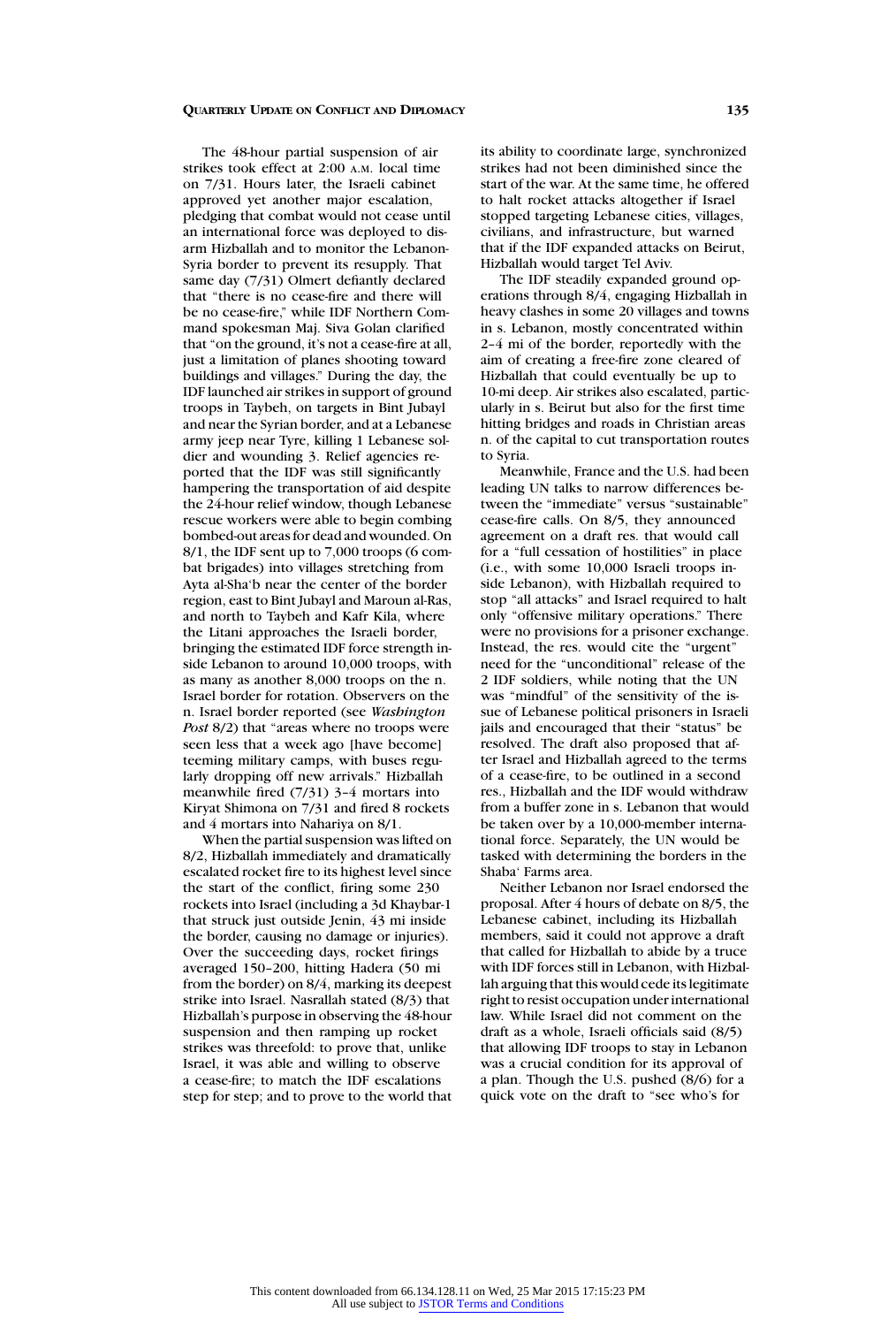peace and who isn't," the UN was unwilling to press a draft that could deepen splits within the fragile Lebanese government.

# *The Race to a Truce*

Over the next several days, the Lebanese cabinet, including Hizballah reps., unanimously approved (8/7) its own proposed amendments to the French-U.S. draft res. that included an offer to deploy 15,000 Lebanese army troops to s. Lebanon to augment the UNIFIL forces and a staged plan involving an immediate cease-fire, UNIFIL deployment in all areas where Israeli troops were operating (including Shaba' Farms), and UNIFIL transfer of those areas (minus the Shaba' Farms) to the Lebanese army within 72 hours. The U.S. rejected (8/7) the proposal, the Arab League backed it (8/8), and Israel stated (8/8) that the offer of Lebanese troops was worth consideration.

Meanwhile, Olmert's security cabinet agreed (8/7) to speed up the IDF's advance to the Litani and to increase attacks on Lebanon's civilian infrastructure to pressure Lebanon to accept a cease-fire proposal acceptable to Tel Aviv. After destroying (8/7) the last remaining bridge across the Litani, the IDF announced (8/7) that any vehicular traffic s. of the river would henceforth be considered Hizballah activity and a legitimate target. Signaling a pending major assault, Israel effectively ordered an evacuation of n. Israel, announcing (8/8) that it would fund a 5-day "respite" in s. Israel for 15,000 residents remaining in Kiryat Shimona (the n. Israeli town most heavily targeted by Hizballah rocket fire) and other northern areas, bussing them there within the next 24-hours and housing them in hotels or on military bases.

With its security cabinet on 8/9 ordering the IDF to "expel [Hizballah] from southern Lebanon" and eliminate its rocket-launching capabilities, the IDF moved another 1,000 troops into s. Lebanon and began (8/9) reinforcing troops on the n. Israel border. On 8/10, it dropped leaflets on Beirut, warning residents to expect massive bombing and ordering residents of Burj al-Barajneh, Hay Sullum, and al-Shoah neighborhoods to evacuate immediately, and on n. Lebanon, warning truck drivers to stay off roads to Syria. Israel also asked (8/10) the U.S. to speed delivery of M-26 artillery shells (shortrange antipersonnel rockets armed with cluster munitions) along with other unspecified weapons. Meanwhile, daily IDF air and artillery strikes across Lebanon and ground operations in the south continued, resulting in the highest casualty rates to date for the IDF. Hizballah also continued rocket fire into n. Israel at a rate of c. 150/day.

Meanwhile, France and the U.S. continued tough negotiations on a UN draft, with France endorsing and the U.S. rejecting Lebanon's amendments and the U.S. warning on 8/9 that if no deal were reached within 24 hours, "then you're looking at a major Israeli ground invasion." In a final push that stretched overnight on 8/10–11, France and the U.S. both moderated their stands and agreed on a new draft, which they passed to Israel and Lebanon and sent to the UNSC for an immediate vote. On 8/11 (after Olmert had seen the draft), the IDF began moving additional troops and armor into Lebanon.

Late in the evening on 8/11, the UNSC unanimously approved Res. 1701 calling for a truce to go into effect as of 8:00 A.M. on 8/14 (see Doc. A2). The final res.'s main difference from the 8/5 draft was its adoption of a modified version of Lebanon's call for a staged IDF withdrawal, calling for Israel to pull out of s. Lebanon "in parallel" with the deployment of 15,000 Lebanese army troops "support[ed]" by 15,000 international troops (an expanded UNIFIL) to prevent arms smuggling to Hizballah and create a zone free of Israeli and Hizballah forces. The international contingent, authorized through 8/31/07, would be allowed to take "all necessary actions" to secure the southern zone, but the parameters for using force were vague. Similarly, while the text reiterated UN Res. 1559's call for disarming all militias, specifics on disarming Hizballah were apparently left to an anticipated second res. on a political settlement. Crucially, the res. still called for a "halt in place" and demanded that Hizballah cease all actions while Israel cease only offensive actions. Though Rice said (8/11) that "no one can expect an immediate end to all acts of violence," the U.S. did specify expectations that the IDF would not "move any further north" but would "stop where they [are]" and that "the large-scale bombing [would] stop." Separately, Rice announced (8/11) that the U.S. would increase its humanitarian funding to Lebanon from \$30 m. to \$50 m.

Hizballah and the Lebanese government endorsed UN Res. 1701 on 8/12, though Nasrallah said Hizballah would maintain its "natural right to resist" in keeping with international law as long as IDF troops "are practicing an occupation and acts of aggression" inside Lebanon. The Israeli cabinet approved (24–0, with 1 abstention) the res.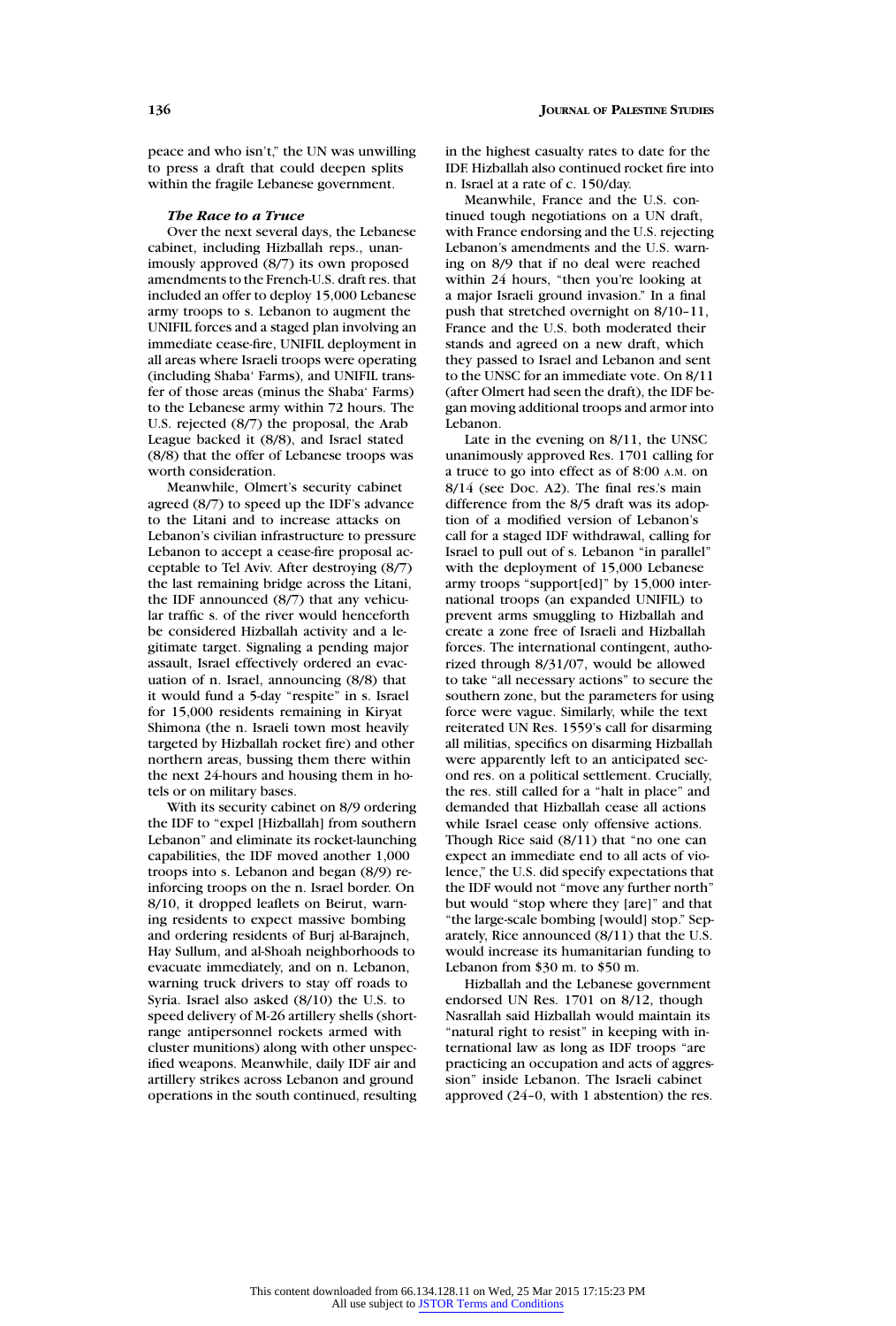on 8/13, but separately DM Peretz warned that "there is no situation in which Hizballah fires at [Israeli] forces that we will not retaliate" against.

In the two days before the truce took effect, the IDF sent in additional troops and artillery and rapidly expanded ground offensives in the south to secure control of as much land as possible by the deadline, resulting in heavy clashes. It also intensified air strikes, particularly on s. Beirut. On 8/12, Halutz stated that Israel had tripled its forces in Lebanon in the previous 2 days, which would place the number of IDF soldiers inside Lebanon at around 30,000 (though some U.S. military experts placed the number significantly lower at ca. 10,000). In response, Hizballah escalated its rocket fire, sending as many as 250 rockets into n. Israel on 8/13 (the most in 1 day to date), mostly targeting Haifa, killing 1 Israeli.

Israeli air strikes and Hizballah rocket strikes continued overnight on 8/13–14, but minutes before the 8:00 A.M. deadline both sides went quiet. Over the next 2 days, the UN reported no violations of the truce, despite Hizballah and the IDF being in close proximity in many areas. Hizballah held its fire, whereas the IDF fired on groups of Hizballah members in 8 incidents it claimed were defensive (and therefore permitted under UN Res. 1701), killing at least 8 Hizballah members. The IDF also vowed to maintain its air and sea blockade on Lebanon, continued to fly drones over s. Lebanon, and dropped leaflets around the country blaming Hizballah for the devastation and warning that the IDF would "return and utilize the necessary force against every terrorist act launched from Lebanon which affects the State of Israel." While UNIFIL noted no significant Israeli withdrawals across the Blue Line, the IDF did pull out several hundred reservists and tanks to positions just inside n. Israel.

As soon as the truce took effect, 10,000s of Lebanese began returning to their homes to assess the damage (at least 5 civilians were killed by unexploded IDF ordnance, heralding one of the many hurdles to reconstruction to come), and 10,000s of others began returning from Syria. (Few Israelis who fled n. Israel went home by 8/15.) In a televised address, Nasrallah promised (8/14) that Hizballah would provide funds to rebuild, including pledging money for 1-year's rent and furniture to each family whose home was made unlivable. On 8/15, Hizballah began disbursing financial aid to displaced families, reportedly allocating \$150 m. (already supplied by Iran) to the task. On the ground, Hizballah officials in s. Lebanon and s. Beirut took charge of clean-up efforts, with Lebanese civil defense teams and army units often operating under their direction. Hizballah teams also began recording and assessing damage to personal property and infrastructure, with the aim of executing a long-term reconstruction effort, expected to take 2–3 years.

In terms of UN Res. 1701 implementation, Hizballah and the Lebanese government held (8/15) a day of talks on the army's deployment to the south and the withdrawal of Hizballah fighters and their weapons to the north, without reaching an agreement. (Hizballah expressed willingness to withdraw its core fighters and heavy equipment north if the army pledged not to probe too carefully for underground arms caches and bunkers, while the government insisted that it would not deploy the army until all of Hizballah's missiles, rockets, and arms were taken n. of the Litani.) The IDF met with UNIFIL chiefs at the UNIFIL headquarters in Naqura on 8/14 to discuss the mechanics of the phased withdrawal and prevention of further exchanges of fire. The UN began talks on the mandate and make-up of the expanded UNIFIL, holding (8/13–14) briefings with the military attaches of interested countries. Sweden announced (8/15) plans to host a donor conference for Lebanon on 8/31 to raise funds for humanitarian needs and reconstruction. The UN reported (8/15) that \$81 m. had already been committed to its \$165 m. emergency appeal fund for Lebanon.

# *Operation Change of Direction's Toll*

At the close of the quarter, it was still far too early to give a final assessment of the magnitude of the war's devastation in either Lebanon or Israel; estimates varied significantly, even from the same source, but are useful in conveying a general sense of proportionality.

In Lebanon, an estimated 1,200 civilians (a third of them children) and 100–400 Hizballah fighters and army troops had been killed, some 4,000 civilians wounded, and nearly 1 m. displaced. At least 15,000 residences had been destroyed (including 80% of homes in Ghanduriyya and Taybeh, 50% in Markaba and Qantara, 40% in Bint Jubayl, and 30% in Mays al-Jabal, plus entire neighborhoods of s. Beirut as mentioned above) and 30,000 damaged beyond repair. Almost all primary roads and bridges had been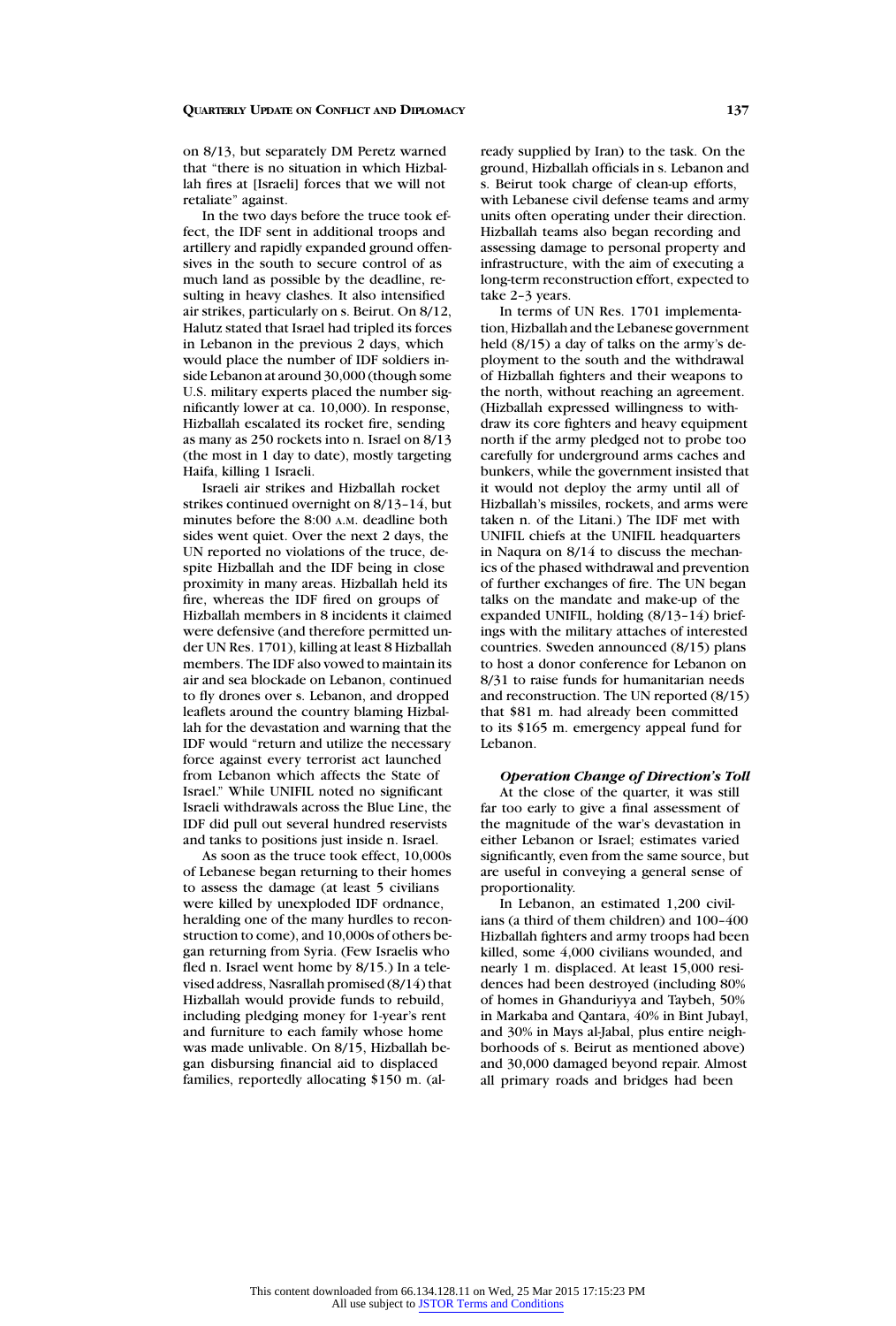destroyed, while wells, water mains, pumping stations, sewage treatment plants, electrical facilities, power plants, gas stations, and ports had been deliberately targeted and extensively damaged. Strikes on the Jiyeh oil terminal caused a massive oil slick that approached the proportions of the 1989 Exxon Valdez spill by the end of the quarter. Losses were estimated at \$2.5 b.–\$3.6 b. for infrastructure, \$2 b. for housing, and \$2 b. for lost tourism, with reconstruction thought to take anywhere from 2 to 7 years.

In Israel, 43 civilians (including 18 Israeli Palestinians) and 117 IDF soldiers had been killed. Statistics for civilians injured ranged from 850 to 5,000, with the lower figure likely representing actual cases of shrapnel wounds, etc. and the higher including cases of shock. No statistics for wounded soldiers were available. The Israeli government put the figure of residences destroyed at 12,000, but observers found the figure highly questionable since Hizballah was estimated by the IDF to have fired fewer than 4,000 rockets. Economic losses were estimated at \$1 b. for lost tourism and \$2.3 b. representing the cost of conducting the war. No estimates were advanced for damage to personal property or the environmental cost of extensive brush fires caused by Hizballah rockets.

The IDF reported (8/16) that the air force had made more than 15,500 combat sorties against 7,000 targets in Lebanon, while the navy hit an additional 2,500 targets. The number of IDF artillery shells fired was in the 10,000s (the IDF reported having fired more than 20,000 shells as of 7/23). In the last few days of the offensive, the IDF reportedly dramatically escalated its use of cluster munitions on civilian areas of the south, raising concerns for Lebanese returning their homes. The IDF also reportedly captured and brought back to Israel several dozen alleged Hizballah members as well as dozens of bodies of Hizballah fighters killed in combat.

Hizballah destroyed at least 20 IDF tanks, 1 naval vessel, and at least 1 helicopter. By 7/26, sources in Lebanon reported that Lebanese security forces working with Hizballah had detained more than 80 Lebanese (at least 36 of them former members of Israel's proxy militia, the South Lebanon Army) suspected of spying for Israel in s. Beirut, s. Lebanon, and the Biqa' Valley.

Of special note: The IDF overwhelmingly refrained from targeting Palestinians during the campaign, prompting 100s if not 1,000s of Lebanese unable to flee north to seek shelter in Palestinian refugee camps in s. Lebanon. In total, the IDF reportedly struck only 1 Palestinian guerrilla base s. of Beirut on 7/13, the home of a Hamas official in s. Beirut on 7/15, 2 Popular Front for the Liberation of Palestine–General Command (PFLP-GC) bases in the Biqa' Valley on 7/19, targets on the outskirts of a Palestinian camp s. of Tyre on 8/5, and the home of an alleged Hizballah member in 'Ayn al-Hilwa camp on 8/9.

#### *Fallout in Israel*

By the end of the quarter, the Israeli military and government had come under increasingly heavy criticism by residents of n. Israel (complaints of lack of preparedness to protect them, rundown state of bomb shelters, etc.), reservists (severe supply shortages, inadequate refresher training, poor command), and the public at large (repeated downscaling of the war's goals; the IDF's inability to defeat Hizballah quickly and decisively). The first public acknowledgement of the military's failings came on 8/8, when IDF Chief of Staff Halutz appointed his deputy, Maj. Gen. Moshe Kaplinsky, as his personal rep. to supervise the Lebanon offensive, overseeing the head of the Northern Command and commander of ground operations in Lebanon, Maj. Gen. Udi Adam, effectively firing him. After the truce was in place, Olmert addressed (8/14) the Knesset and acknowledged that mistakes had been made, while DM Peretz promised (8/14) a "deep and wide investigation on all that occurred before the war erupted and through its duration."

#### *Hizballah's Motivation*

At the end of the quarter, a number of explanations were circulating concerning Hizballah's motives in staging the 7/12 attack. Some analysts argued that Hizballah's highly compartmentalized, autonomous cell structure, the lack of fallout from previous incidents in which soldiers has been captured, and standing orders to seize soldiers when possible as bargaining chips pointed to an act of opportunity. Many U.S. commentaries accused Iran of ordering the kidnapping to deflect attention from the mounting conflict over its nuclear weapons program (see Iran section below), though U.S. admin. officials and intelligence analysts stated (ca. 8/4) that there was no evidence of coordination between Iran and Hizballah either in staging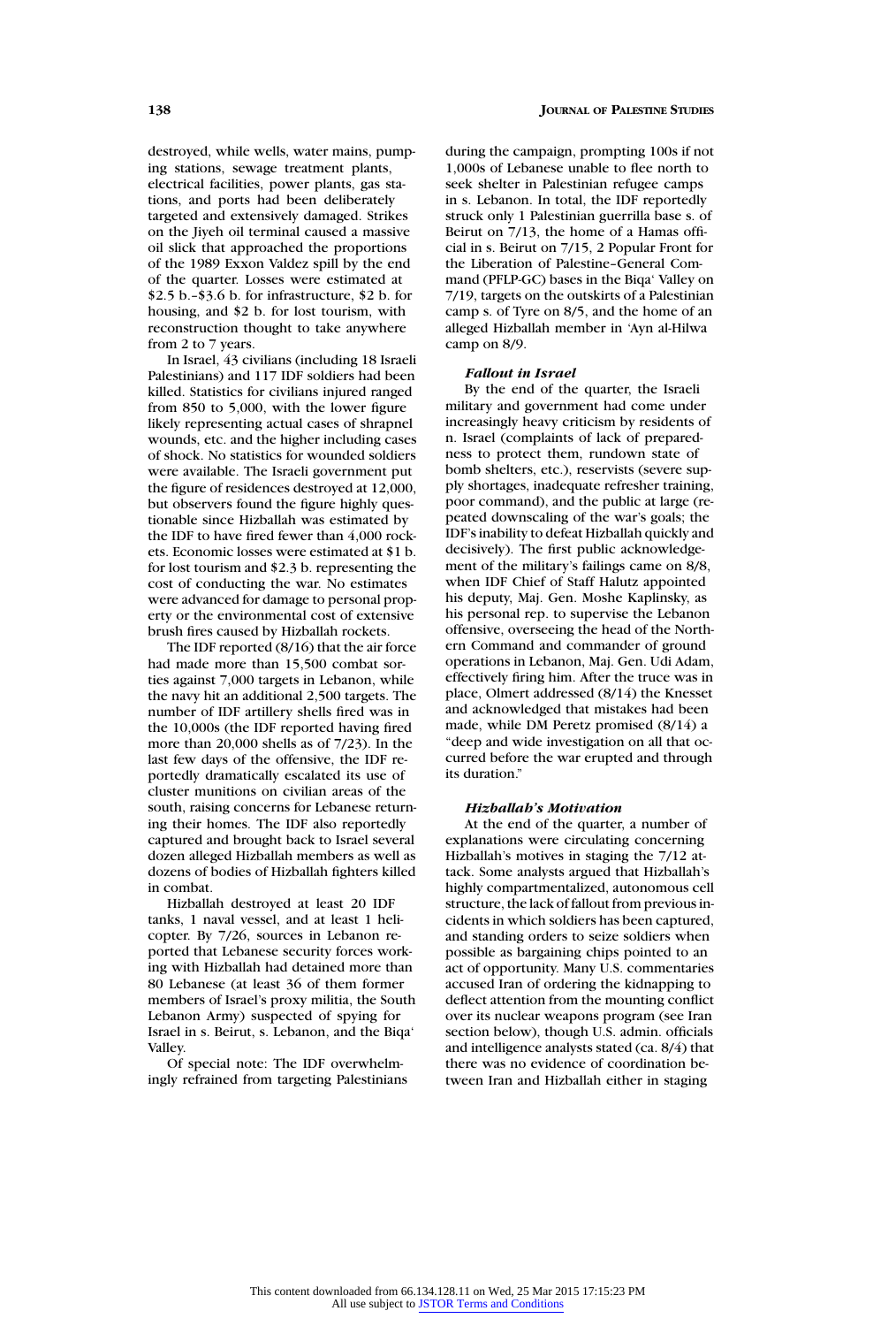the attack or during the war itself. The incident's timing during the IDF assault on Gaza led some to suggest a desire to relieve the besieged Palestinians, particularly Hamas, but while Nasrallah made statements of support for the Palestinians, Hizballah's demands remained focused on Lebanon: the release of 4 Lebanese still in Israeli custody; an immediate cease-fire and withdrawal of IDF forces from Lebanon, including from Shaba' Farms; and provision of maps showing locations of IDF landmines placed in s. Lebanon before the 5/00 pullout.

A more complex explanation linked Hizballah's action to domestic Lebanese politics, particularly to the national reconciliation talks that opened last quarter (see Quarterly Update in *JPS* 140) and which by early 7/06 had become focused on disarming Hizballah under UN Res. 1559. Under this explanation, Hizballah staged the kidnapping to relieve pressure on itself and to remind the Lebanese of its importance as a resistance force, believing Lebanese backlash would be minimal thanks to a recent alliance with Christian leader Michel Aoun and the backing of pro-Syrian pres. Emile Lahoud, who also controlled senior military echelons. In all cases, Hizballah assumed, as Komati stated on 7/25, that Israel's retaliation would be limited, of a magnitude it could absorb.

# *Other Events of the Quarter*

A number of events that took place prior to the war should be signaled. On 6/10, Serge Brammertz, head of the UN team investigating the 2/14/05 assassination of former Lebanese PM Rafiq Hariri, issued a periodic report, saying that his team had made significant progress in the investigation and asking the UN to extend his mandate and to allow him more time to investigate 14 other political bombings and assassinations over the past two years. Brammertz said that Syria's cooperation had been "satisfactory," that his interviews with Syrian pres. Asad and VP Faruq al-Shara' provided useful information, and that the team was now considering not only possible involvement of the Syrian government and corrupt Lebanese officials but of other extremists. The UNSC voted (6/15) to allow Brammertz's investigation to continue for another year and to broaden its scope as requested.

As of late 5/06, Israeli defense officials had reportedly started promoting within their government a long-standing plan proposed by Lebanese PM Fuad Siniora and UN special envoy Terje Larsen (and reportedly discussed with Syrian pres. Asad) to recognize Lebanese ownership of the disputed Shaba' Farms region in exchange for disarmament of Hizballah and the Palestinian factions. Under the 4-stage plan, Syria would legally forgo Shaba' Farms and formally acknowledge it as Lebanese territory; Lebanon would deploy its army to the Israeli border; Israel would withdraw from Shaba' Farms and halt overflights of Lebanon; and Siniora would formally announce the end of occupation and order the disarmament of all militias in Lebanon, including the Palestinian factions and Hizballah. Despite discussions, Israeli defense establishment reportedly still believed the chances for implementation of such a plan, particularly of Syria's agreement, were low.

On 5/26 in Sidon, senior Palestinian Islamic Jihad official Mahmud Majzub and his brother were assassinated by a car bomb. Israel denied responsibility, but on 6/13, the Lebanese government reported that it had broken up a Mossad spy ring led by Lebanese Mahmud Rafah, who had confessed to being a Mossad operative since 1994 and to staging several assassinations including that of the Majzub brothers, Hizballah's Ali Hasan Dib in 1999 and Ali Salih in 2003, and Jihad Jibril (son of PFLP-GC leader Ahmed Jibril) in 2002. Israel did not comment on the Mossad spy ring accusations. On 6/18, an Israeli military court in Tel Aviv sentenced Israeli Arab army officer Lt. Col. Omar el-Heib to 15 years in prison on charges of passing classified information to Hizballah. Heib denied the charges and appealed.

Two days after the Majzub killings, unidentified militants in s. Lebanon (thought to be Hizballah mbrs. retaliating on behalf of Islamic Jihad for the 5/26 assassination) fired Katyusha rockets across the border at an IDF post, seriously injuring 1 soldier. The IDF inexplicably carried out air strikes on 2 PFLP-GC command posts, a weapons depot near the Syrian border in the Biqa' Valley and on targets in s. Beirut, killing 1 PFLP-GC member, wounding at least 5. The IDF action triggered Hizballah mortar and rocket fire on at least 10 IDF outposts along the n. Israel border, wounding 1 IDF solider; the IDF responded with artillery and air strikes on Hizballah targets in s. Lebanon, killing at least 1 Hizballah member and wounding 2 civilians. Hizballah fired more rockets into n. Israel, causing no damage or injuries, before UNIFIL brokered a cease-fire late in the day.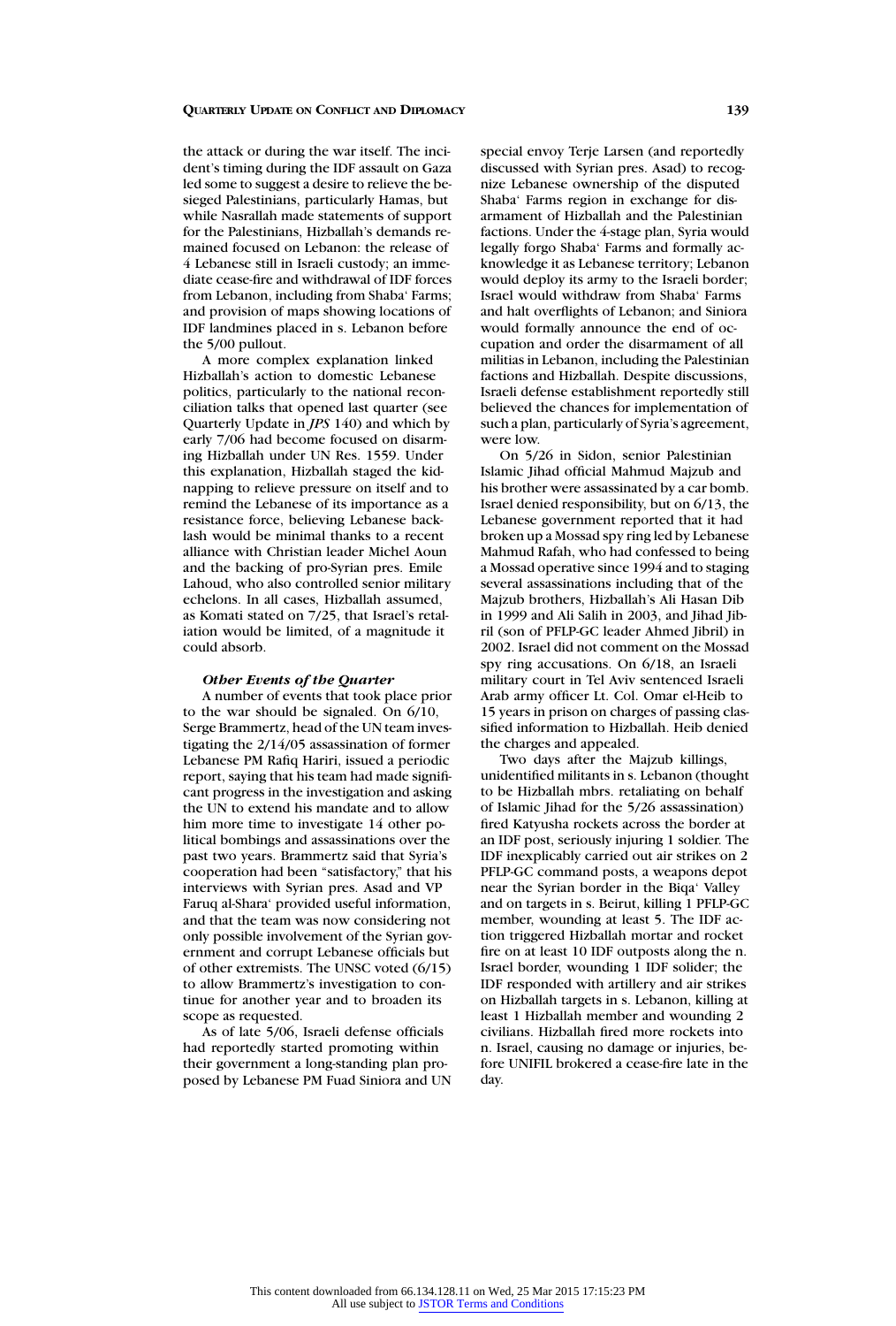The U.S. and Israel turned up the diplomatic pressure on Syria this quarter by repeatedly holding it responsible, because of its support for Hamas and Hizballah, for the capture of 3 IDF soldiers in the Palestinian and Hizballah cross-border attacks on 6/25 and 7/12 respectively. Israel's above-noted buzzing (6/28–29) of the Syrian border and overflying Pres. Asad's palace in Latakia was a clear message after the Palestinian incident. While the U.S.-Israeli tone suggested that Syria could become a target for retaliation (political, economic, or military) if it did not break its ties to Hamas and Hizballah, some analysts noted (see *New York Times* 7/26) that since Syria had been forced out of Lebanon under UN Res. 1559, it had significantly less control over Hizballah or ability to control what was happening in Lebanon.

Several reports this quarter indicated that in an effort to assuage the U.S., Syria had responded favorably to diplomatic missions (mid- and late 6/06) by Egypt, Saudi Arabia, and Abbas adviser Ahmad Qurai' (made at the U.S.'s behest) encouraging Damascus to press Hamas formally to accept the 2002 Arab League initiative as a step toward recognition of Israel and to press Hamas leader Mishal to order the release of captured IDF Cpl. Shalit. Nothing resulted from whatever (if any) efforts Syria made.

On 5/17, before the upswing in violence, the UN Security Council (UNSC) passed (13– 0, with China, Russia abstaining) res. 1680 urging Syria to set its border and establish diplomatic relations with Lebanon and calling on "Lebanese and non-Lebanese militias" to disarm. Syria denounced (5/17) the res. as interference in its internal affairs and unjustified political pressure. China and Russia said (5/17) that they abstained because the res. addressed a purely bilateral affair and did not encourage states to negotiate their differences through the UN.

# **REGIONAL AFFAIRS**

Once again this quarter, the Arab states were unable to form a united position on the important issues at hand. On 7/4, nearly a week after Operation Summer Rains began, the Arab League dropped efforts to hold an emergency session to discuss the Gaza situation after failing to achieve consensus among members that could be translated into an Arab League statement. Egypt and

Jordan led the camp lobbying to denounce the 6/25 Palestinian raid and to call for Shalit's release, while Syria led the camp that refused to do either, believing the 6/25 raid on a military target constituted legitimate resistance.

Only after the Lebanon war began did FMs agree to hold an emergency session to discuss both Gaza and Lebanon. In the 7/15 closed-door session, Bahrain, Egypt, Iraq, Jordan, Kuwait, Saudi Arabia, the UAE, and the Palestinian rep. reportedly condemned Hizballah for its "unexpected, inappropriate, and irresponsible acts," while Syria supported Hizballah's targeting of the IDF on 7/12 as legitimate resistance under international law and the UN charter. The final statement released condemned Israel's actions, expressed solidarity with the Lebanese government, called for an immediate ceasefire in Lebanon, denounced U.S. actions in the UN to block measures denouncing Israeli aggression against the Palestinians, and agreed to appeal to the UNSC to intervene. Separately, Saudi Arabia issued (7/14) a statement blaming Hizballah for the situation in Lebanon, stating that "a distinction must be made between legitimate resistance and uncalculated adventures taken by elements inside Lebanon and those behind them without recourse to the legal authorities or consulting and coordinating with Arab nations." The statement added that "these elements should bear the responsibility for their irresponsible actions, and they alone should end the crisis they have created."

As the Lebanon conflict escalated, Arab populations in many states increasingly demonstrated in support of Hizballah and against their own governments' inaction and implicit acquiescence in U.S. policy. Widespread popular strikes began as early as 7/14 in Bahrain but escalated dramatically after the 7/30 Israeli attack on the UNIFIL base in Qana, spreading beyond the occupied territories, Egypt, and Jordan to such U.S. allies as Iraq, Kuwait, Morocco, and Saudi Arabia. Of note: massive protests were held (7/31, 8/4) in Baghdad, with senior political figures, including Pres. Jalal Talabani, PM Nuri al-Maliki, VP 'Adil 'Abd al-Mahdi, Grand Ayatollah Ali al-Sistani, and Shi'i cleric Muqtada al-Sadr, attending or making statements in support of Hizballah. By late 7/06, the domestic tensions had prompted many nations that initially denounced Hizballah to moderate, if not halt, their criticism. By late 7/06, Egypt was working for a cease-fire, Jordan was condemning "Israeli aggression," and

**SYRIA**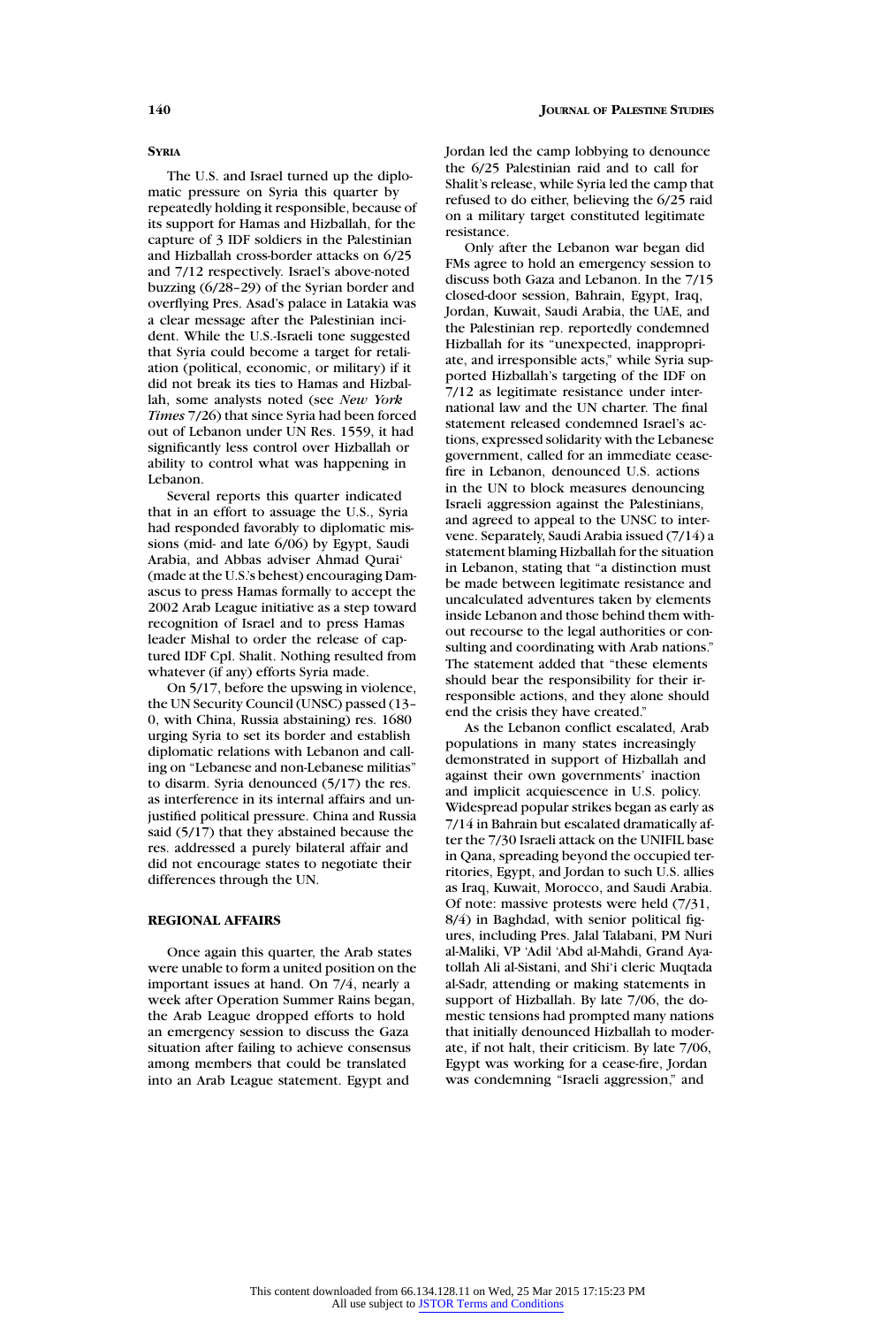Saudi Arabia was warning that the ongoing violence might jeopardize Arab support of the 2002 Arab League initiative for compromise with Israel. When Rice made her tour of the region 7/24–26, Egypt and Saudi Arabia agreed to send reps. to meet with her in Europe, but declined (as did Jordan; see above) to host her in their country, fearing domestic repercussions absent a call for an immediate cease-fire. Similarly, during consultations with Rice before her trip, Saudi FM Prince Saud al-Faisal and former amb. to the U.S. and current National Security Council head Prince Bandar Bin Sultan urged (7/23) Bush, Rice, and VP Dick Cheney to support an immediate cease-fire, warning that it was difficult to continue supporting the U.S. posture without appearing to be a U.S. proxy. They also delivered a letter from King Abdallah with a similar message. Saudi Arabia also pledged (7/25) \$1.5 b. toward the reconstruction of Lebanon, in part to offset domestic discontent.

Arab states also continued to try to get financial aid to the PA despite U.S.-led sanctions. The PA and Arab League confirmed (7/4) that \$50 m. from the Arab League and \$50 m. from Saudi Arabia had been transferred to an account controlled by Abbas, marking the first funds to reach the PA since sanctions were imposed. Kuwait transferred another \$45 m. to Abbas controlled accounts by 7/19. The PA used all the funds to pay overdue civil servants' salaries. In addition, the Arab League sent (ca. 7/1) \$15 m. to Palestinian refugees in Lebanon and to PLO reps. at Palestinian embassies worldwide.

The OPEC Fund for International Development (OFID) approved (6/13) \$15 m. for its Special Grant Account for Palestine, which is used to fund education, health, and infrastructure rehabilitation projects in the occupied territories, adding to \$40 m. already in the fund. OFID also announced (6/19) \$3 m. in grants to support education, health, and social welfare projects in the West Bank. There was no word on how the money would be transferred to the Palestinians.

PA Undersecy. for Energy and Electricity Sulayman Abu Samhadana held (6/18–19) talks in Cairo with Egyptian officials on implementing a plan, recently approved by Egypt, for an electricity plant in Egypt to supply cheaper power to Gaza; electricity from the Egyptian plant was estimated to cost 44% of that currently purchased from Israel. The Kuwait Development Fund agreed to pay the \$15 m. construction costs. Meanwhile,

Jordan agreed (6/21) to a PA request to supply Jericho with electricity by linking up to the East Jerusalem Electricity Company, easing the West Bank's dependence on Israel for electricity. Neither side had approached Israel regarding logistics.

Also of note: On the sidelines of the WEF meetings in Egypt, Israel's Tourism M Yitzhak Herzog met (5/20) with his counterparts from Egypt, Jordan, Kuwait, Qatar, and Turkey.

#### **INTERNATIONAL**

#### **UNITED STATES**

This quarter was characterized by the Bush admin.'s virtually total alignment with Israel on its military offensives in Gaza and Lebanon, in keeping with the shared U.S.- Israeli view that the two conflicts provided unique opportunities to eliminate Hamas and Hizballah and advance U.S.-Israeli agendas for the greater Middle East. By the end of the quarter, however, Washington's all-out support for Israel combined with Israel's failure to achieve its objectives in Palestine and Lebanon had exacerbated tensions with allies and hostility to the U.S. worldwide, with possible repercussions for other longterm U.S. policy goals (e.g., on Iran's nuclear program, Iraq, and "democratization").

Encapsulating the message repeated throughout the quarter was Bush's weekly radio address of 7/29, where he stated: "This moment of conflict in the Middle East is painful and tragic. Yet it is also a moment of opportunity for broader change in the region." Lebanon, he said, was only "the latest flashpoint in a broader struggle between freedom and terror that is unfolding cross the region," and "the only way to secure our nation is to change the course of the Middle East—by fighting the ideology of terror and spreading the hope of freedom" by supporting democratic forces in Lebanon, Palestine, and Iraq and by defeating "terrorists, insurgents, and illegal militias," such as Hamas, Hizballah, Iran, al-Qa'ida, and Syria.

Despite warnings by key Arab allies that the U.S. pro-Israel policy was causing detrimental strains in the region (as early as 5/17, Saudi FM Prince Saud, preparing for a meeting with Rice, told American reporters that the U.S. policy to isolate Hamas was based on "twisted logic" and would only radicalize the Palestinians against the peace process), the Bush admin. failed to take them seriously. U.S. officials speaking off the record stated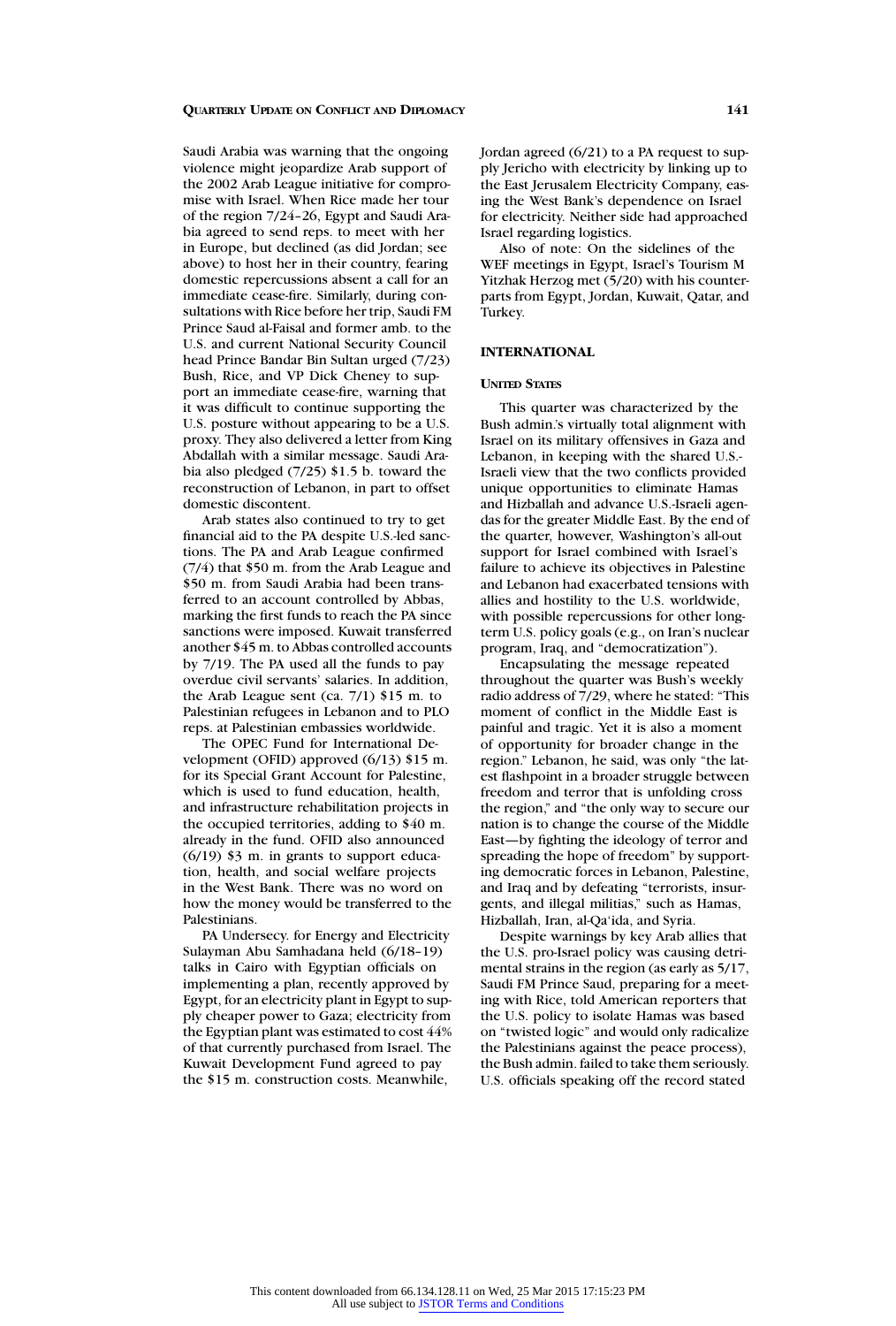(7/15) that Bush believed that "whatever the outrage on the Arab streets," the Israeli offensives had "strong behind-the-scenes support among key Arab leaders . . . with a tacit agreement that the timing is right to strike."

*Government Action and Legislation*

As the midterm election campaigns heated up this quarter, members of Congress were quick to take strong legislative action in favor of Israel, occasionally placing them at odds with the White House. On 5/23, the House approved (361-37, with 9 voting present) the Palestinian Anti-Terrorism Act of 2006 (H. R. 4681; see Quarterly Update in *JPS* 140), which would officially designate Palestinian territory as a "terrorist sanctuary," impose greater restrictions on aid, deny visas to Palestinian officials, reduce U.S. dues payments to the UN by the amount of UN support to the Palestinians, and limit the president's authority to waive the bans. The White House protested (5/23) that the bill "unnecessarily constrains" the president's action. Olmert's speech to Congress on 5/24, praising the House passage of the measure and warning that Israel "cannot wait forever" for the Palestinians to become acceptable negotiating partners, was interrupted by 16 standing ovations. On 6/23, the Senate adopted its version of the act (S. 2370), which has 90 cosponsors, by consensus. The Senate and House versions must now be reconciled.

Within days of the start of the Lebanon war, the Senate unanimously approved (7/18) S. Res. 534 "condemning Hezbollah and Hamas and their state sponsors and supporting Israel's exercise of its right to self-defense" and urging Bush to "continue fully supporting Israel as Israel exercises its right to self-defense in Lebanon and Gaza" and to implement sanctions on Iran and Syria. On 7/20, the House passed (410–8, with 4 present and not voting) a companion version (H. Res. 921) affirming "steadfast support" for Israel's actions in Lebanon. Efforts by 4 lawmakers of Lebanese descent (Darrell Issa [R-CA], Nick Rahall [D-WV], Ray LaHood [R-IL], Charles Boustany [R-LA]) to add wording quoting Rice's call for restraint against civilian targets were rejected, even though the 4 approved the language supporting Israel's "right to self-defense" and placing blame for the crisis solely on Hamas, Hizballah, Iran, Syria, and elements of the Lebanese government. Instead the measure recognized "Israel's longstanding commitment to minimizing civilian loss."

# **142 JOURNAL OF PALESTINE STUDIES**

Other "dissenting voices" included Rep. James P. Moran (D-VA), who warned (7/18) that unquestioning political support could be dangerous for Israel because Israeli officials "know they can only go so far as the United States backs them" and unwavering support "can encourage their leadership to overreach and create a situation that becomes more problematic." Rep. Sheila Jackson-Lee (D-TX) presented (7/25) a draft res. (H. Res. 945) expressing "deep concern for the ongoing violence in the Middle East," especially in Lebanon, and calling for an immediate cease-fire, an immediate halt to targeting of civilian infrastructure, provision of humanitarian aid, and a comprehensive and just solution to the Arab-Israeli conflict. At the end of the quarter the draft had been referred to the House Comm. on International Relations. After Israel's 7/30 attack on UNIFIL's base at Qana, Sen. Chuck Hagel (R-NE) issued the first strong criticism from the Senate of Bush's handling of Lebanon, stating that "President Bush must call for an immediate cease-fire. This madness must stop."

After Iraqi PM Nuri al-Maliki denounced (7/19) Israel's massive bombing of Lebanon, U.S. Senate Democrats threatened (7/24) to boycott his scheduled 7/26 address to Congress, saying he must clarify his remarks, condemn Hizballah, and tell the American people "which side is he on when it comes to the war on terror." Senate Democratic leader Harry Reid and several other senators sent (7/24) a letter to Maliki stating, "Your failure to condemn Hezbollah's aggression and recognize Israel's right to defend itself raise serious questions about whether Iraq, under your leadership, can play a constructive role in resolving the current crisis and bringing stability to the Middle East."

On 6/9, the House approved (374–34) \$2.46 b. in aid to Israel for FY 2007—\$2.34 b. in military aid and \$120 m. in economic aid, plus another \$40 m. for immigrant absorption. The figures were unanimously approved by the Senate Appropriations Comm. on 6/29 and sent with the rest of the foreign aid bill to the full Senate for consideration.

A bipartisan group of 13 representatives led by Reps. Michael McCaul (R-TX) and Joseph Crowley (D-NY) began (6/6) circulating a draft res. "condemning the persecution of Palestinian Christians by the Palestinian Authority." The drafters acknowledged that the text was written by controversial Israeli researcher Justus Reid Weiner for a Likudnik center based in Jerusalem and that neither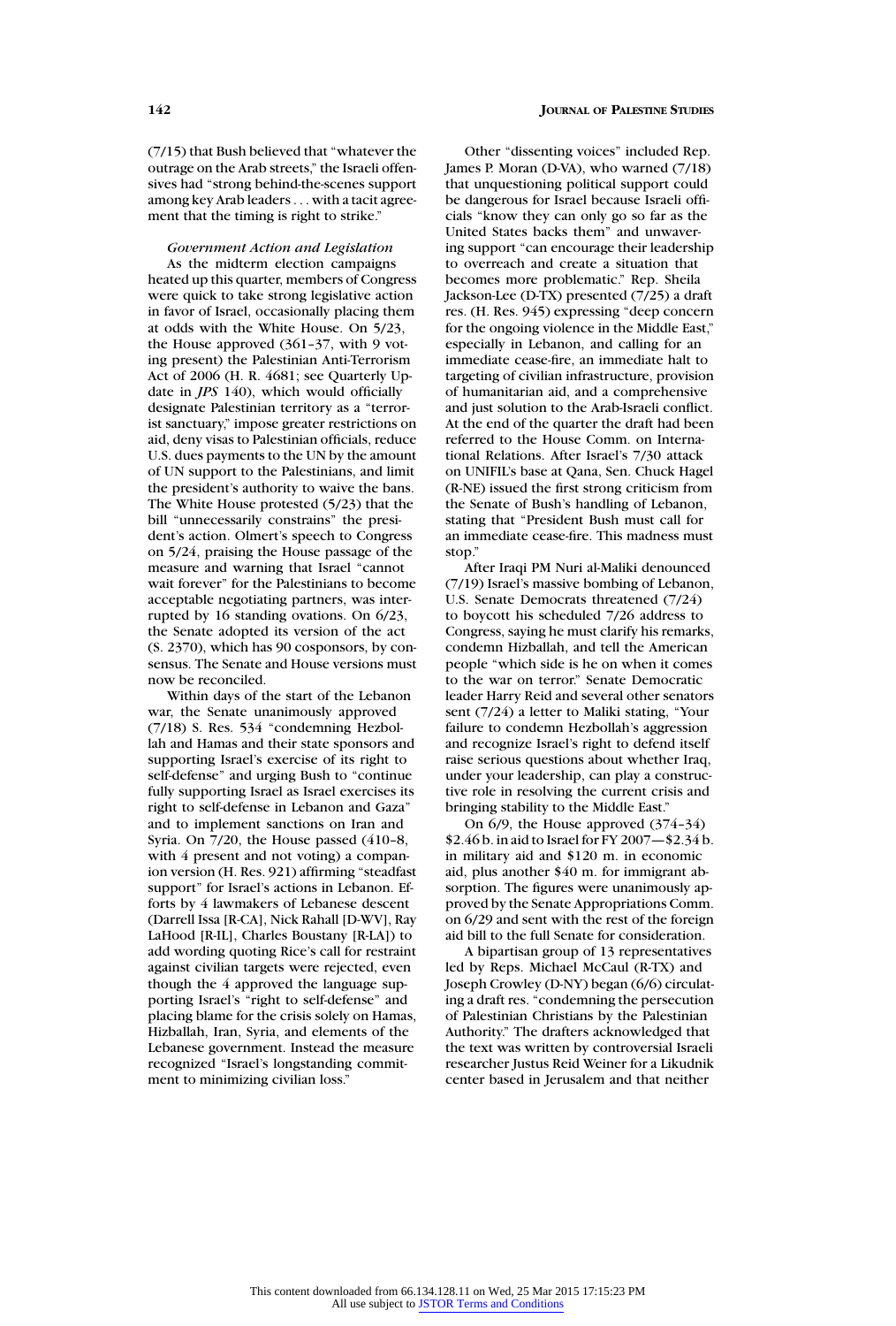the Palestinian Christian community nor any major religious bodies in the West that have ties to Israel/Palestine had been consulted. The res. was quickly denounced by Palestinian Christians and the Catholic, Protestant, and Orthodox leaderships in the U.S., prompting McCaul and Crowley to shelve (by 7/3) the measure, which reportedly had secured 21 cosponsors.

#### *The Pro-Israel Lobby*

Pro-Israel groups were quick to urge strong support from Congress and the Bush admin. following the launch of Israel's operations in Lebanon. For example, some 50 American Jewish leaders from across the country met (7/20) with Bush admin. officials and congressional leaders in Washington to urge that Israel be "given ample time and freedom of action to inflict as much damage as possible on Hizballah's infrastructure." Lobbying by heads of American Jewish groups had reportedly begun several days previously, including an unusual visit by Anti-Defamation League national dir. Abraham Foxman to Saudi amb. Prince Turki al-Faisal to thank Saudi Arabia for blaming (7/14) Hizballah for the violence (see above). Within days of the launch of hostilities, several groups sent "emergency missions" to Israel to meet with leaders and tour the north in a show of solidarity.

United Jewish Communities (formerly United Jewish Appeal) launched (8/2) a campaign to raise at least \$300 m. in emergency humanitarian funds for Israel. The money would be used to offset the Israeli government expenses of evacuating (beginning 8/8) Israelis from n. Israel, add air conditioning to and otherwise refurbish bomb shelters, provide trauma counseling, and create a \$20 m. fund for the victims of the Hizballah rocket attacks and their families.

Leaders of the newly formed Christians United for Israel (CUFI; see Quarterly Update in *JPS* 140) gathered (7/19) some 3,400 evangelicals in Washington for a press conference and rally in solidarity with Israel. Participants met with their members of Congress to urge them to support Israel.

# *Legal Actions*

A federal judge rejected (8/10) an appeal by former AIPAC officials Steven Rosen and Keith Weissman that the espionage case against them be thrown out on the grounds that prosecution under the Espionage Act infringes on their constitutional right to free speech. The pair have been indicted on

charges of conspiring to pass classified national security information to journalists and to Israel (see Quarterly Update in *JPS* 140). They are the first nongovernment officials to be charged under the act with verbally receiving and passing classified material. The trial has been delayed several times because of the massive amount of classified information involved; no date had been set by the end of the quarter.

The 19-year-old LA-8 case, brought by the government against 7 Palestinians and a Kenyan with alleged ties to the leftist PFLP, resumed on 6/20. In 1987, the government had argued that the defendants should be deported for supporting "doctrines of world communism," but as the government repeatedly lost its case over the years the charges were revised at least 3 times, most recently incorporating charges of supporting terrorism. In 1997, a court granted the 8 legal residency, but the Justice Dept. raised new charges of lying on visa applications. In this latest hearing, the U.S. federal judge quickly ruled (6/23) that Aiad Barakat, one of the Palestinians in the case, should be granted U.S. citizenship since the Justice Dept. had not credibly proven that he had falsely denied knowing that an acquaintance was a senior PFLP member.

#### *U.S.-Israeli Military Issues*

During his visit to Washington on 5/23, Israeli PM Olmert met with U.S. Defense Secy. Donald Rumsfeld. The men agreed to build closer defense and security ties following setbacks over Israel's arms sales to China (see Quarterly Update in *JPS* 139). Further discussions were planned for Rumsfeld's visit to Israel as part of a regional tour later in the year.

At the time of the visit, the U.S.-Israeli military relations were still strained over the U.S.'s refusal (apparently earlier in 5/06) to allow Israel to upgrade its F-35 Joint Strike Fighters with its own technology. The U.S. sells the plane as a finished product, contractually barring purchasers from adding components. Israel argues that it must add its own, more advanced navigation, sighting and fire control systems, and missiles to maintain the Israeli air force's qualitative edge.

Also of note: On 7/20, the U.S. approved a more than \$6 b. military equipment sale to Saudi Arabia to offset expected criticism of an expedited arms delivery to Israel (announced 7/21; there was at least 1 delivery ca. 7/23) and to facilitate Bush's meeting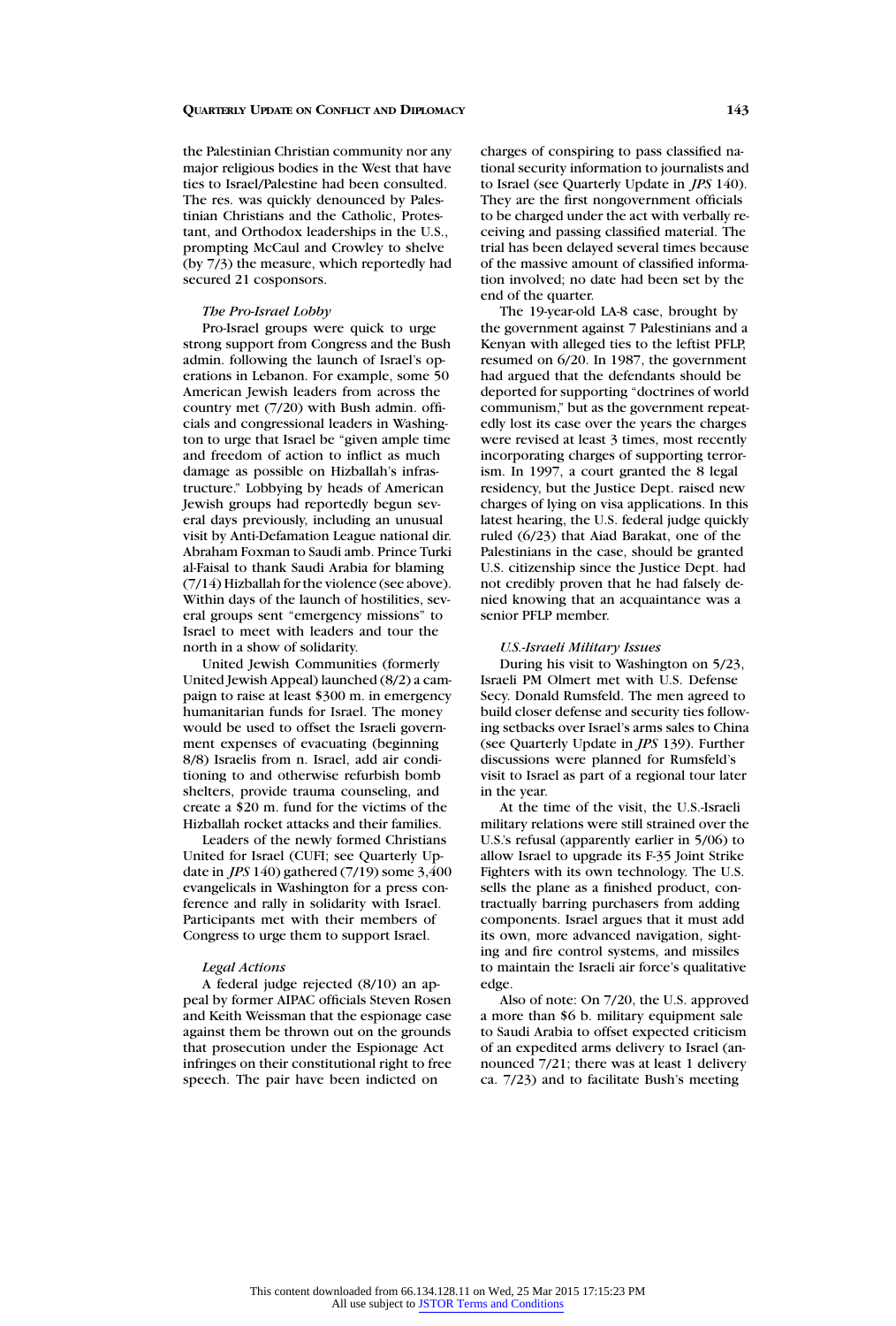with the Saudi FM and National Security Council head on 7/23, ahead of Rice's mission to the region.

# **RUSSIA**

Russia's activity this quarter was largely confined to the UN, where it was one of the main opponents to U.S. policy, challenging (7/16) the U.S. insistence on holding Iran and Syria responsible for the 6/25 Palestinian and 7/12 Hizballah attacks, pressing hard (e.g., 7/20, 8/6) for an immediate ceasefire in Lebanon, and urging (throughout the quarter) against imposing UN sanctions on Iran over its continued enrichment of uranium. In the negotiations over the UN res. on a Lebanon cease-fire, Russia became so frustrated with U.S. attempts to dictate the wording that it threatened (8/10) to offer its own draft res.

Of note: Israeli Dep. PM and FM Livni received (6/15) new Russian special envoy on the Middle East Sergei Yakovlev (appointed on 3/15/06), who reaffirmed Russia's commitment to a safe and secure Israel. The previous envoy, Alexander Kalugin, was made amb. to Jordan.

# **EUROPEAN UNION**

Despite the importance of developments in Gaza and Israel, the EU played only a minor role this quarter. Before fighting began on either front, Israeli PM Olmert toured Britain (6/12–13) and France (6/14–15), during which British PM Tony Blair supported (6/12) Israel's refusal to have contact with the Hamas-led PA until it renounced violence and recognized Israel. Israeli Dep. PM and FM Livni met (6/14) with the EU Council of Minters in Luxembourg, where she discussed Israel's request to join the EU educational agreement, the European space program, the EU environmental agreement, and the EU research and development program, but no agreements were reached. (The EU has allowed only a handful of non-EU member-states to participate in any of these fora; exceptions have been made for Australia, Egypt, Japan, Morocco, Turkey, and the U.S.)

After Israel's launch of war against Lebanon, EU tensions with the U.S. rose slightly but noticeably. On 7/26, British foreign secy. Margaret Beckett announced that Britain planned to lodge a formal protest with the U.S. after learning that U.S. aircraft transporting "bunker buster" bombs to Israel refueled at a Scottish air base the weekend of 7/22–23 without notifying Britain.

(The plane refueled in Scotland after the Irish government refused landing rights at Shannon airport to protest the cargo.) Bush apologized to Blair on 7/28, though Blair defended the use of the airport, which had already been the subject of public controversy for refueling U.S. flights involved in the "extraordinary rendition" of alleged terror suspects in the U.S. war on terror.

On 8/1, the EU rejected a request by 213 members of the U.S. Congress in a letter sent to EU foreign policy chief Javier Solana that the EU add Hizballah to its terrorist list, calling the proposed action too provocative "given the sensitive situation."

Also of note: Ireland's Foreign Affairs Comm. issued (ca 8/4) a statement calling for an immediate cease-fire in Lebanon and consideration of economic sanctions by the EU on Israel to protest its killing of UN personnel and civilians and the destruction of Lebanese infrastructure.

# **UNITED NATIONS**

The UN's efforts this quarter to halt Israel's offensives against Gaza and Lebanon were largely unsuccessful, and its role for the most part consisted of providing humanitarian aid to civilians in both areas, raising funds from member states, and monitoring and reporting on events on the ground. On 7/30, UN Secy.-Gen. Annan acknowledged the growing frustration of the international community, especially in the Arab and Muslim world, with the UNSC's inability to take quick, forceful action to protect the Palestinian and Lebanese populations. Referring to the blocking effect of U.S. objections to any moves critical of Israel, he warned that "the authority and standing of this council are at stake" and that "people have noticed its failure to act firmly and quickly during this crisis."

Undeterred, the U.S. vetoed (7/13) a UNSC res. accusing Israel of using "disproportionate force" and jeopardizing the safety of Palestinian civilians in Gaza, and ordering Israel's immediate withdrawal from the Strip. Although the measure also called for Palestinians immediately to release Shalit and halt rocket fire on Israel, U.S. Amb. to the UN John Bolton called the measure "unbalanced" and said passage "would have exacerbated tensions in the region" at a crucial time. (The last UNSC veto was cast in 10/04, also by the U.S. over a res. condemning an Israeli operation. The U.S. has cast 8 of the last 9 UNSC vetoes, 7 of which were related to the Arab-Israeli conflict.)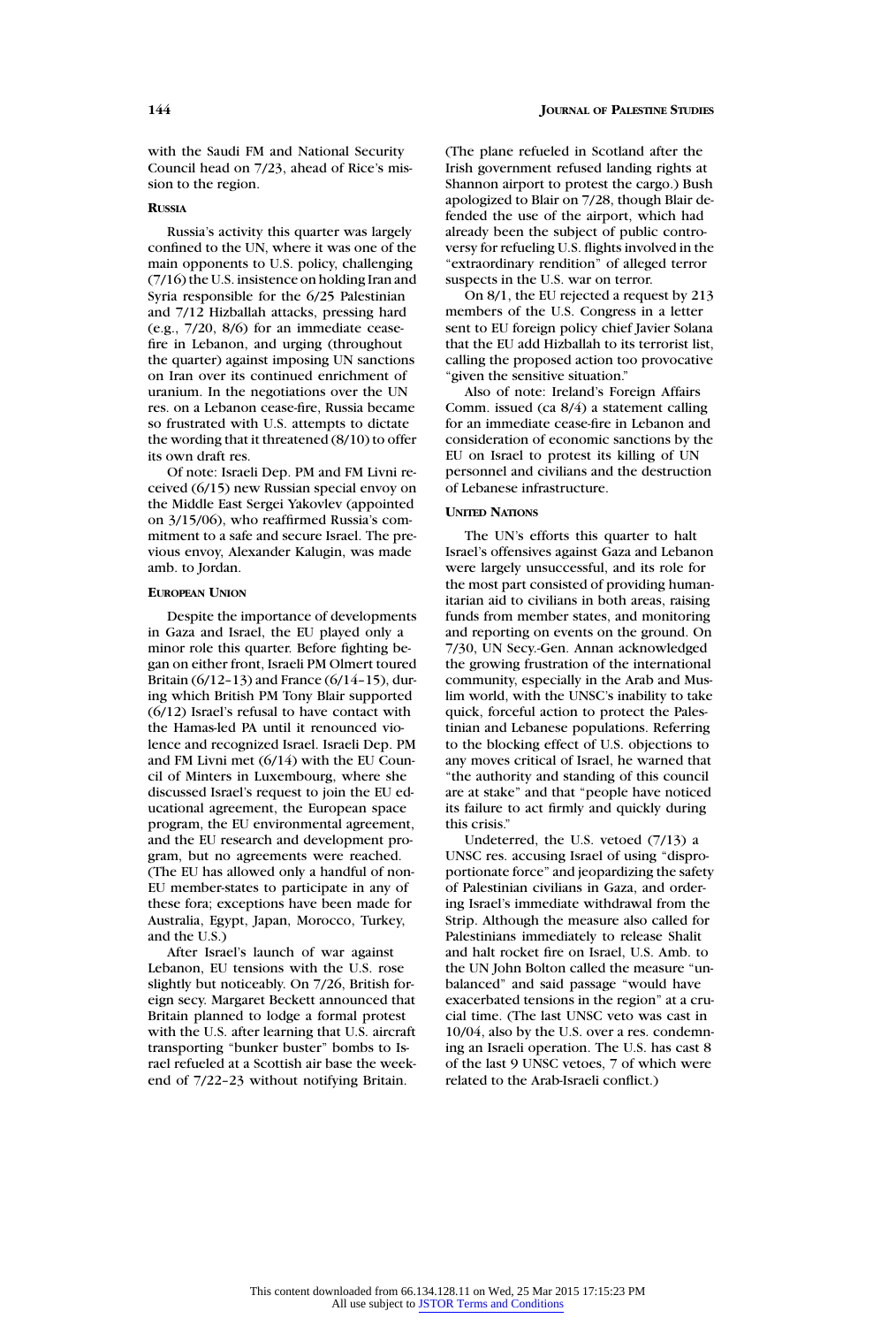UN special rapporteur John Dugard issued (6/21) a report on his 6/9–17 tour of the West Bank and Gaza, stating that human rights conditions had substantially deteriorated since the Hamas-led government took power. He noted especially that the n. Gaza no-go zone declared by the IDF had been extended to 500–600 m, that the number of IDF checkpoints and roadblocks across the West Bank has increased dramatically (particularly around Nablus), and that Israeli control over the Jordan Valley had intensified, with the purpose of "de-Palestinization." UN special rapporteur on the right to health Paul Hunt similarly noted (7/19) the deterioration, stating that poverty rates in Gaza had reached 75%, and called for an investigation into whether Israel's 6/28 strike on the Gaza power station constituted a war crime.

UN High Commissioner for Human Rights Louise Arbour, a former chief prosecutor of war crimes tribunals, stated (7/19) that the level of the killing and maiming of civilians in Lebanon, Gaza, and Israel could constitute war crimes and that members in decisionmaking positions could be personally liable. Meanwhile, the International Comm. of the Red Cross (ICRC) stated (7/19) that Israel had violated the principle of proportionality provided for under the Geneva Conventions.

The new UNHRC (see Quarterly Update in *JPS* 140) devoted its first 2 special sessions to Israeli actions in Gaza and Lebanon. On 7/6, the UNHRC issued (7/6) a res. expressing "grave concern" over Israeli actions in Gaza and demanding an immediate halt to operations. Eleven members (including Britain, Canada, France, and Germany) voted against the measure, calling it "unbalanced" in favor of the Palestinians. Separately, the U.S., which is not a UNHRC member, voiced (7/6) "regrets" over the res., stating that it should have criticized the "failure of the Palestinian Authority to denounce terror." On 8/11, the UNHRC voted (27–11, with 8 abstaining, 1 not present) to condemn Israel for "massive bombardment of Lebanese civilian populations" and other "systematic" human rights violations, and called for an investigation into "the systematic targeting and killing of civilians by Israel in Lebanon." EU countries, Canada, and Japan voted against.

The UN Office for the Coordination of Humanitarian Affairs (UNOCHA) increased (5/31) the UN emergency appeal for 2006 by 79% to \$384 m. to cover emergency jobs, food, and medical supplies for the occupied territories. UNOCHA dir. David Shearer stated (5/21), "That amount is not what we

think is necessary but what we think we can handle." UNRWA, which was to fund half of this year's \$384 m. emergency appeal but had only received donations amounting to 30% of its commitment, held (7/17) a meeting in Geneva to encourage international donors to increase aid transfers in light of deteriorating humanitarian conditions in the territories. Finland pledged an additional \$2 m., increasing its 2006 funding to \$6.6 m. UNRWA also reported (6/18) that 14,500 PA employees had newly registered for aid in Gaza and 4,500 have done so in the West Bank; the number in Gaza was expected to reach 23,000 soon. UNICEF similarly tripled (6/18) its emergency appeal for the Palestinian territories to \$23 m. for 2006, noting that 1 in 3 newborns is at risk of dying in Gaza because of lack of medicines and essential drugs.

On 7/27, the UN Economic and Social Council passed (45–3, with 3 abstentions; Australia, Canada, and the U.S. voting against) res. E/206/L17/Rev.1 calling on Israel immediately to lift the siege on Gaza, observe the 1994 Paris Protocol provisions, and transfer tax revenues to the PA. The U.S. explained (7/27) its vote on the grounds that the res. "failed to address the fundamental causes of those hardships, including the actions of the Hamas-led government" and "did nothing to encourage peace and stability." Canada gave a similar explanation, denouncing the UN's "continual one-sided criticism of Israel."

The UN Comm. on the Exercise of the Inalienable Rights of the Palestinian People issued (7/27) a statement expressing grave concern over ongoing IDF operations in Gaza, accusing Israel of "deliberately causing a major humanitarian crisis among the innocent civilian population . . . and hamper[ing] any sustained international relief efforts," noting that "deliberate attacks . . . against civilian property and infrastructure in the Gaza Strip violate international humanitarian law," and stating that Israel should pay reparations immediately.

Meanwhile, Israel made two advances in its efforts to normalize its standing in international bodies. After years of discussion, the ICRC passed  $(237-54)$  a res. on  $6/21$  endorsing the red crystal (used alone or framing another symbol) as a neutral emblem to allow Israel's Magen David Adom (MDA) to participate in the ICRC while maintaining its red Star of David symbol. Adoption of the red crystal was approved in principle in 12/05 (see Quarterly Update in *JPS*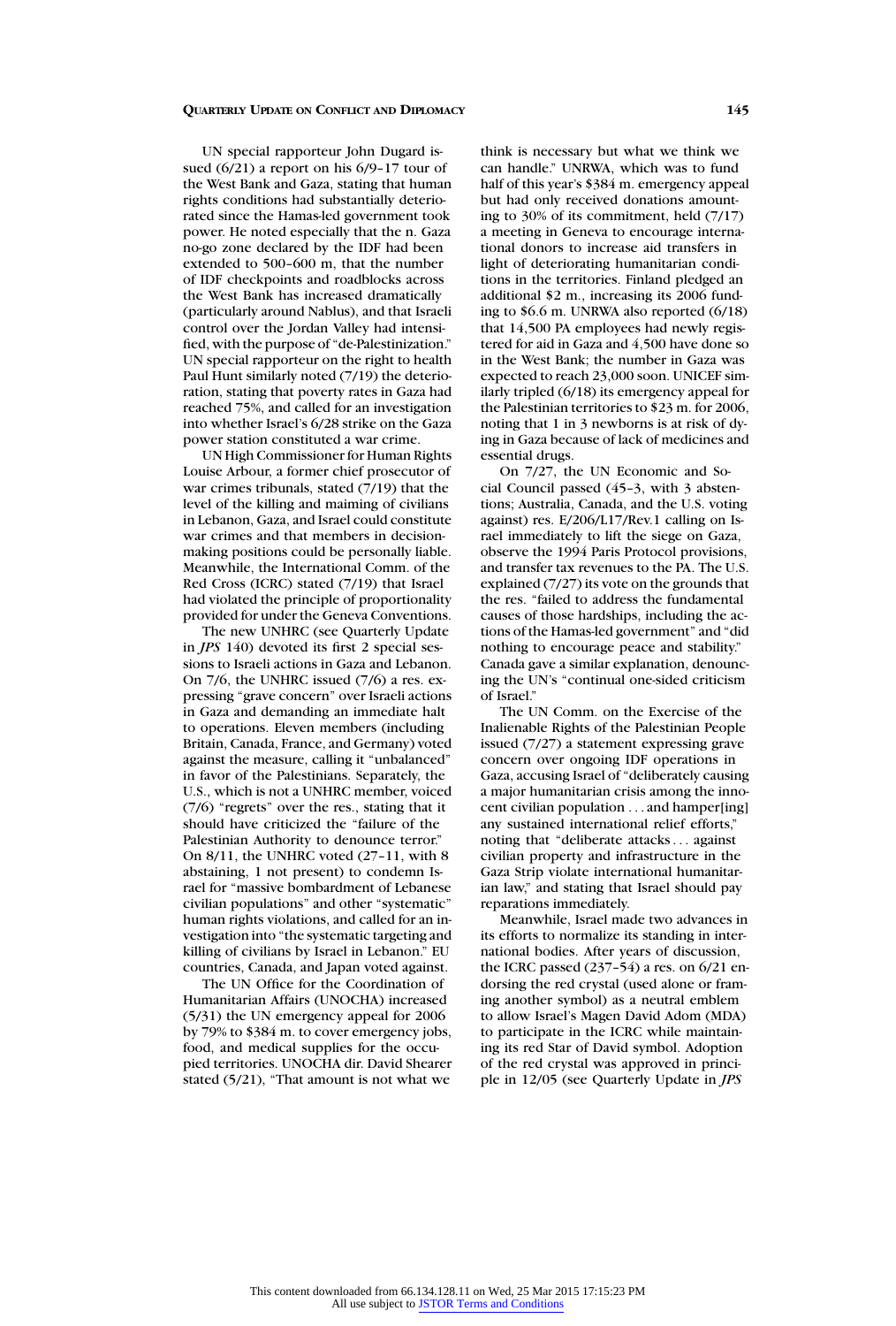139), and the official endorsement followed ICRC rejection (6/20) of controversial lastminute amendments proposed by Pakistan and Tunisia that included denunciation of Israel's occupation. MDA announced (6/23) that as part of the 6/20 agreement with the ICRC, it was launching a short-term arrangement with the Palestine Red Crescent Society (PRCS) involving supplying the West Bank PRCS with 6 ambulances with Israeli license plates to facilitate passage through checkpoints and the pre-approval of 23 PRCS staff members to cross IDF checkpoints with minimal security checks.

At the UN, the Israel Women's Lobby was granted (5/16) consultative status on the UN Economic and Social Council, enabling it to participate in deliberations advancing the status of women. Israel hailed the decision as "a further stage in the Foreign Ministry's efforts to integrate Israel in the important civil activity of the UN and as part of the normalization and upgrading of Israel's status in the activities of the international community."

# **TURKEY**

Turkish PM Tayyip Recep Erdogan was reportedly deeply involved this quarter in mediating efforts to end Operation Summer Rains in Gaza. During the war in Lebanon, Turkey sent (7/29) a warship with medical supplies to Beirut and indicated (7/26, 8/8) willingness, in principle, to commit troops to a UN peace-keeping mission to Lebanon after a cease-fire.

Within days of the Israel's 7/30 attack on a UNIFIL post in Qana, the Turkish daily *Evrensel* published a previously undisclosed list of parliamentarians who were members of the Turkey-Israel Friendship Group, founded several years ago, and denounced their continued participation in light of the ongoing war in Lebanon. By 8/2, 27 parliamentarians had resigned their membership or announced that they had done so previously. By 8/4, the number of resignations had reportedly reached 70 (the Turkish parliament has 550 members).

#### **IRAN**

Pressures on Iran increased this quarter to halt uranium enrichment (begun last quarter) and dismantle its nuclear program (although, technically, Iran's nuclear program to date has not violated the Nuclear Non-proliferation Treaty, of which Iran is a signatory). Iran's nuclear program was high on the agenda during Israeli PM Olmert's

visit to the U.S. early in the quarter. In his 5/23 meeting with Bush, Olmert argued that the turning point in Iran's development of a nuclear program could be months away. While Bush said that all diplomatic options needed to be exhausted before discussing a military strike, he emphasized that the U.S. had been laying the groundwork for tough action against Iran at the UN, "spending a lot of time working with our Russian friends in particular [as well as China] to make it clear to them that Iran is showing no good faith" in negotiations. Olmert's 5/24 address to Congress (which had been drafted by Republican party strategist Frank Luntz and Israeli Nobel laureate Elie Wiesel) warned that a nuclear-armed Iran would pose an "intolerable threat" and "cannot be permitted to materialize." Afterward, Senate Armed Services Comm. chairman Sen. John Warner (R-VA) pledged to use Olmert's comments to push the question of how the international community should react to Iran.

On 6/6, EU foreign policy adviser Javier Solana presented Iran with an offer by the 5 UNSC permanent members plus Germany: if Iran halted uranium enrichment, the six nations would help build nuclear reactors and guarantee supply of nuclear fuel for peaceful purposes, and the U.S. would agree to direct talks on all issues except diplomatic relations and lift some bilateral sanctions. The offer also included the sale of European Airbus aircraft.

On 7/3, the six states pressed Iran to accept their offer and halt enrichment by 7/12 or risk sanctions (though China and Russia had not yet agreed to back sanctions). When Iran failed to meet the deadline, the 6 especially the U.S.—began (7/13) to press for a UNSC res. threatening sanctions. On 7/31, days after Iran said it would reply by 8/22, the UNSC passed a res. setting the deadline at 8/31; with the Lebanon war fully underway, the U.S. had not protested the delay.

The timing and ferocity of Israel's assault on Lebanon fueled speculation that it might be a prelude to military action against Iran's nuclear facilities or at the very least to pressure Tehran in the UN on the nuclear issue. (On 5/22, Hizballah dep. chief Shaykh Na'im Qassim stated explicitly that Hizballah would not come to Iran's defense if the U.S. targeted its nuclear program.) Meanwhile, the claims by Israel, the U.S., and to a lesser extent Britain blaming Iran for Hizballah's 7/12 cross-border attack on Israel had been largely discredited by the end of the quarter,